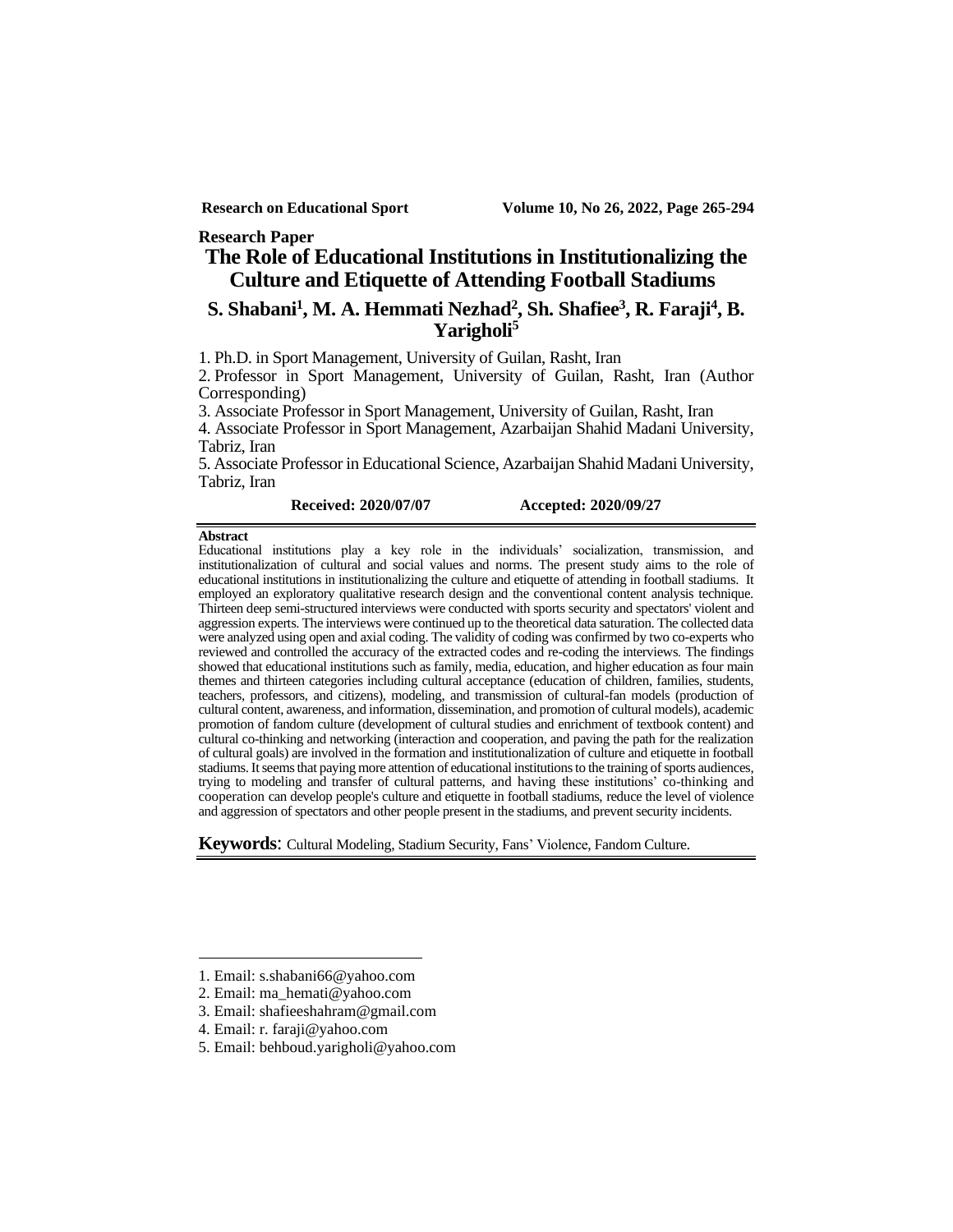**Shabani: Investigating the Role of Educational Institutions**... **266**

# **Extended Abstract Background and Purpose**

The integrity of society necessitates its members to accept its sustainable values and general norms correctly and efficiently and play an effective role in the better functioning of society (1). Educational systems in any society play the most important role in the individuals' socialization, reflecting their socio-cultural values and norms (2). Given the significance of socializing citizens through educational institutions in football and the spectators' behaviors in stadiums, these institutions must create culture and education and transfer cultural patterns to reduce the violence of spectators and other individuals present in stadiums. It seems that the familiarity of educational institutions with their roles and responsibilities for creating a culture and raise public awareness about appropriate behaviors in sports fields, without any double standard, can promote a culture of spectatorship and pave the way for family presence in stadiums.

### **Methodology**

The present study employed an exploratory qualitative research design and the conventional content analysis technique. The participants were expert professors with research records in the field of football stadiums and sports fans' violence and aggression. Via a purposive sampling method, thirteen individuals were selected as participants. The inclusion criteria for specialists consisted of having research pieces or any writing in sports security, violence, and aggression, and fans' behaviors in football, as well as supervising and counseling in master's theses and doctoral dissertations in these fields. To collect the required data, 30 to 90- minute in-depth semi-structured interviews were conducted with openended questions. The sampling and interviewing process continued until the theoretical saturation of the data was reached. From the eleventh interview, the data reached theoretical saturation, and the interviews were continued solely to ensure the accuracy of the findings. At the end of each interview, their content was completely typed and open (initial) coding of the data was done for extracting the initial concepts (subcategories). After conducting all the interviews and extracting the initial codes, the axial coding was done and the concepts were extracted. Then the concepts were combined, categorized, and the themes were selected. Continuous participation of the researcher in the process of data collection and analysis, referring the transcribed text of the interviews to the participants and obtaining their approval, reviewing and controlling the accuracy of the extracted codes, and recoding the interviews by two collaborators concerning the research topic and qualitative research method were used as methods to confirm the research reliability.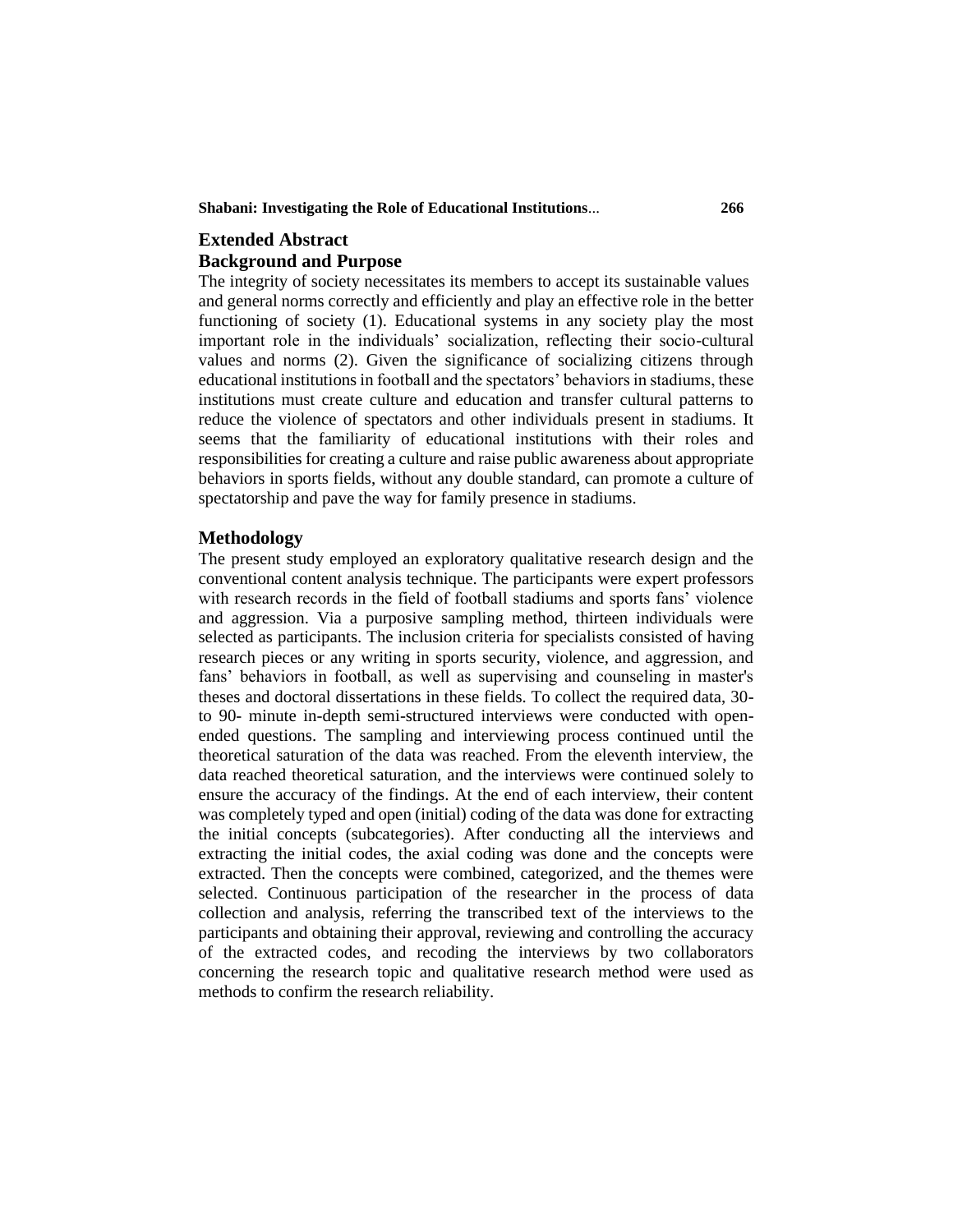## **267 Research on Educational Sport, Volume 10, No 26, 2022**

#### **Results**

In the open coding stage, 152 initial codes regarding the role of educational institutions in institutionalizing the culture and etiquette of attending football stadiums were extracted. After reviewing and collecting the repeated codes, the initial codes (subcategories) were analyzed in the axial coding stage, from which thirteen categories and four main themes were extracted (Table 1).

| <b>Theme</b>  |                                                                                                                                                                                                                                                                  | Subcategory                                                                                                        |  |  |
|---------------|------------------------------------------------------------------------------------------------------------------------------------------------------------------------------------------------------------------------------------------------------------------|--------------------------------------------------------------------------------------------------------------------|--|--|
|               |                                                                                                                                                                                                                                                                  | Training children the correct behavioral and moral patterns and managing behavior                                  |  |  |
|               |                                                                                                                                                                                                                                                                  | and emotion                                                                                                        |  |  |
|               |                                                                                                                                                                                                                                                                  | Socializing children through families                                                                              |  |  |
|               |                                                                                                                                                                                                                                                                  | Training appropriate behavioral patterns on how to attend stadiums to the family by                                |  |  |
|               |                                                                                                                                                                                                                                                                  | the media                                                                                                          |  |  |
|               | Category<br>Eleminical<br>Eleminical<br>Eleminical<br>Elemination<br>Elemination<br>Elemination<br>Elemination<br>Elemination<br>Elemination<br>Elemination<br>Elemination<br>Elemination<br>Elemination<br>Elemination<br>Elemination<br>Elemination<br>Elemina | Training supportive behavioral patterns to parents through cultural centers and think<br>tanks                     |  |  |
|               |                                                                                                                                                                                                                                                                  | Training appropriate cultural and behavioral patterns to students in the form of<br>workshops                      |  |  |
|               |                                                                                                                                                                                                                                                                  | Training win-win thinking as well as responsibility and protection of public property                              |  |  |
|               | Student education                                                                                                                                                                                                                                                | Training fandom rules and regulations and focusing on preventive education in<br>schools before misbehavior occurs |  |  |
|               |                                                                                                                                                                                                                                                                  | Modeling and presenting cultural models of how school students attend stadiums                                     |  |  |
|               |                                                                                                                                                                                                                                                                  | Institutionalizing and internalizing law enforcement and respecting the law for                                    |  |  |
|               |                                                                                                                                                                                                                                                                  | students in schools                                                                                                |  |  |
|               |                                                                                                                                                                                                                                                                  | Creating a sense of belonging to public property and the ugliness of damaging public                               |  |  |
|               |                                                                                                                                                                                                                                                                  | property in students by schools                                                                                    |  |  |
|               | Jniversity<br>education<br>student                                                                                                                                                                                                                               | Training appropriate behavioral patterns and etiquette in stadiums to physical                                     |  |  |
| Acculturation |                                                                                                                                                                                                                                                                  | education students as future teachers and coaches                                                                  |  |  |
|               |                                                                                                                                                                                                                                                                  | Training behavioral patterns and ethics of attending stadiums to students of general                               |  |  |
|               |                                                                                                                                                                                                                                                                  | physical education courses                                                                                         |  |  |
|               |                                                                                                                                                                                                                                                                  | Training win-win thinking for students                                                                             |  |  |
|               |                                                                                                                                                                                                                                                                  | Holding in-service training courses for physical education teachers and university                                 |  |  |
|               | Teacher and<br>education<br>professor                                                                                                                                                                                                                            | professors with a focus on ethics in sports and adherence to the rules                                             |  |  |
|               |                                                                                                                                                                                                                                                                  | Training, empowering, and making aware the physical education teachers                                             |  |  |
|               |                                                                                                                                                                                                                                                                  | in transmitting cultural concepts and patterns to students                                                         |  |  |
|               |                                                                                                                                                                                                                                                                  | Training appropriate behavioral patterns in sports environments to people                                          |  |  |
|               |                                                                                                                                                                                                                                                                  | by mosque clerics                                                                                                  |  |  |
|               |                                                                                                                                                                                                                                                                  | Training adolescents and young people a sense of religion towards the                                              |  |  |
|               |                                                                                                                                                                                                                                                                  | general facilities of the stadium in mosques and Basij bases                                                       |  |  |
|               |                                                                                                                                                                                                                                                                  | Training cultural and behavioral patterns to citizens through media                                                |  |  |
|               | Citizen education                                                                                                                                                                                                                                                | programs                                                                                                           |  |  |
|               |                                                                                                                                                                                                                                                                  | Efforts of the media and its affiliates in training anger and emotion                                              |  |  |
|               |                                                                                                                                                                                                                                                                  | management and respect for the rules of the game                                                                   |  |  |

**Table 1- Results obtained from the content analysis of the data**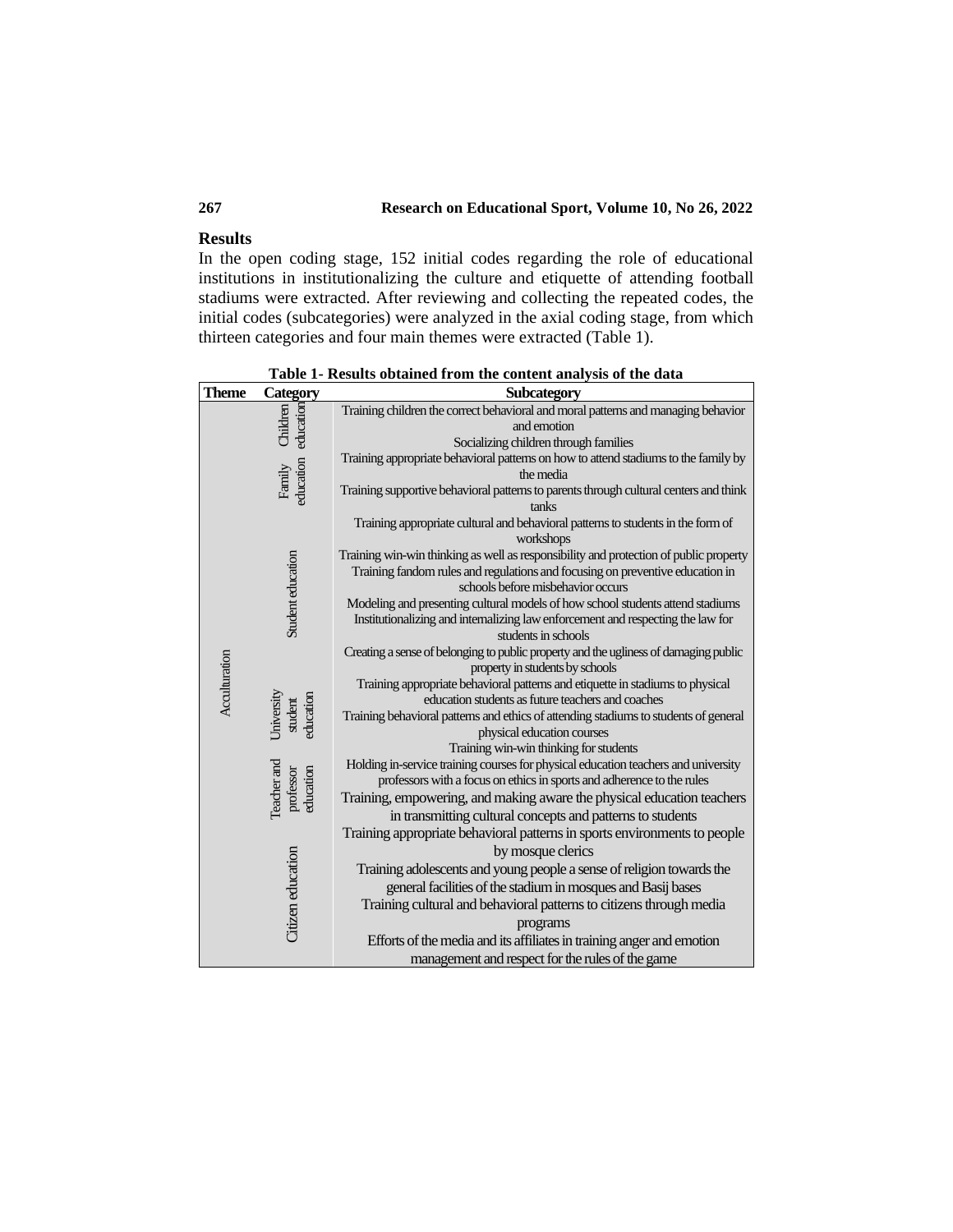**Shabani: Investigating the Role of Educational Institutions**... **268**

**Table 1- Results obtained from the content analysis of the data**

|  | <b>Theme</b>                                               | <b>Category</b>                       | Subcategory                                                                     |  |  |
|--|------------------------------------------------------------|---------------------------------------|---------------------------------------------------------------------------------|--|--|
|  |                                                            |                                       | Informing the spectators about the cases of entering the stadium and the        |  |  |
|  |                                                            |                                       | legal offenses of the offenders by the media                                    |  |  |
|  |                                                            |                                       | Informing and informing the spectators about the legal and criminal             |  |  |
|  |                                                            |                                       | consequences of the offenders by the media                                      |  |  |
|  |                                                            | Cultural awareness<br>and information | Informing students about the ethical and cultural aspects of attending          |  |  |
|  |                                                            |                                       | sporting events and legal and judicial offenses                                 |  |  |
|  |                                                            |                                       | Holding sports camps to the stadium to watch the game and train etiquette       |  |  |
|  |                                                            |                                       | Holding a conference, gathering, and workshop at the university on              |  |  |
|  |                                                            |                                       | football and the customs and culture of attending the stadium and watching      |  |  |
|  |                                                            |                                       | the game                                                                        |  |  |
|  |                                                            |                                       | Preparing educational brochures on how to behave in stadiums and their          |  |  |
|  |                                                            |                                       | distribution among students                                                     |  |  |
|  |                                                            | Cultural content production           | Producing cartoon programs with the aim of training appropriate                 |  |  |
|  | Cultural modeling and providing patterns of fandom culture |                                       | behavioral patterns in stadiums and respect for the rules by the media          |  |  |
|  |                                                            |                                       | Holding scientific programs and meetings by media experts                       |  |  |
|  |                                                            |                                       | Making advertising programs about the immoral consequences in                   |  |  |
|  |                                                            | Cultural models promotion             | stadiums                                                                        |  |  |
|  |                                                            |                                       | Promoting win-win thinking in the media and conveying the moral and             |  |  |
|  |                                                            |                                       | cultural concepts and values of being in the stadium through the media          |  |  |
|  |                                                            |                                       | Modeling through the preparation of biographies or biographies of athletes with |  |  |
|  |                                                            |                                       | domestic and foreign ethics and its distribution in schools                     |  |  |
|  |                                                            |                                       | Transmitting cultural and moral concepts in the field of sports by              |  |  |
|  |                                                            |                                       | celebrities in the media                                                        |  |  |
|  |                                                            |                                       | Transmitting appropriate behavioral patterns of fandom to adolescents and       |  |  |
|  |                                                            |                                       | young people through Imams of congregations                                     |  |  |
|  |                                                            |                                       | Introducing appropriate cultural models (cultural modeling) and                 |  |  |
|  |                                                            |                                       | educational books and websites by the media                                     |  |  |
|  |                                                            |                                       | Selecting the top fans of the week by the media                                 |  |  |
|  |                                                            |                                       |                                                                                 |  |  |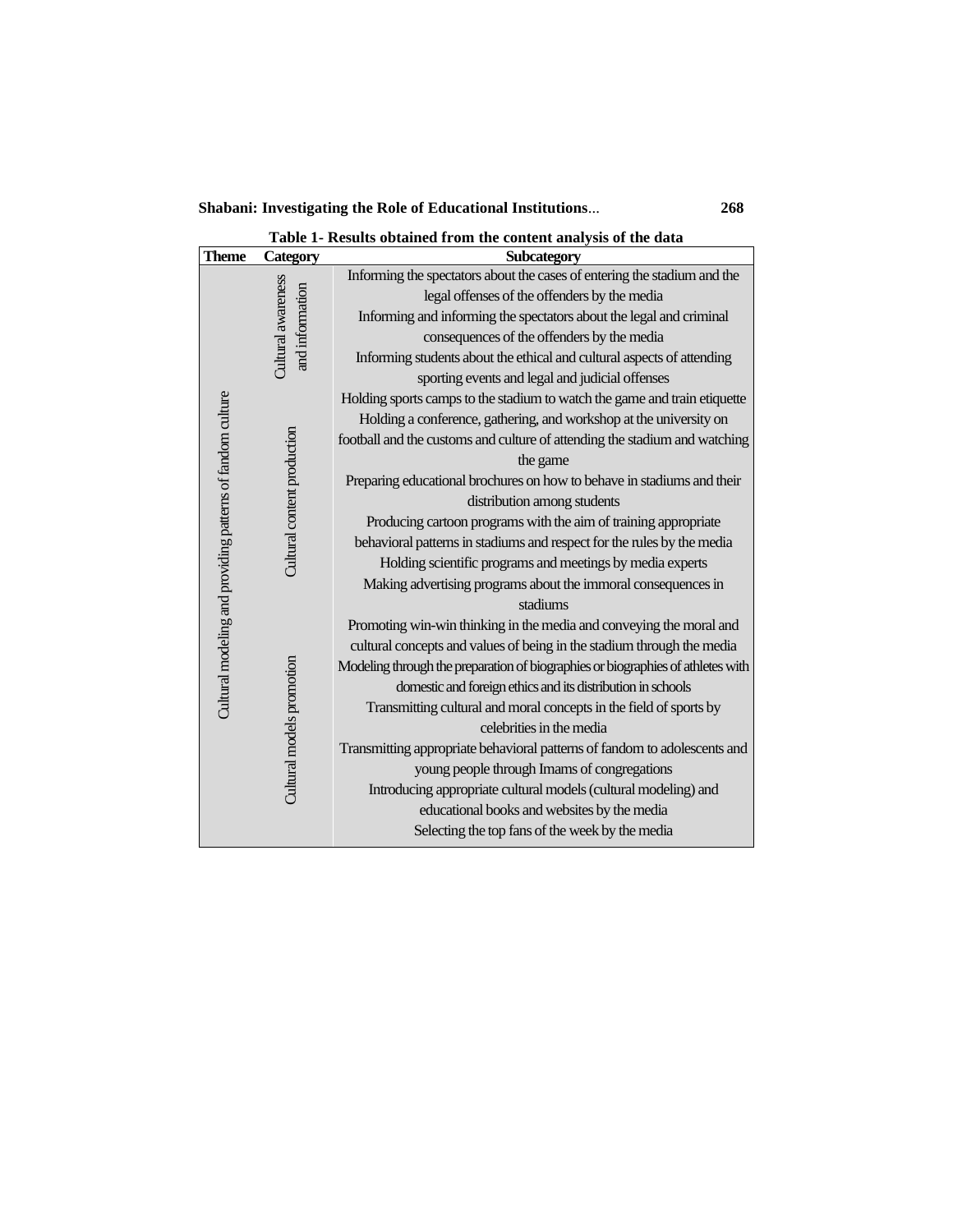**269 Research on Educational Sport, Volume 10, No 26, 2022**

| Table 1- Results obtained from the content analysis of the data |  |
|-----------------------------------------------------------------|--|
|-----------------------------------------------------------------|--|

| <b>Theme</b>                        | <b>Category</b>                                                      | Subcategory                                                                 |  |
|-------------------------------------|----------------------------------------------------------------------|-----------------------------------------------------------------------------|--|
| Academic promotion of fandom        |                                                                      | Approving and implementing research projects in the field of modeling       |  |
|                                     |                                                                      | the culture of presence in the stadium by researchers                       |  |
|                                     |                                                                      | Conducting research studies and writing and translating books related to    |  |
|                                     | Development of<br>cultural studies                                   | the culture of attending sports fields                                      |  |
| culture                             |                                                                      | Reviewing statutes and guidelines of successful countries in managing       |  |
|                                     |                                                                      | fans' behaviors                                                             |  |
|                                     |                                                                      | Including cultural-ethical topics and etiquette in sports venues and events |  |
|                                     | <b>anrichment</b><br>Textbook<br>content                             | in the content of school textbooks                                          |  |
|                                     |                                                                      | Including ethical and cultural issues in the content and subject of sports  |  |
|                                     |                                                                      | sociology course in universities                                            |  |
|                                     |                                                                      | Media interaction with fans and focusing on the needs and concerns of fans  |  |
|                                     |                                                                      | in the programs                                                             |  |
|                                     |                                                                      | Interaction of the institution of religion with sports and modification of  |  |
|                                     |                                                                      | some religious rules regarding the issues facing sports according to the    |  |
|                                     | Cooperation<br>Paving the path for the realization of cultural goals | opinion of religious jurists                                                |  |
|                                     |                                                                      | Aligning media sports programs with the cultural policies of the            |  |
|                                     |                                                                      | community and especially the sports institution                             |  |
| Cultural co-thinking and networking |                                                                      | Eliminating negative words and corrections such as spectatorship from       |  |
|                                     |                                                                      | media programs and non-political use of media by football margins           |  |
|                                     |                                                                      | Paying attention to the role of provincial education councils in informing, |  |
|                                     |                                                                      | planning and policy-making the culture of attending stadiums                |  |
|                                     |                                                                      | Lack of promotion of win-lose thinking and creating tension in the fans     |  |
|                                     |                                                                      | before the start of the game in the media                                   |  |
|                                     |                                                                      | Paying more attention to the cultural content of sports programs, media and |  |
|                                     |                                                                      | sports press                                                                |  |
|                                     |                                                                      | Paying more attention of the Ministry of Education and Higher Education     |  |
|                                     |                                                                      | to the culture of fandom and ethics and tolerance and holding related       |  |
|                                     |                                                                      | workshops                                                                   |  |
|                                     |                                                                      | Making sports presenters and programmers aware of participating in training |  |
|                                     |                                                                      | workshops on not spying on the audience                                     |  |
|                                     |                                                                      | Making the clergy and imams feel responsible for modeling and               |  |
|                                     |                                                                      | promoting appropriate behavioral patterns to citizens                       |  |

Findings show that educational institutions such as family, media, education, and higher education in the form of four main themes and thirteen categories including cultural acceptance (education of children, families, students, teachers, professors, and citizens), modeling, and transmission of cultural-fan models (production of cultural content, awareness, and information, dissemination, and promotion of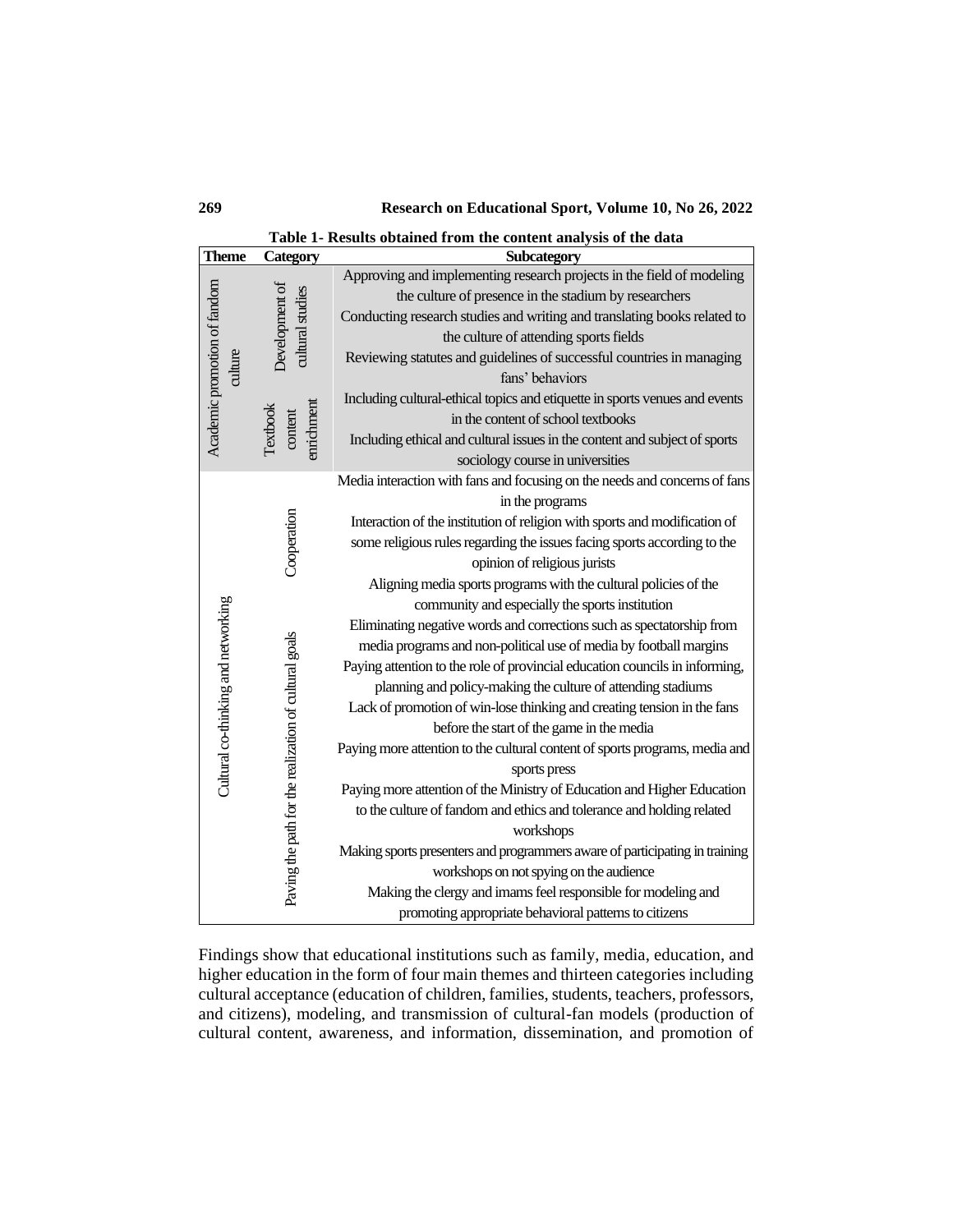### **Shabani: Investigating the Role of Educational Institutions**... **270**

cultural models), academic promotion of fandom culture (development of cultural studies and enrichment of textbook content) and cultural thinking and networking (interaction and cooperation, and paving the path for the realization of cultural goals) are involved in the formation and institutionalization of culture and etiquette in football stadiums. Regarding the role of universities in the culture and etiquette of attending stadiums, the interviewee No. 5 stated: "in universities, we have a sociology of sports unit, the topics of which can be used to create a culture or to inform and educate students. Conferences, gatherings, and workshops on football and ethics at universities can also provide training and awareness for students." Interviewee No. 8 believed that "media and education can be used to provide information about prohibited items entering stadiums and the legal and criminal consequences of offenders". Interviewer No. 3 also stressed the significance of the role of education: "school principals can, in coordination with the parents, plan sports camps to the stadium and introduce the children to the environment, training them how to observe the law, respect for the rights of others, and manage and control anger". Regarding the interaction of the religious institution with other institutions regarding cultural affairs, the interviewee No. 12 stated that "establishing communication between sports directors and presenters and religious experts and discussing them with them can be a solution to many cultural issues of football sports. Having a series of interactions and communication and creating constructive cooperation between these two institutions can help to promote cultural issues in the field of football". Interviewee No. 6 emphasized the role of the media in shaping violence among fans: "sports media get better if they eliminate abuses and marginalization. The media should seek to build trust so that the audience can trust it".

#### **Conclusion**

Many people like to watch football up close and personal in stadiums, but it seems that accidents at football stadiums have made them unsafe environments (3). Therefore, it is necessary to rely on educational institutions and their functions in society to train a new generation of football spectators to minimize the occurrence of accidents in stadiums and to improve security in stadiums. Improving the atmosphere of football stadiums requires preventive measures. Educational institutions such as families, schools, universities, and mass media are the most appropriate and ready platform to pursue the correction of the behavior pattern in watching football due to their appropriate access to each stratum of the society. So their functions should be considered as much as possible. According to the results, it is necessary to educate children and adolescents at the top of the program to change and correct fandom behaviors. Besides, educational texts should be prepared based on attention to the culture of collectivism, observance of laws, respect for the rights of others, and win-win thinking.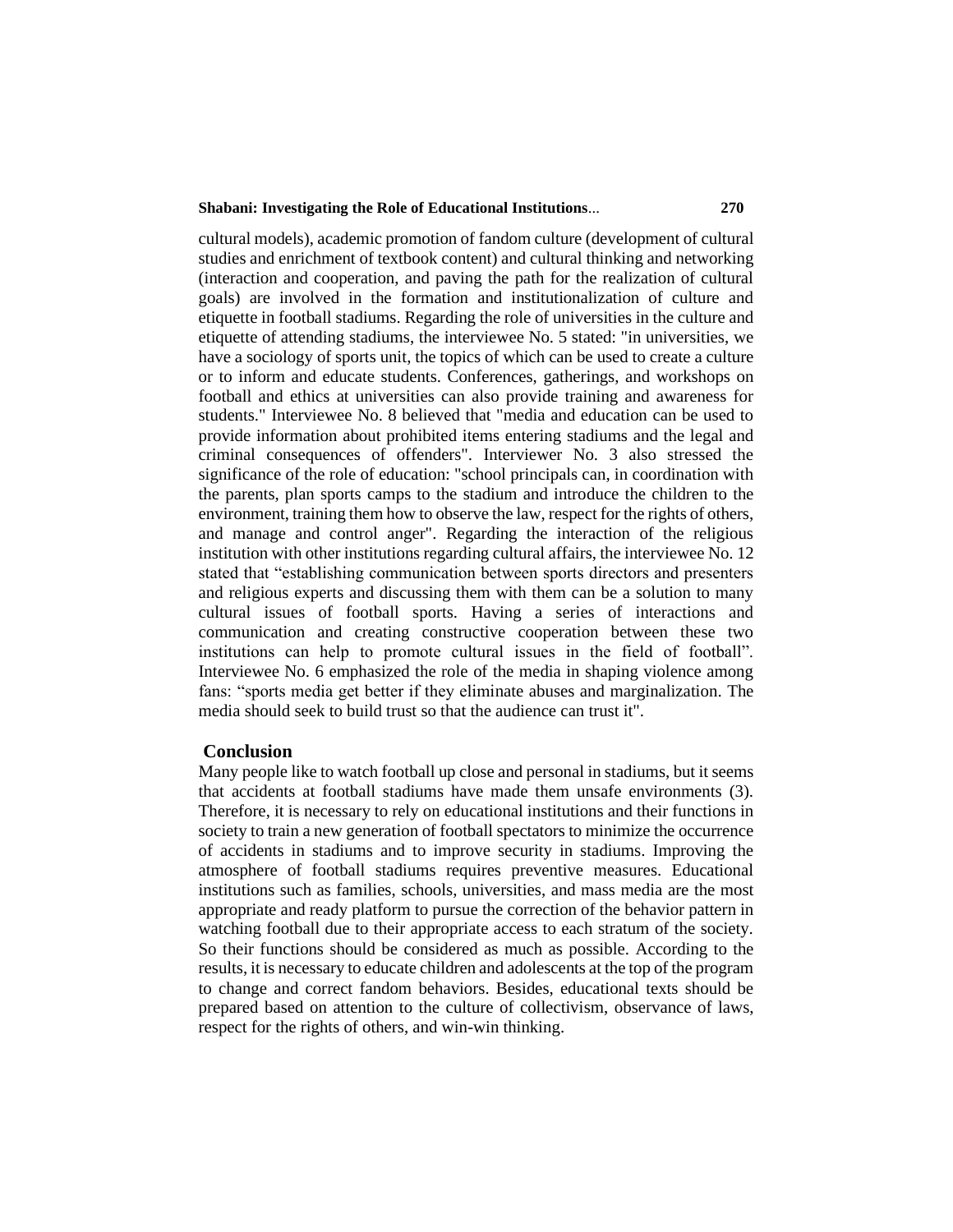**Keywords**: Cultural Modeling, Stadium Security, Fans' Violence, Fandom Culture.

#### **Resource**

- 1. [Abbasi Domshari, F. & Daryuosh, Y. \(2017\). The role of basic education system in](https://www.noormags.ir/view/fa/articlepage/1290609/%D9%86%D9%82%D8%B4-%D9%86%D8%B8%D8%A7%D9%85-%D8%A7%D9%85%D9%88%D8%B2%D8%B4%DB%8C-%D9%BE%D8%A7%DB%8C%D9%87-%D8%AF%D8%B1-%D9%86%D9%87%D8%A7%D8%AF%DB%8C%D9%86%D9%87-%D8%B3%D8%A7%D8%B2%DB%8C-%D9%87%D9%86%D8%AC%D8%A7%D8%B1%D9%87%D8%A7%DB%8C-%D8%A7%D8%AC%D8%AA%D9%85%D8%A7%D8%B9%DB%8C-%D8%A7%D8%B2-%D8%AF%DB%8C%D8%AF%DA%AF%D8%A7%D9%87-%D9%85%D8%B9%D9%84%D9%85%D8%A7%D9%86-%D8%A7%D8%A8%D8%AA%D8%AF%D8%A7%DB%8C%DB%8C-%D8%B4%D9%87%D8%B1%D8%B3%D8%AA%D8%A7%D9%86-%D8%A8%D9%86%D8%AF%D8%B1%D8%B9%D8%A8%D8%A7%D8%B3)  [institutionalizing social norms from the perspective of primary school teachers in Bandar](https://www.noormags.ir/view/fa/articlepage/1290609/%D9%86%D9%82%D8%B4-%D9%86%D8%B8%D8%A7%D9%85-%D8%A7%D9%85%D9%88%D8%B2%D8%B4%DB%8C-%D9%BE%D8%A7%DB%8C%D9%87-%D8%AF%D8%B1-%D9%86%D9%87%D8%A7%D8%AF%DB%8C%D9%86%D9%87-%D8%B3%D8%A7%D8%B2%DB%8C-%D9%87%D9%86%D8%AC%D8%A7%D8%B1%D9%87%D8%A7%DB%8C-%D8%A7%D8%AC%D8%AA%D9%85%D8%A7%D8%B9%DB%8C-%D8%A7%D8%B2-%D8%AF%DB%8C%D8%AF%DA%AF%D8%A7%D9%87-%D9%85%D8%B9%D9%84%D9%85%D8%A7%D9%86-%D8%A7%D8%A8%D8%AA%D8%AF%D8%A7%DB%8C%DB%8C-%D8%B4%D9%87%D8%B1%D8%B3%D8%AA%D8%A7%D9%86-%D8%A8%D9%86%D8%AF%D8%B1%D8%B9%D8%A8%D8%A7%D8%B3)  [Abbas. New research in the humanities, 3: 209-232.](https://www.noormags.ir/view/fa/articlepage/1290609/%D9%86%D9%82%D8%B4-%D9%86%D8%B8%D8%A7%D9%85-%D8%A7%D9%85%D9%88%D8%B2%D8%B4%DB%8C-%D9%BE%D8%A7%DB%8C%D9%87-%D8%AF%D8%B1-%D9%86%D9%87%D8%A7%D8%AF%DB%8C%D9%86%D9%87-%D8%B3%D8%A7%D8%B2%DB%8C-%D9%87%D9%86%D8%AC%D8%A7%D8%B1%D9%87%D8%A7%DB%8C-%D8%A7%D8%AC%D8%AA%D9%85%D8%A7%D8%B9%DB%8C-%D8%A7%D8%B2-%D8%AF%DB%8C%D8%AF%DA%AF%D8%A7%D9%87-%D9%85%D8%B9%D9%84%D9%85%D8%A7%D9%86-%D8%A7%D8%A8%D8%AA%D8%AF%D8%A7%DB%8C%DB%8C-%D8%B4%D9%87%D8%B1%D8%B3%D8%AA%D8%A7%D9%86-%D8%A8%D9%86%D8%AF%D8%B1%D8%B9%D8%A8%D8%A7%D8%B3) (Persian)
- 2. [Hasanzadeh, R. \(2006\). The role and functions of educational institutions in the transmission](https://www.sid.ir/fa/journal/ViewPaper.aspx?ID=17473)  [of socio-cultural values. Quarterly Journal of Educational Innovation, 4\(2\): 49-64. \(Persian\)](https://www.sid.ir/fa/journal/ViewPaper.aspx?ID=17473)
- 3. [Hemmatinezhad, M. A., Gholizadeh, M. H., Taylor, T & Faraji, R. \(2015\). The role of football](https://jsmd.guilan.ac.ir/article_1592.html?lang=en)  [games' planning and management on stadiums' security. Sport Management and](https://jsmd.guilan.ac.ir/article_1592.html?lang=en)  [Development, 4\(2\): 1-14. \(Persian\)](https://jsmd.guilan.ac.ir/article_1592.html?lang=en)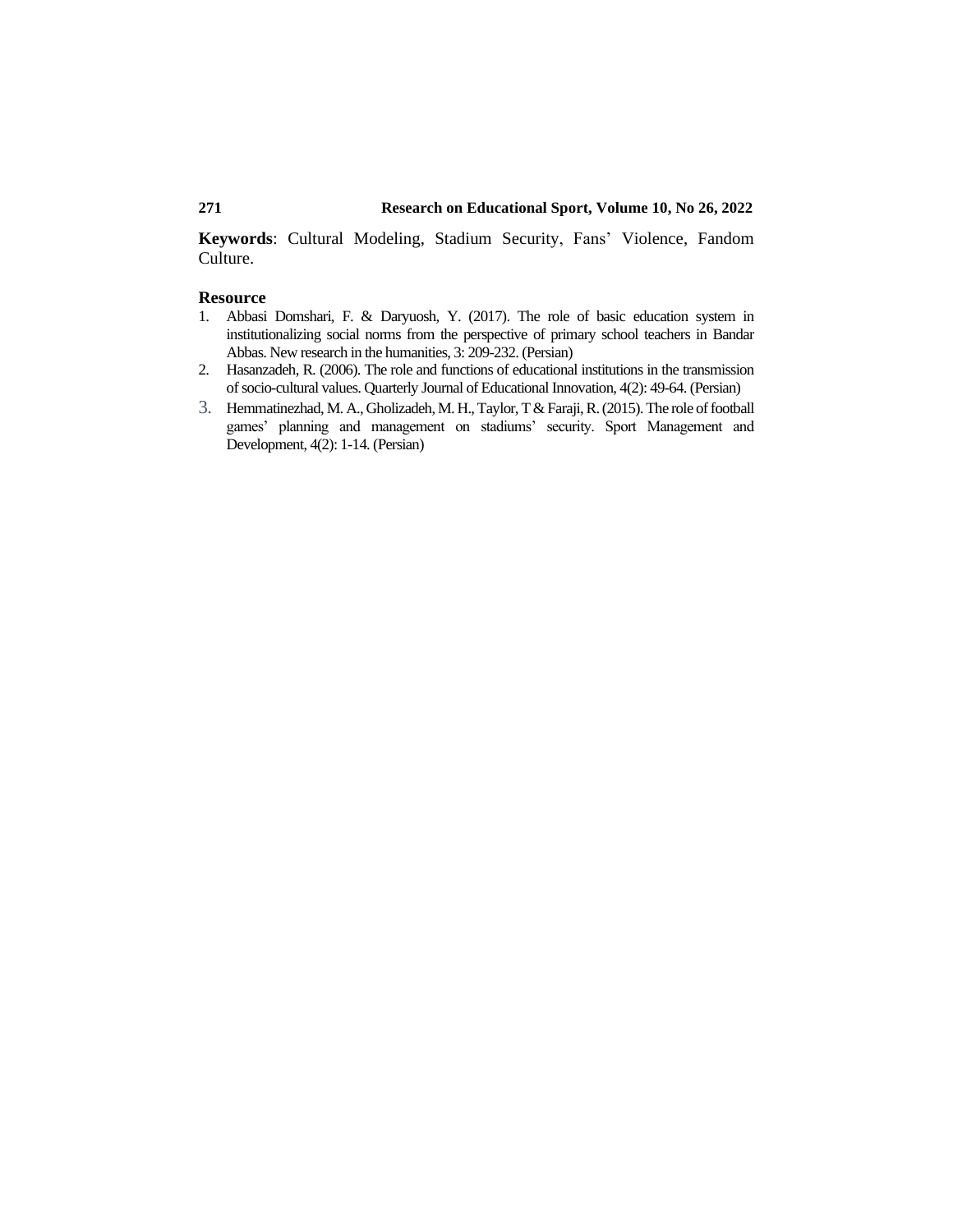**مقالة پژوهشی**

# **نقش نهادهای تربیتی در نهادینهسازی فرهنگ و آداب حضور در استادیومهای فوتبال**

**1 سپیده شبانی 2 ، مهرعلی همتینژاد 4 ، رسول فرجی <sup>3</sup> ، شهرام شفیعی 5 ، بهبود یاریقلی** 

.1 دانش آموخته دکتری مدیریت ورزشی، دانشگاه گیالن، رشت، ایران .2 استاد مدیریت ورزشی، دانشگاه گیالن، رشت، ایران )نویسندۀ مسئول( .3 دانشیار مدیریت ورزشی دانشگاه گیالن، رشت، ایران ۴. دانشیار مدیریت ورزشی دانشگاه شهید مدنی آذربایجان، تبریز، ایران .5 دانشیار علوم تربیتی دانشگاه شهید مدنی آذربایجان، تبریز، ایران

**تاريخ دريافت: /04/03 1398 تاريخ پذيرش: 1398/07/29**

### **چکیده**

**نهادهای تربیتی نقش اساسی در جامعه پ ذيری افراد ، انتقال و نهادينه سازی ارزش ها و هنجارهای فرهنگی و اجتماعی دارند. از اين رو هدف پژوهش حاضر بررسی نقش نهادهای تربیتی در نهادينه سازی فرهنگ و آداب حضور در استاديوم های فوتبال ايران بود . پژوهش حاضر از نوع اکتشافی و روش آن کیفی از نوع تحلیل محتوای عرفی بود.**  ۱۳ مصاحبهٔ نیمه ساختاریافته عمیق با متخصصان حوزه مدیریت ورزشی و جامعه شناسی که بر اساس نمونه *گ*یری **هدفمند مالک مدار انتخاب شده بودند ، تا رسیدن به حد اشباع نظری، انجام شد. داده های به دست آمده با استفاده**  از کدگذاری باز و محوری تجزیه و تحلیل شدند. اعتبار کدگذاریها نیز با بازبینی و کنترل صحت کدهای استخراج **شده و کدگذار ی مجدد مصاحبه ها توسط دو نفر متخصص همکار مورد تأيید قرار گرفت . يافته ها نشان داد نهادهای تربیتی همچون خانواده، رسانه، آموزش و پرورش و آموزش عالی در قالب چهار تم اصلی و 13 مقوله شامل فرهنگ -** پذيري (آموزش فرزندان، خانوادهها، دانش آموزان، دانشجويان، معلمان و اساتيد، شهروندان)، الگوسازی و انتقال **الگوهای فرهنگی - هواداری ) تولید محتوای فرهنگی، آگاهی بخشی و اطالع رسانی ، اشاعه و ترويج الگوهای**  فرهنگی)، ارتقا آکادمیک فرهنگ هواداری (توسعه مطالعات فرهنگی و غنیسازی محتوای کتب درسی) و هماندیشی و شبکهسازی فرهنگی (تعامل و همکاری متقابل و زمینهسازی تحقق اهداف فرهنگی) در شکل *گ*یری و نهادینهسازی فرهنگ و آداب حضور در استادیومهای فوتبال نقش دارند. به نظر می رسد توجه بیشتر نهادهای **تربیتی به امر آموزش مخاطبین ورزشی ، تالش در جهت ا لگوسازی و انتقال الگوهای فرهنگی و هم چنین هم انديشی** 

- 2. Email: ma\_hemati@yahoo.com
- 3. Email: shafieeshahram@gmail.com
- 4. Email: r. faraji@yahoo.com
- 5. Email: behboud.yarigholi@yahoo.com

<sup>1.</sup> Email: [s.shabani66@yahoo.com](mailto:S.shabani66@yahoo.com)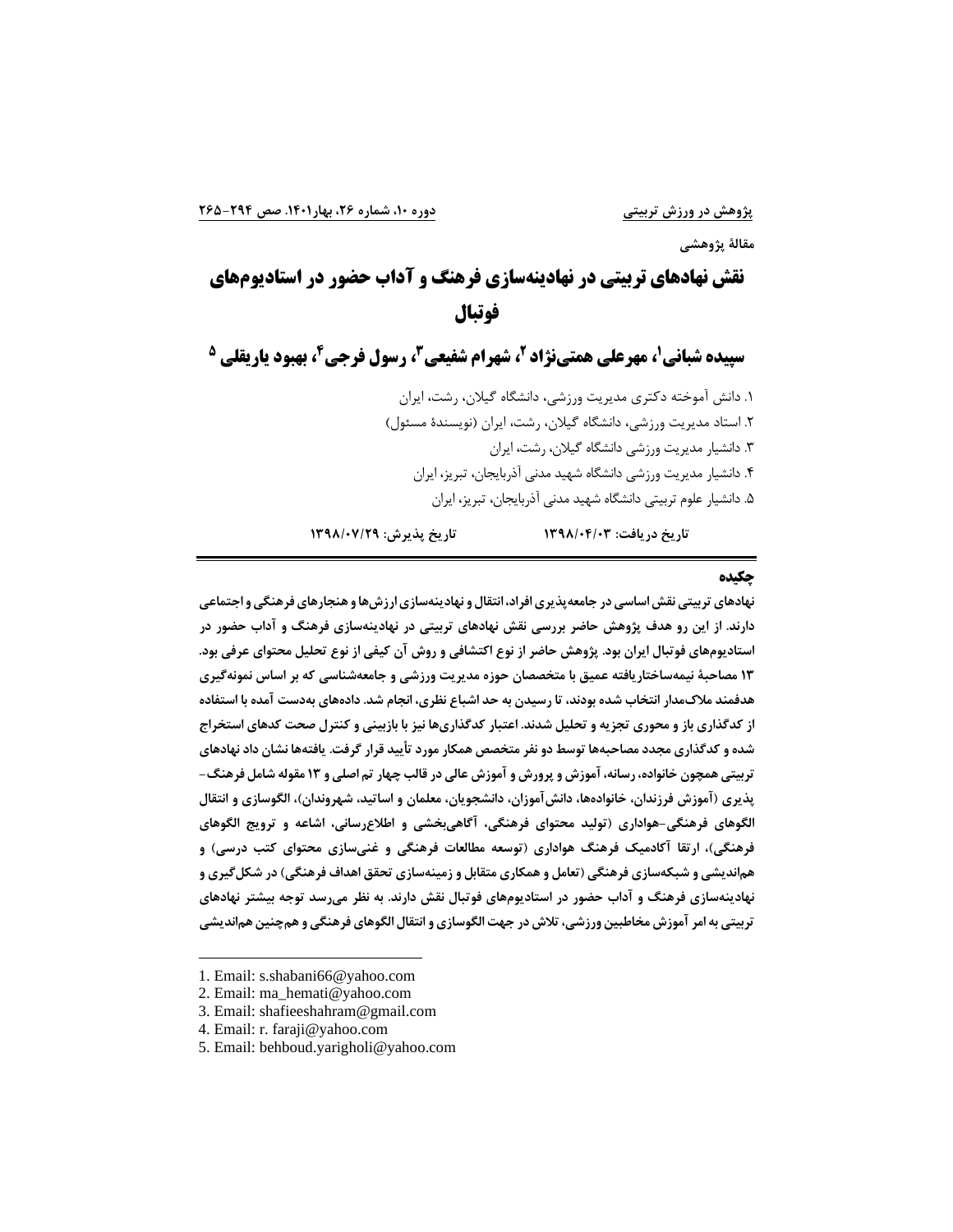**و شبکه سازی اين نهادها با يکديگر بتوا ند ب ه واسطه توسعه فرهنگ و آداب حضور افراد در استاديوم های فوتبال،**  سطح خشونت و پر خاشگری تماشاگران و سایر افراد حاضر در استادیومها را کاهش دهد و از وقوع حوادث امنیت*ی* **پیشگیری نمايد.** 

**واژگان کلیدی : الگوسازی فرهنگی، امنیت ورزشگاه، خشونت هواداران، فرهنگ هواداری.**

### **م قدمه**

همنوایی و انسجام یک جامعه مستلزم آن است که افراد جامعه به گونهای درست و مؤثر بتوانند ارزش های پایدار و هنجارهای عام آن جامعه را پذیرفته و طوری پرورش یابند که در شرایط مکانی و زمانی مختلف بتوانند به طور مناسب رفتار کنند و نیز نقشی مؤثر در کارکرد بهتر جامعه ایفا نمایند (عباسی و دریوش، ،2017 3( . هر جامعه می کوشد تا در طی فرایندی به نام جامعه پذیری اعضای خود را با هنجارها و ارزش های اجتماعی آشنا کند و به آنها مطالبی بیاموزد تا بتوانند متناسب با هنجارهای جامعۀ خود زندگی کنند. در واقع، جامعه پذیری فرایند آموزش هنجارهای اجتماعی و مهارتهای رفتاری حضور در جامعه است که نهادهایی همچون خانواده، گروه دوستان، مدرسه، کارگزاران دولتی و رسانه های جمعی در آن ایفای نقش میکنند (هانگ، لئو، چانگ، هسیه و لوو`، ۲۰۱۹، ۳). بر این اساس، خانواده اولین نهادی است که فرزندان در آن به تدریج کسب هویت می کنند و وارد زندگی اجتماعی می شوند )کیوان آرا و اسماعیلی و یقینی ، ،2014 120(. خانواده با درونی کردن ارزش ها در فرزندان می تواند عامل انتقال فرهنگ باشد . پس از خانواده، نخستین نهادی که از سوی جامعه و با هدف اجتماعی کردن کودك وارد عمل می شود، مدرسه یا نهاد رسمی آموزش و پرورش است. صاحبنظران، مدرسه را بهترین مکان برای آموزش و نهادینهسازی ٔ هنجارهای اجتماعی می دانند و معتقدند مدرسه نقش مهمی در رشد شخصیت و انتقال دانش و مهارت های زندگی به افراد دارد (عباسی، ۲۰۱۷، ۵)؛ بنابراین، نهادینهسازی هنجارهای اجتماعی از وظایف مهم نظام آموزشی و بالاخص مدرسه است و نظام آموزشی مانند مدارس و دانشگاهها علاوه بر کارکرد آشکار آموزش، کارکرد پنهانی نیز دارند که دربر گیرنده انتقال فرهنگ، ارزش های فرهنگی، تقویت انسجام اجتماعی و غیره هست (حسنزاده، ۲۰۰۳، ۶۰). بهطور کلی خانواده، گروه همسالان، مدرسه، دانشگاه و رسانههای جمعی نهادهای تربیتی مؤثر در جامعه هستند که کارکردهای آموزشی و تربیتی آنها از اهمیت ویژهای برخوردار است. نهادهای تربیتی همچون خانواده، گروه همسالان، مدارس و رسانهها در نهادینهسازی فرهنگ همگانی نمودن ورزش بسیار نقش آفرین هستند (منوچهریiژاد و همکاران، ۲۰۱۶). رسانههای جمعی از دیگر

<sup>1.</sup> Huang, Liu, Chang, Hsieh & Lu

<sup>2.</sup> Institutionalization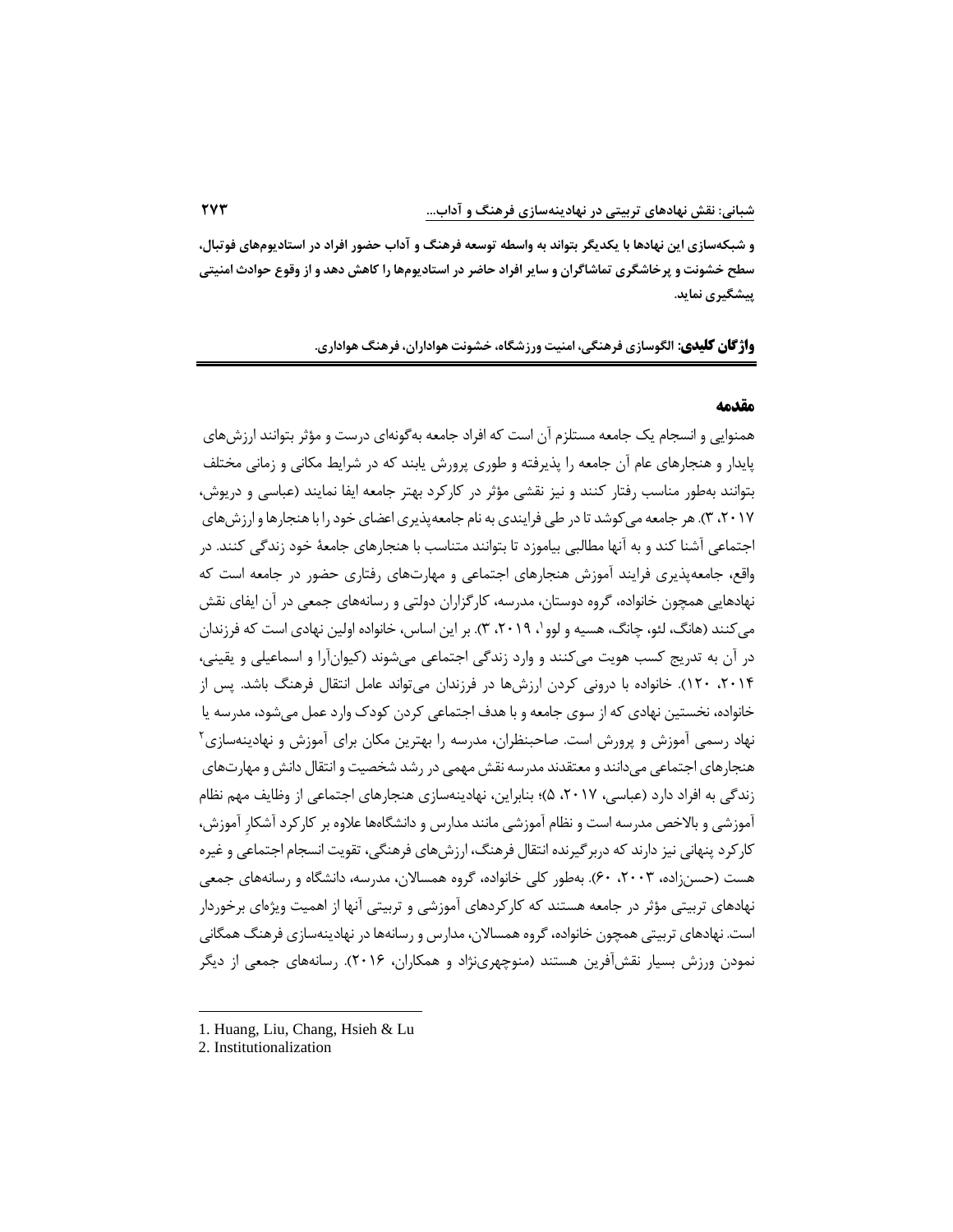نهادهای تربیتی هستند که نقش بسیار مهمی در اجتماعیشدن و الگوپذیری افراد ایفا می کنند. رسانهها از ابزارهای اساسی جهت بررسی مسائل اجتماعی، اطالع رسانی، آموزش و شکل گیری ارزش های اجتماعی به شمار می آیند و قوی ترین ابزار برای طرح و رواج اندیشه ها و کارآمدترین وسایل نفوذ فرهنگ ها و نگرش ها در جوامع محسوب می شوند (حسین پور، نیازی پور، کاشف، باقری و منگشتی، ۲۰۱۴، ۱۱). در همین راستا، برخی محققان عقیده دارند برای کنترل رفتار های خشونت آمیز در سطوح مختلف، به وجود الگوهای رفتاری و شخصیتی مناسب نیاز است تا به صورت غیرمستقیم، رفتار های مطلوب را آموزش داد )عباس زاده، سعادتی، کبیری و عشایری، ۲۰۱۷، ۳۵). نظریههای روان شناسی و یادگیری اجتماعی بر این محور استوارند که ناهنجاری های رفتاری نظیر خشونت و پرخاشگری اکتسابی هستند و کودك در جریان اجتماعی شدن و جامعه پذیری، آنها را فرا می گیرد و این آموختهها متأثر از خانواده، گروههای همسالان، نظامهای آموزشی و رسانه است )فتحی نیا، ،2010 109(. به عقیده صاحب نظران ، ورزش پدیده ای فرهنگی، تربیتی، اجتماعی، سیاسی و اقتصادی است که پیوندی محکم با مجموعه نهادها و سازمان ها و همچنین ساختارهای اجتماعی دارد؛ به این معنا که دستاوردهای ورزش و فعالیتهای مربوط به آن بهطور کلی یک شاخص فرهنگی در زمینههای مختلف محسوب می شود (سعادت مهر و عسگری، ۲۰۱۸، ۲۳). وضعیت حاضر ورزشگاههای فوتبال و جو نامساعد آن نشان دهنده کارکرد الگوهای رفتاری نامناسب افراد حاضر در استادیوم اعم از تماشاگران، بازیکنان، مربیان، داوران و غیره است که متاسفانه تداوم رفتارهای ناهنجار در ورزشگاهها و عدم حضور کارشناسان و صاحب نظران در این حوزه به منظور آسیب شناسی الگوهای فرهنگی حاضر و برنامه ریزی مناسب در جهت کنترل و بهبود آن، موجب ترویج الگوهای رفتاری نامناسب و دامن زدن به خشونت و پرخاشگری در استادیومهای فوتبال شده است. با توجه به اهمیت ورزش و بالاخص فوتبال در فرهنگ جوامع مختلف و عالقمندی افراد به تماشای مسابقات آن در استادیوم ها، تأمین یک محیط امن و ایمن برای تماشاگران به یک ضرورت انکارناپذیر و حائز اهمیت مبدل شده است (هال، کوپر، مارکیانی و مک گی \، ۲۰۱۲، ۱۶). عدم امنیت روانی در ورزشگاهها، خشونت و پرخاشگری تماشاگران، هولیگانیسم و جو ناآرام و ناهنجاری های رفتاری برخی از افراد حاضر در استادیوم ها می تواند موجب کاهش حضور افراد در ورزشگاه ها، صدمه به اقتصاد ورزشی، کاهش لذت تماشای بازی و تخریب وجهه ورزشی ایران در میادین بین|لمللی شود (همتی نژاد، قلی زاده، تیلور و فرجی، ۲۰۱۵، ۳۴).

بررسی پیشینه تحقیقات مرتبط با خشونت و پرخاشگری در ورزش و آسیب شناسی رفتار هواداران فوتبال نشان می دهد که هر چند پژوهش های نسبتاً زیادی در زمینه علل خشونت و پرخاشگری و متغیرهای مرتبط با آن در ورزش و به ویژه فوتبال و استادیوم های آن انجام شده است ، اما مطالعات جامع و منسجمی در خصوص آداب، رسوم و فرهنگ حضور افراد در استادیوم، با توجه به اهمیت آن در پیشگیری از خشونت

<sup>1.</sup> Hall, Cooper, Marciani & McGee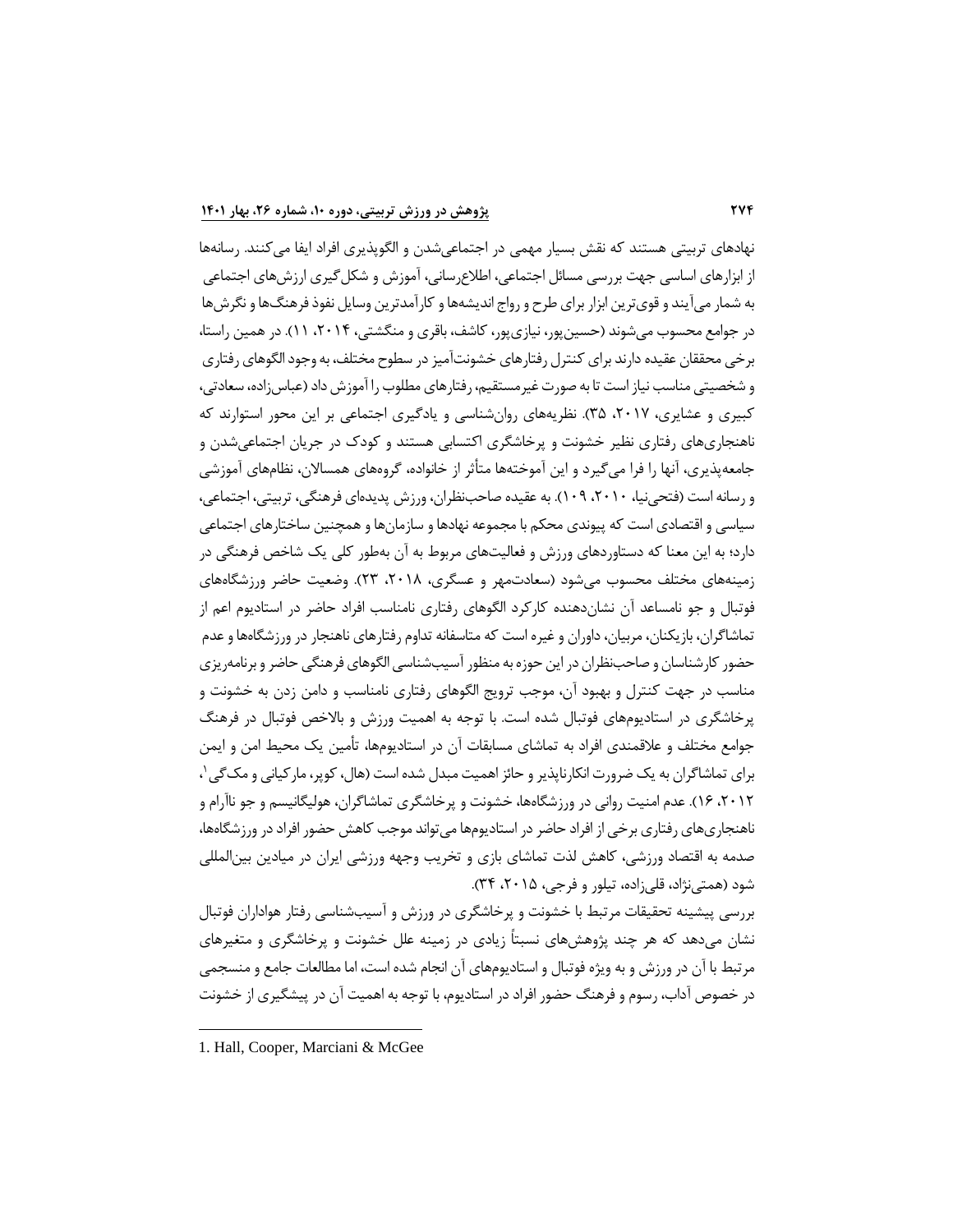و پرخاشگری و همچنین تعیین نقش نظامهای آموزشی و تربیتی در ایران انجام نشده است؛ چرا که به نظر می رسد یکی از راهکارهای پیشگیری از وقوع حوادث مربوط به خشونت و پرخاشگری، که یکی از عوامل تهدید کننده امنیت استادیوم های فوتبال است، اقدامات فرهنگی و آموزشی نهادهای تربیتی کشورها و درونی سازی کنترل افراد حاضر در میادین ورزشی است (همتی نژاد، تیلور، قلی زاده و فرجی، ۲۰۱۶). به عقیده رضایی نیارکی و همکاران (۲۰۱۹) در تأمین امنیت یک مسابقه فوتبال تنها نیروهای انتظامی و امنیتی نقش ندارند، بلکه بسیاری از عوامل دیگر نیز وجود دارند که اجرا و پیاده سازی آنها سبب افزایش سطح امنیت ورزشگاهها میشود و یکی از آن عوامل درونیشدن فرهنگ حضور در افراد است لعل بیداری و همکاران (۲۰۱۹) و کارگر و همکاران (۲۰۱۶) نیز در پژوهش های خود، به نقش اقدامات فرهنگی و آموزشی در پیشگیری از وقوع حوادث امنیتی در استادیومهای فوتبال اشاره کردند. ملنیک و وان ۱۱۱٬۲۰۱) نیز به نقش مؤثر والدین، مدرسه و دوستان در فرایند اجتماعی شدن هواداران فوتبال اشاره نمودند؛ همچنین با توجه به تأثیر چشم گیر و انکارناپذیر رسانههای گروهی در این زمینه، همکاری و هماهنگی این نهادها را بسیار ضروری می دانند. زارع (۲۰۰۸) در بخشی از پژوهش خود به فرهنگ سازی از طریق مدارس، رسانهها و نشریات در کاهش خشونت در استادیومها اشاره نمود و معتقد است با آموزش مؤثر و مناسب فرهنگ به مربیان، ورزشکاران و نوجوانان می توان آستانه تحمل را در آن ها تقویت کرد . این محقق با نقد بر عملکرد رسانه افزود، رسانهها با مطالب خود خشونت را آموزش می دهند و به رفتار خشن تماشاگران مشروعیت می بخشند که این امر می بایست اصالح شود . کاهش خشونت و پرخاشگری در بستر خانواده و رسانه ها و از طرفی، افزایش کنترل اجتماعی رسمی و غیر رسمی نقشی اساسی در جلوگیری و کاهش پدیده پرخاشگری در بین تماشاگران فوتبال ایفا می نماید (عباس;اده و همکاران، ۲۰۱۷، ۳۶). بیرامی و همکاران (۲۰۱۵) نیز گزارش کردند که رسانههای ورزشی نقش مهمی در شکل گیری رفتار شهروندی هواداران ایجاد می کنند که در نهایت جامعه می تواند از مزایای ایجاد رفتارهای شهروندی هوادارن به نفع خود استفاده کند. به عقیده حسین پور و همکاران (۲۰۱۴) هر چه تحریک تماشاگران از طریق رسانهها افزایش یابد، رفتارهای اوباشگرایانه نیز افزایش خواهد یافت؛ بنابراین الزم است در محتوای برنامه های ورزشی رسانه ها در جهت پیشگیری از اوباشگری و خشونت تجدیدنظر صورت گیرد. شجیع و همکاران ) 2020( معتقدند جو استادیومهای فوتبال ایران از هنجارها و نورمهای اخلاقی فاصله زیادی دارد که منجر به کاهش حضور تماشاگران میشود. همچنین در برخی تحقیقات به ضابطهمند شدن فعالیت رسانههای ورزشی در جهت آموزش فرهنگ حضور و نحوه رفتار در استادیومهای ورزشی (همتی نژاد و همکاران، ۲۰۱۵) و آموزش تماشاگران و اقدامات فرهنگی به عنوان راهکاری برای کنترل پدیده خشونت تماشاگران و ایجاد محیطی امن برای حاضران در استادیوم اشاره شده است (محمدکاظمی، شیخ، شهبازی و راسخ، ۲۰۰۷، ۱۰۱).

<sup>1.</sup> Melnick & wann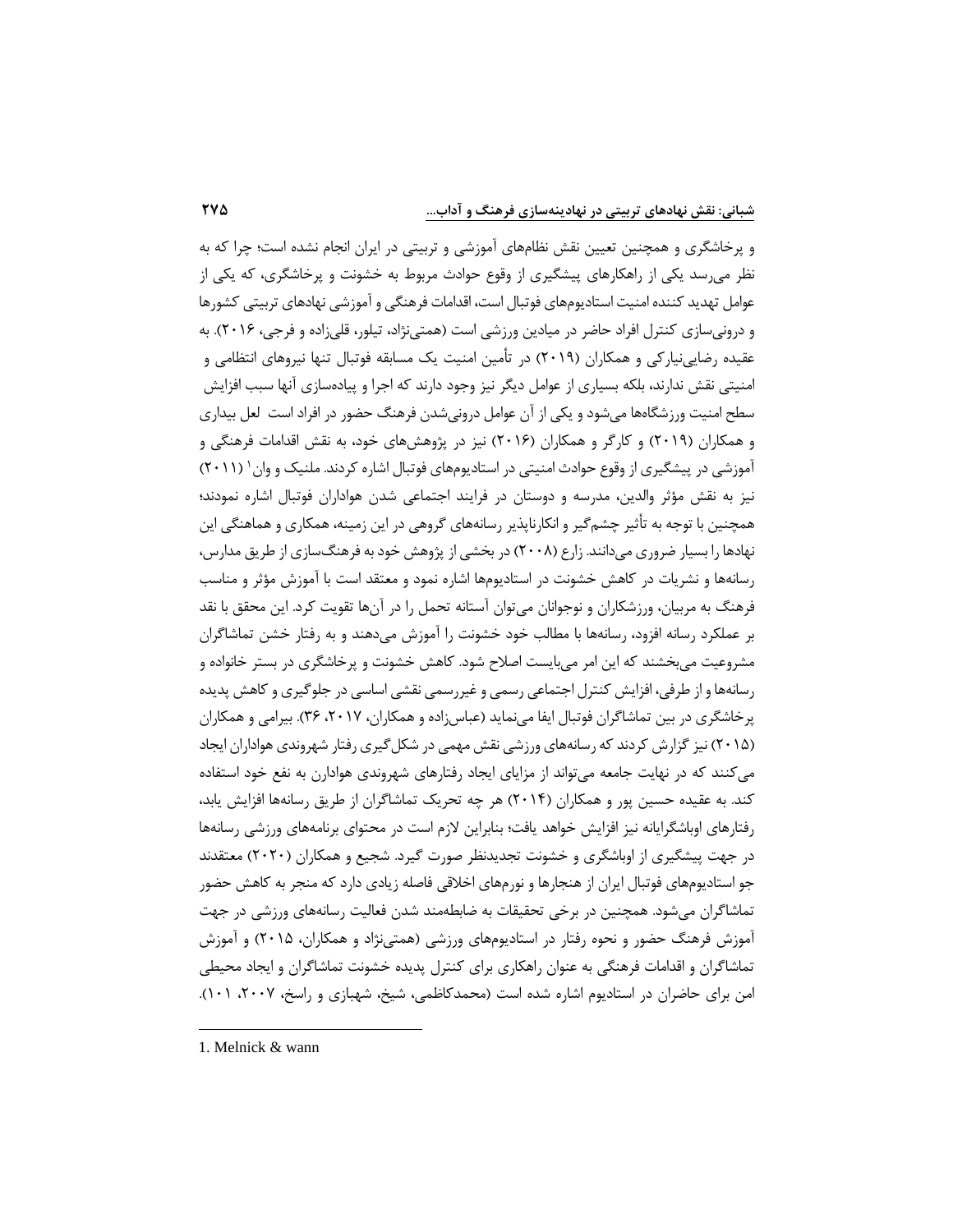برخی دیگر از محققین بر نقش نهادهایی مانند خانواده، آموزش و پرورش و رسانه اشا ره نمودند و برنامه ریزی و سیاست گذاری مناسب این نهادها را در بهبود جو ورزشگاهها و کنترل ناهنجاریهای رفتاری تماشاگران مؤثر دانستند (همتی نژاد و همکاران، ۲۰۱۵). خاقانی آور و شانواز (۲۰۱۶) نیز معتقدند که اصلی ترین ابزار پیشگیری، آموزش و فرهنگ سازی در حوزه هواداران فوتبال توسط خانوادهها صورت می-

گیرد و رسانه ها در این میان اصلی ترین پل ارتباطی، آموزش و اصالح رفتارهای خشونت آمیز هستند . به طور کلی، مرور پیشینه پژوهش های انجام شده نشان می دهد اصالح نحوه حضور تماشاگران در استادیوم های فوتبال و آشنایی این افراد با آداب و رسوم و فرهنگ حضور در استادیوم از طریق نهادینه سازی و آموزش و انتقال الگوهای اخلاقی و رفتاری مثبت می تواند در بهبود فرهنگ و آداب حضور و به تبع آن کاهش سطوح خشونت و پرخاشگری و ارتقای سطوح امنیت استادیوم ها و در استادیوم ها مؤثر باشد اما سئوالی که مطرح می شود این است که نهادهای تربیتی در جهت نهادینهسازی فرهنگ و آداب حضور در استادیوم های فوتبال چه نقشی دارند و چه اقداماتی می توانند انجام دهند؟

با توجه به اتفاقات و حوادث گزارش شده از خشونت و پرخ اشگری تماشاگران در استادیوم های فوتبال ایران در سال های اخیر (خبر گزاری دانشگاه آزاد اسلامی، ۲۰۱۸) یکی از چالش های برگزار کنندگان رویدادهای ورزشی توجه به عوامل ایجاد کننده امنیت و بهبود جو استادیومها است. گزارشها حاکی از آن است که اتفاقات رخ داده در ورزشگاه های فوتبال پیامدهای منفی زیادی برای باشگاه های فوتبال در پی داشته و موجب تخریب وجهه ورزشی کشور در میادین بین|لمللی شده است. از سوی دیگر وقوع این اتفاقات کاهش حضور افراد در ورزشگاهها برای تماشای بازی و عدم احساس امنیت آنها را در پی دارد که این امر نیز می تواند صدمات اقتصادی جبران ناپذیری بر پیکره فوتبال در کشور وارد نماید. بنابراین به عقیده برخی از محققین (همتی نژاد و همکاران، ۲۰۱۶؛ محمدکاظمی و همکاران، ۲۰۰۷) یکی از راهکارهای مهم برای کاهش خشونت و پرخاشگری در ورزشگاهها آموزش تماشاگران و انجام اقدامات فرهنگی و توسعه فرهنگ و آداب حضور تماشاگران در آن ها است . نظام های تربیتی و آموزشی در هر جامعه مهم ترین نقش را در جامعه پذیری افراد بر عهده دارند و منعکس کننده ارزش ها و هنجارهای فرهنگی - اجتماعی آن جامعه محسوب می شوند (حسن;اده،۲۰۰۳، ۵۲). از سوی دیگر و با توجه به اهمیت اجتماعی شدن افراد از طریق نهادهای تربیتی در زمینه فوتبال و رفتار تماشاگران در استادیوم ها الزم است نهادهای آموزشی و تربیتی با فرهنگ سازی و آموزش و انتقال الگوهای فرهنگی در جهت کاهش رفتارهای خشونتآمیز تماشاگران و سایر افراد حاضر در استادیومها تلاش نمایند. به نظر می رسد آشنایی نهادهای تربیتی و آموزشی جامعه با نقش ها و وظایف شان در راستای فرهنگ سازی و ارتقای آگاهی عمومی در خصوص رفتار مناسب در میادین ورزشی و همچنین جزیره ای عمل نکردن و همکاری نهادهای متولی آموزش و تربیت بتواند به ارتقای فرهنگ تماشاگری، زمینهسازی حضور خانوادهها در ورزشگاهها و ایجاد وجهه فرهنگی- ورزشی کشور در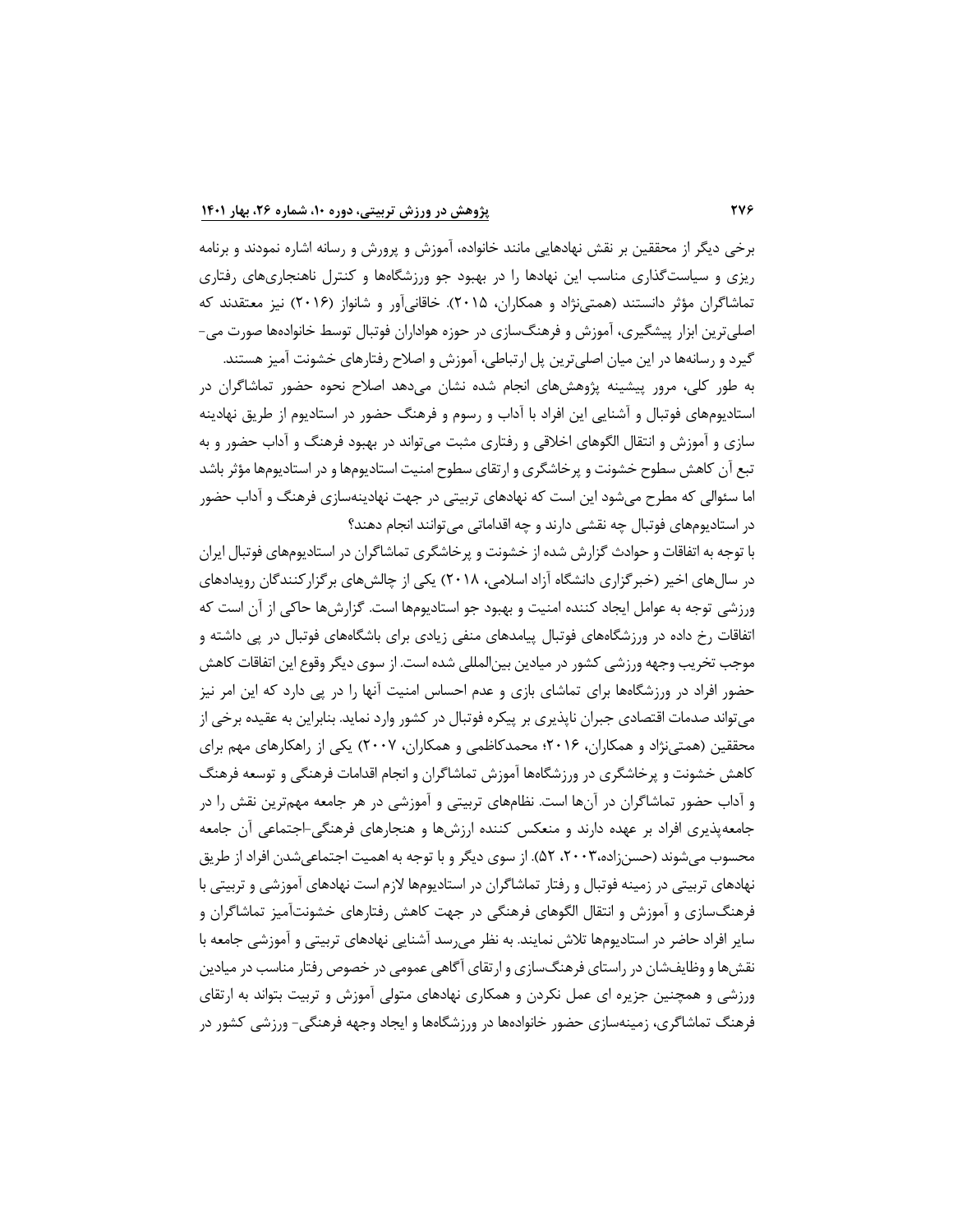سطوح بین المللی کمک شایانی نماید. هر چند به استناد نتایج برخی مطالعات ) همتی نژاد و همکاران، 2016؛ محمدکاظمی و همکاران، 2007( الزمه بهبود جو استادیوم های فوتبال انجام اقدامات پیشگیرانه است و بسیاری از محققین نیز به ضرورت اصلاح زیرساختارها و مدیریت و برنامهریزی درست مسابقات اشاره نموده اند ؛ اما توجه به این نکته ضروری است که تنها با انجام اقدامات تنبیهی تماشاگران و محرومیت باشگاهها با بازی بدون تماشاگر نمی توان موجبات کاهش خشونت و پرخاشگری تماشاگران و ارتقای امنیت اس تادیوم ها را فراهم ساخت بلکه الزم است به منظور تربیت نسلی نو از هواداران فرهنگ و آداب حضور افراد در استادیوم ها از طریق نهادهای تربیتی و با ارائه الگوهای رفتاری و فرهنگی مناسب به افراد اصالح شود . از این رو، در این پژوهش تالش شده است که با بررسی نقش نهادهای تربیتی در بهبود آداب و فرهنگ حضور در استادیوم های فوتبال و همچنین تبیین کارکردهای این نهادها ، گامی مؤثر در جهت درونی سازی و توسعه آداب، فرهنگ و اخالق حضور تماشاگران و کاهش ناهنجاری های رفتاری، خشونت و پ رخاشگری و حتی حوادث امنیتی در استادیوم ها برداشته شود.

# **روش پژوهش**

پژوهش حاضر از نوع اکتشافی و روش آن کیفی از نوع تحلیل محتوای عرفی بود. مشارکت کنندگان در پژوهش ، اساتید متخصص و دارای سابقه پژوهش در زمینه امنیت استادیوم های فوتبال، خشونت و پرخاشگری هواداران ورزشی بودند که بر اساس نمونه گیری هدفمند مالك مدار 13 نفر از آنها در پژوهش حاضر شرکت نمودند. معیار ورود به پژوهش برای متخصصین ، داشتن تحقیق و تألیف در زمینه امنیت ورزشی، خشونت و پرخاشگری و رفتار هواداری در فوتبال و نیز راهنمایی و مشاوره پایان نامه ارشد و رسالۀ دکتری در این زمینه ها بود. مشخصات افراد شرکت کننده در پژوهش در جدول 1 گزارش شده است. برای جمع آوری دادههای مورد نیاز، مصاحبههای عمیق نیمهساختاریافته و با طرح پرسش باز در بازه ۳۰ تا ۹۰ دقیقه انجام شد. فرایند انتخاب نمونه و انجام مصاحبهها تا رسیدن به اشباع نظری دادهها ادامه یافت و از مصاحبه یازدهم، دادهها به اشباع نظری رسیدند و ادامه مصاحبهها صرفاً برای اطمینان از صحت یافتهها انجام شد. به منظور تحلیل و بررسی دقیق، مصاحبه ها با کسب اجازه شرکت کننده های پژوهش ضبط شد. بعد از پایان هر مصاحبه، محتوای آنها به صورت کامل تایپ و کدگذاری باز (اولیه) دادهها به منظور استخراج مفاهیم اولیه (زیرمقولهها) انجام شد. پس از انجام همه مصاحبهها و استخراج کدهای اولیه، اقدام به کدگذاری محوری و استخراج مفاهیم و سپس ترکیب مفاهیم، مقولهبندی و انتخاب تم شد. مشارکت پیوسته پژوهشگر در روند جمع آوری داده ها و تجزیه و تحلیل آن ها، ارجاع متن مکتوب مصاحبه ها به مشارکت کننده ها و اخذ تأیید آنها، بازبینی و کنترل صحت کدهای استخراج شده و کدگذاری مجدد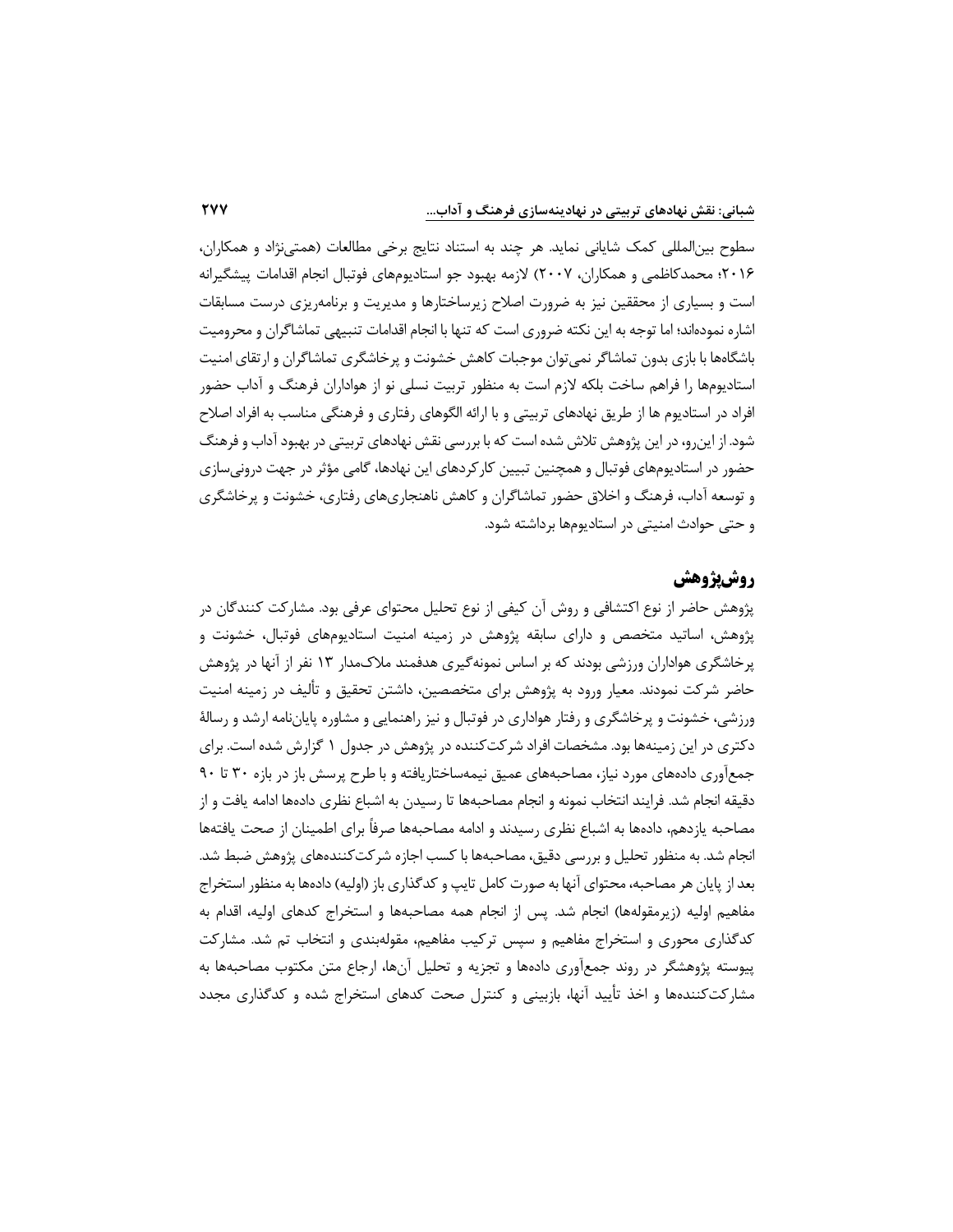مصاحبه ها توسط دو نفر متخصص همکار در رابطه با موضوع پژوهش و نیز روش تحقیق کیفی، به عنوان روش های تأیید قابلیت اعتماد در این پژوهش بودند.

| سابقه   |          | مرتبة    |                          | تعداد كدهاى | شماره    |
|---------|----------|----------|--------------------------|-------------|----------|
| تدريس و | سن(سال)  | علمى     | رشته تحصيلى              | استخراج     | مصاحبه   |
| پژوهش   |          |          |                          | شده         | شونده    |
|         |          | استاديار | مديريتورشي               |             | شماره١   |
| 6       | 36       | استاد    | مديريتورزشي              | 59          | شماره٢   |
| 28      | 60       | استاديار | مديريت و حقوق ورزشي      | 41          | شماره۳   |
| 10      | 36       | دانشيار  | جامعهشناسى               | 86          | شماره۴   |
| 25      | 55       | استاد    | مديريتورزشي              | 48          | شماره۵   |
| 26<br>9 | 59<br>38 | استاديا, | مديريتورزشي              | 43<br>16    | شماره۶   |
| 11      | 38       | استاديار | مديريت و جامعهشناسيورزشي | 45          | شماره٧   |
| 31      | 60       | استاد    | مديريتورزشي              | 35          | شماره٨   |
| 35      | 70       |          |                          | 45          |          |
| 35      | 75       | دانشيار  | مديريتورزشي              | 8           | شماره۹   |
| 30      | 60       | استاد    | مديريتورزشي              | 43          | شماره ۱۰ |
| 24      | 53       | دانشيار  | مديريتورزشي              | 31          | شماره ۱۱ |
| 5       | 35       | استاديا, | مديريتورزشي              | 17          | شماره ١٢ |
|         |          | استاديار | جامعهشناسى               |             | شماره ۱۳ |

**جدول -1 توصیف شرکت کنندگان در پژوهش** 

# **نتایج**

در مرحله کدگذاری باز ، 152 کد اولیه در خصوص نقش نهادهای تربیتی در نهادینه سازی فرهنگ و آداب حضور در استادیوم های فوتبال استخراج شد که پس از بررسی و تجمیع کدهای تکراری، 76 کد اولیه (زیرمقوله) در مرحله کدگذاری محوری مورد تحلیل قرار گرفت و ۱۳ مقوله و چهار تم اصلی از آن استخراج شد (جدول۲).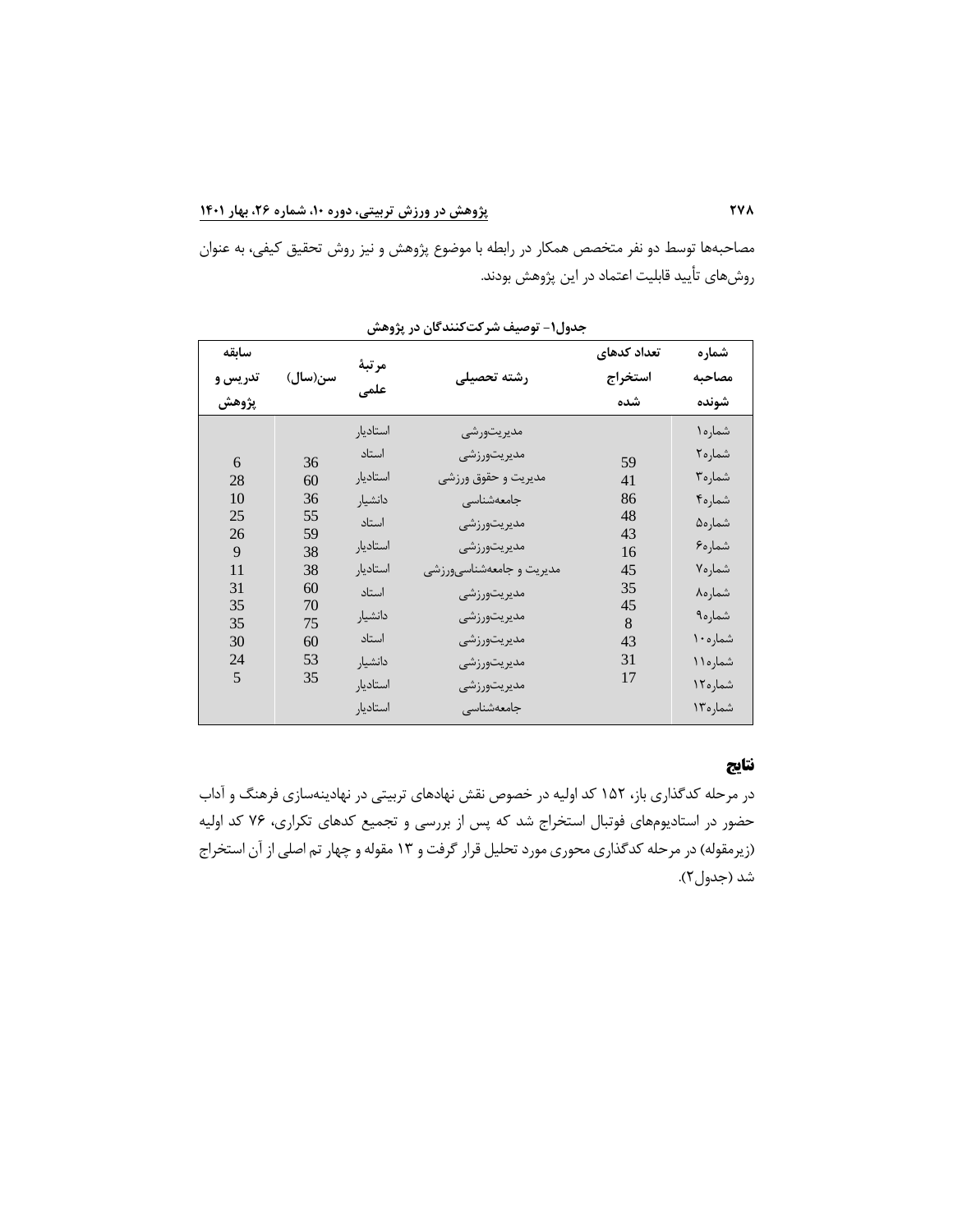جدول **۲**– نتايج حاصل از تحليل محتوای دادهها

| تم          | مقوله            | منبع كدها                            | زير مقوله                                                       |
|-------------|------------------|--------------------------------------|-----------------------------------------------------------------|
|             |                  | P1, P4, P6, P9, P11                  | آموزش الگوهای رفتاری و اخلاقی صحیح به فرزندان                   |
|             | آموزش فرزندار    | P <sub>13</sub>                      | آموزش رفتارهاي فرهنگي و اجتماعي مناسب به فرزندان                |
|             |                  | P <sub>13</sub>                      | آموزش مدیریت رفتار و هیجان به فرزندان در استادیومها             |
|             |                  | P4, P13                              | اجتماعی کردن فرزندان از طریق خانوادهها                          |
|             |                  |                                      | آموزش الگوهای رفتاری مناسب در خصوص نحوه حضور در استادیومها      |
|             |                  | P <sub>1</sub>                       | به خانواده توسط رسانه                                           |
|             | ُموز ش خانواد    | P <sub>1</sub>                       | آموزش الگوهای رفتاری هواداری به والدین از طریق فرهنگسراها و     |
|             |                  |                                      | كانون هاي فكرى                                                  |
|             |                  |                                      | آموزش خانوادهها در خصوص نحوه انتقال الگوهای جامعهیذیری به       |
|             |                  | P1, P3, P6, P9, P13                  | فرزندان                                                         |
|             |                  |                                      | آموزش الگوهای فرهنگی و رفتاری مناسب به دانشآموزان در قالب       |
|             |                  | P1, P2, P3, P4, P5, P7, P9, P12, P13 | كار گاەھا                                                       |
| ۇ ھنگ پذيرى |                  | P                                    | آموزش تفکر بُرد- بُرد                                           |
|             |                  | P <sub>6</sub>                       | آموزش مسئوليت پذيرى و حفظ اموال عمومى                           |
|             |                  | P <sub>9</sub>                       | آموزش قوانین و مقررات و دستور العملهای هواداری                  |
|             |                  |                                      | آموزش کنترل هیجان، خشم و احترام به حقوق دیگران و پایبندی به     |
|             |                  | P3, P4, P6                           | قوانين                                                          |
|             | موزش دانش آموزار | P3, P12                              | آموزش اخلاق هواداري و فلسفه ورزش، جوانمردي                      |
|             |                  | P3                                   | تمرکز بر آموزش پیشگیرانه در مدارس قبل از بروز رفتار ناهنجار     |
|             |                  | P3, P4, P13                          | اجتماعی کردن با الگوهای رفتاری مناسب در مدارس                   |
|             |                  | <b>P4</b>                            | الگوسازی و ارائه الگوهای فرهنگی نحوه حضور در استادیوم ها توسط   |
|             |                  |                                      | مدار س                                                          |
|             |                  | P <sub>9</sub>                       | نهادینهسازی و درونی کردن عمل به قانون و احترام به قانون به دانش |
|             |                  |                                      | آموزان در مدارس                                                 |
|             |                  |                                      | ايجاد احساس تعلق به اموال عمومي و قبح آسيب٬ساني به اموال عمومي  |
|             |                  | P <sub>1</sub>                       | در دانش آموزان توسط مدارس                                       |
|             |                  |                                      |                                                                 |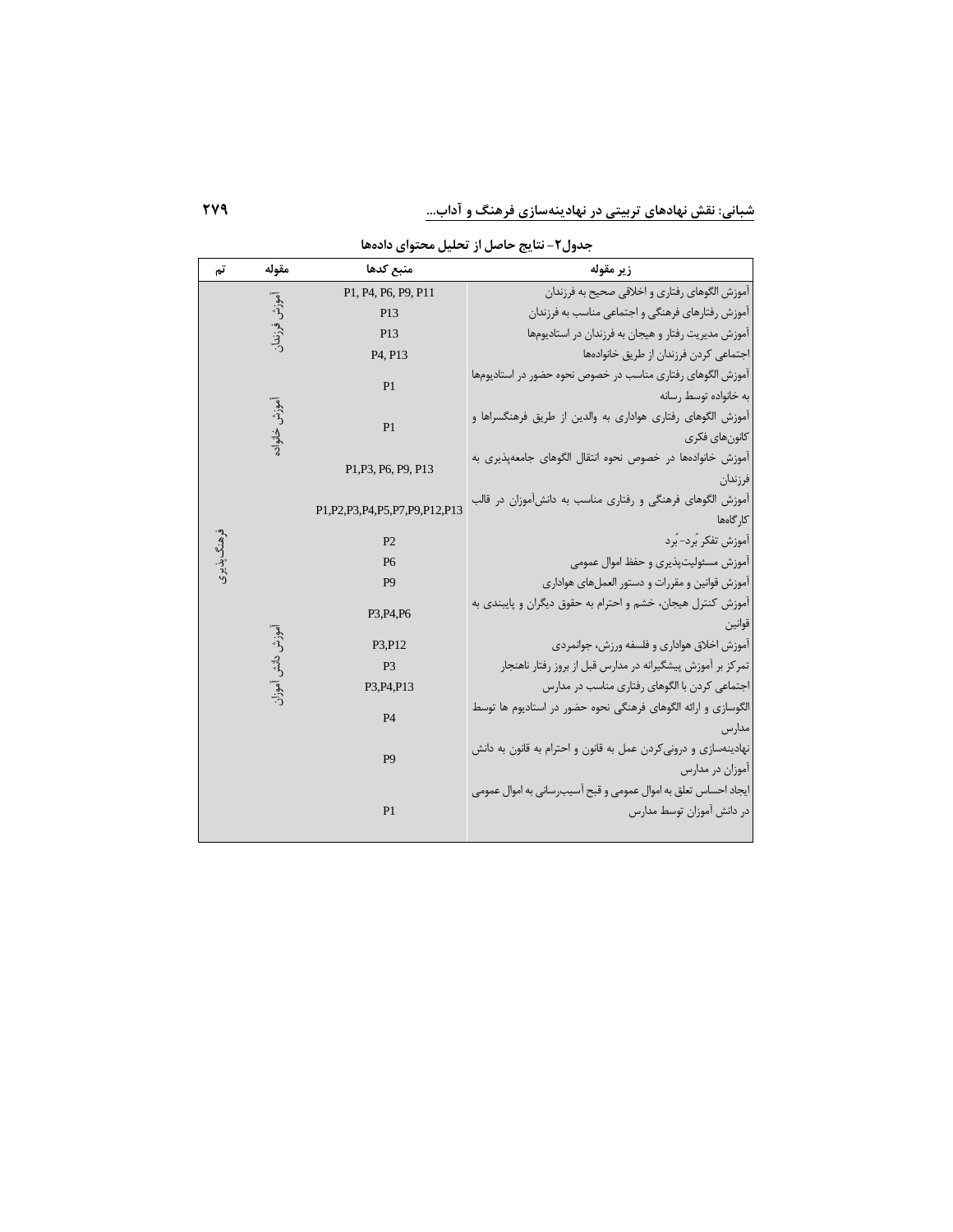**ادامة جدول -2 نتايج حاصل از تحلیل محتوای داده ها** 

| تم                                            | مقوله                    | منبع كدها                         | زير مقوله                                                                             |
|-----------------------------------------------|--------------------------|-----------------------------------|---------------------------------------------------------------------------------------|
|                                               |                          |                                   | آموزش الگوهای رفتاری و آداب حضور در استادیوم به دانشجویان تربیت                       |
|                                               | أموزش دانشجويان          | P1, P3, P5                        | بدني به عنوان معلمان و مربيان آينده                                                   |
|                                               |                          |                                   | آموزش الگوهای رفتاری و اخلاق حضور در اماکن ورزشی و استادیومها                         |
|                                               |                          | P1.P3.P5                          | به دانشجویان دروس تربیت بدنی عمومی                                                    |
|                                               |                          | P2                                | آموزش تفكر بُرد—بُرد به دانشجويان                                                     |
|                                               |                          | آموزش معلمان<br>و اساتید<br>P1.P3 | برگزاری دورههای آموزش ضمن خدمت برای معلمان تربیتبدنی و                                |
|                                               |                          |                                   | اساتید دانشگاهی با محوریت اخلاقیات در ورزش و پایبندی به قوانین                        |
|                                               |                          | P7                                | آموزش، توانمندسازی و توجیه معلمان تربیت بدنی در انتقال مفاهیم و                       |
|                                               |                          |                                   | الگوهای فرهنگی به دانشآموزان                                                          |
|                                               |                          | P1,P4                             | آموزش الگوهای رفتاری مناسب در محیطهای ورزشی به مردم توسط                              |
|                                               |                          |                                   | روحانيون مساجد                                                                        |
|                                               |                          | P <sub>1</sub>                    | آموزش اخلاق و آداب حضور در استادیوم به نوجونان در پایگاههای بسیج                      |
|                                               |                          | P <sub>1</sub>                    | آموزش احساس دین در افراد نسبت به امکانات عمومی ورزشگاه به                             |
|                                               |                          |                                   | نوجوانان و جوانان در مساجد                                                            |
|                                               | موزش شهروندار            | <b>P4</b>                         | اشاره ائمه جمعه و جماعت به مسائل فرهنگی و هواداری ورزش جوانان                         |
|                                               |                          | P <sub>1</sub>                    | آموزش الگوهای رفتاری مناسب حضور در استادیوم ها به نوجوانان در<br>پایگاههای بسیج مساجد |
|                                               |                          |                                   | آموزش الگوهای فرهنگی و رفتاری به شهروندان از طریق برنامههای                           |
|                                               |                          | P1, P2, P5, P11, P12              | رسانهای مختلف اعم از فیلم، سریال، مستند                                               |
|                                               |                          |                                   | تلاش رسانهها و سازمانهای زیرمجموعه آن در آموزش مدیریت خشم                             |
|                                               |                          | P1.P2.P3.P5.P11.P12               | و هیجان و احترام به قوانین بازی                                                       |
|                                               | آگاهی بخشی و اطلاع رسانی |                                   | اطلاعرسانی و آگاهی بخشی به تماشاگران در خصوص مورد موارد                               |
|                                               |                          | P1.P3.P4.P8                       | ممنوعه ورود به استاديوم توسط رسانهها                                                  |
|                                               |                          |                                   | اطلاعرسانی به دانشآموزان، دانشجویان و سایر شهروندان در خصوص                           |
|                                               |                          | P <sub>3</sub>                    | جرايم حقوقي وكيفرى تماشاگران خاطي                                                     |
|                                               | وهنگ                     |                                   | اطلاعرسانی و آگاهیدهی به تماشاگران در مورد عواقب حقوقی و کیفری                        |
|                                               |                          | P1.P2.P8                          | افراد خاطى توسط رسانهها                                                               |
|                                               |                          |                                   | آگاهسازی دانشجویان در خصوص جنبههای اخلاقی و فرهنگی حضور                               |
|                                               |                          | P2.P3                             | در اماکن و رویدادهای ورزشی و جرائم حقوقی و قضایی تخلفات توسط                          |
|                                               |                          |                                   | اداره تربيت بدنى دانشگاه                                                              |
| الگوسازی فرهنگی و ارائه الگوهای فرهنگ هواداری |                          | P1.P3.P4                          | برگزاریاردوهای ورزشی دانشآموزی به استادیوم برای مشاهده بازیو                          |
|                                               |                          |                                   | آموزش آدابحضور در استاديوم                                                            |
|                                               |                          | P <sub>12</sub>                   | برگزاریالمپیادهای ورزشی با تأکید بر نقش قوانین و ارزشها و هنجارها                     |
|                                               | تولید محتوای فرهنگو      |                                   | در ورزش و ضرورت عمل به آنها                                                           |
|                                               |                          | P <sub>5</sub>                    | برگزاری همایش و کارگاه در دانشگاه در خصوص فوتبال و آداب و                             |
|                                               |                          |                                   | فرهنگ حضور در استادیوم و تماشای بازی                                                  |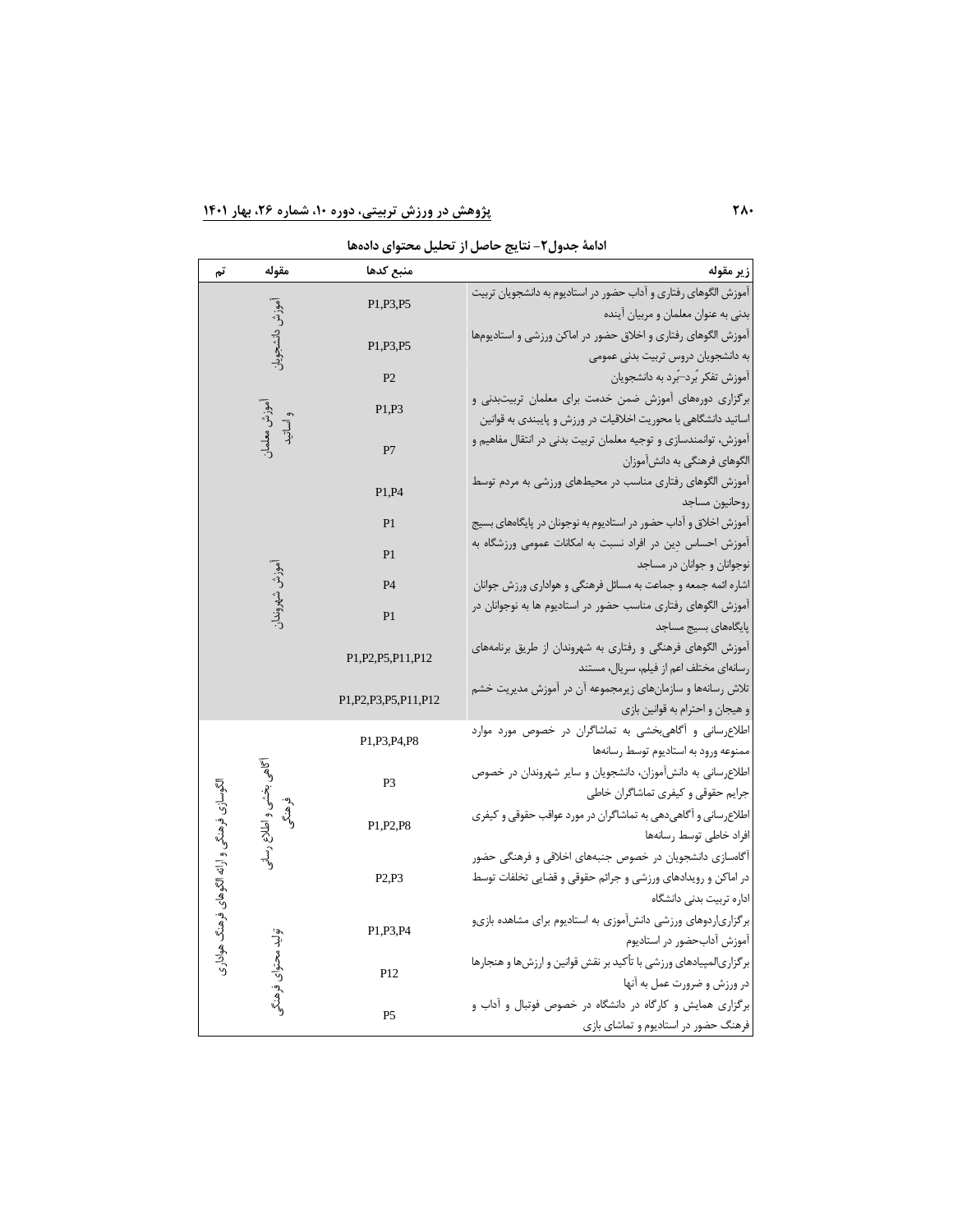شبانی: نقش نهادهای تربیتی در نهادینهسازی فرهنگ و آداب.

| P3                                             | تهیه بروشورهایآموزشی با مضمون نحوه رفتار در ورزشگاهها و توزیع    |
|------------------------------------------------|------------------------------------------------------------------|
|                                                | آنها در بين دانشآموزان                                           |
| P <sub>1</sub>                                 | ساخت تيزرهاى آموزشى توسط رسانهها                                 |
| P2.P3                                          | تولید برنامههای کارتونی با هدف آموزش الگوهای رفتاری مناسب در     |
|                                                | ورزشگاهها و احترام به قوانین توسط رسانهها                        |
| P <sub>3</sub>                                 | ساخت برنامههای تبلیغاتی در خصوص پیامدهای بی خلاقی در             |
|                                                | ورزشگاهها                                                        |
| P <sub>1</sub>                                 | برگزاری برنامهها و نشستهای علمی توسط کارشناسان رسانهای           |
| P7                                             | ساخت برنامههای فرهنگی رسانهای در خصوص مقابله با احساس بی-        |
|                                                | عدالتي تماشاگران                                                 |
| P7                                             | تولید برنامههای ورزشی در خصوص فرهنگسازی و آداب حضور در           |
|                                                | استادیومها در رسانه ها با حضور تماشاگران                         |
| P5,P8                                          | ساخت برنامههای تلویزیونی آموزشی و تبلیغاتی در خصوص فرهنگ-        |
|                                                | سازی حضور در استادیوم                                            |
| P1,p2,p11                                      | ترویج تفکر بُرد—بُرد در رسانهها                                  |
| P2                                             | الگوسازی از طریق تهیه شرححال یا زندگینامه ورزشکاران با اخلاق     |
|                                                | داخلي، خارجي و توزيع آن در مدارس                                 |
| P1                                             | ترويج نحوه حضور در استاديوم توسط روحانيون در مساجد به نوجوانان   |
| P3, P11, P13                                   | انتقال مفاهیم و ارزشهای اخلاقی و فرهنگی حضور در استادیوم از طریق |
|                                                | برنامههای ورزشی رسانه                                            |
| P <sub>3</sub>                                 | انتقال مفاهیم فرهنگی و اخلاقی در حوزه ورزش توسط سلبیریتی ها در   |
|                                                | رسانهها                                                          |
| P <sub>4</sub>                                 | انتقال الگوهای رفتاری مناسب هواداری به نوجوانان و جوانان از طریق |
| اشاعه و ترويج الگوهاي فرهنگو                   | ائمه مساحد                                                       |
| <b>P4</b>                                      | معرفي الگوهاي مناسب فرهنگي توسط رسانهها (الگوسازي فرهنگي)        |
| P <sub>4</sub>                                 | انتقال الگوهای رفتاری به صورت فرهنگ به جامعه توسط برنامههای      |
|                                                | رسانهای                                                          |
| P <sub>2</sub> ,P <sub>13</sub>                | معرفی کتابها و وبسایتهای آموزشی در خصوص آداب حضور در             |
|                                                | استاديوم توسط رسانهها                                            |
| <b>P4</b>                                      | نقش ایجابی و الگوسازی مثبت کارگزاران اجتماعی نهاد دین در ورزش    |
|                                                | و آداب حضور در استادیومها                                        |
| P <sub>2</sub> P <sub>11</sub> P <sub>12</sub> | انتخاب هواداران برتر هفته از سوی رسانهها                         |
| P <sub>5</sub>                                 | تصویب و اجرای طرحهای پژوهشی در حوزه الگوسازی فرهنگ حضور          |
|                                                | در استادیوم توسط پژوهشگران دانشگاهی                              |
| هوادارى<br>P <sub>1</sub>                      | انجام مطالعات پژوهشی و تألیف و ترجمه کتب در ارتباط با فرهنگ      |
| توسعه مطالعات فرهنگم<br>رتقا آكادميك فرهنگ     | حضور در میادین ورزشی                                             |
| P <sub>9</sub>                                 | بررسی اساسiامهها و دستورالعملهای کشورهای موفق در مدیریت          |
|                                                | رفتار هواداران                                                   |

1 V **1** ... . . . . . . . . . . . . . . <u>.</u>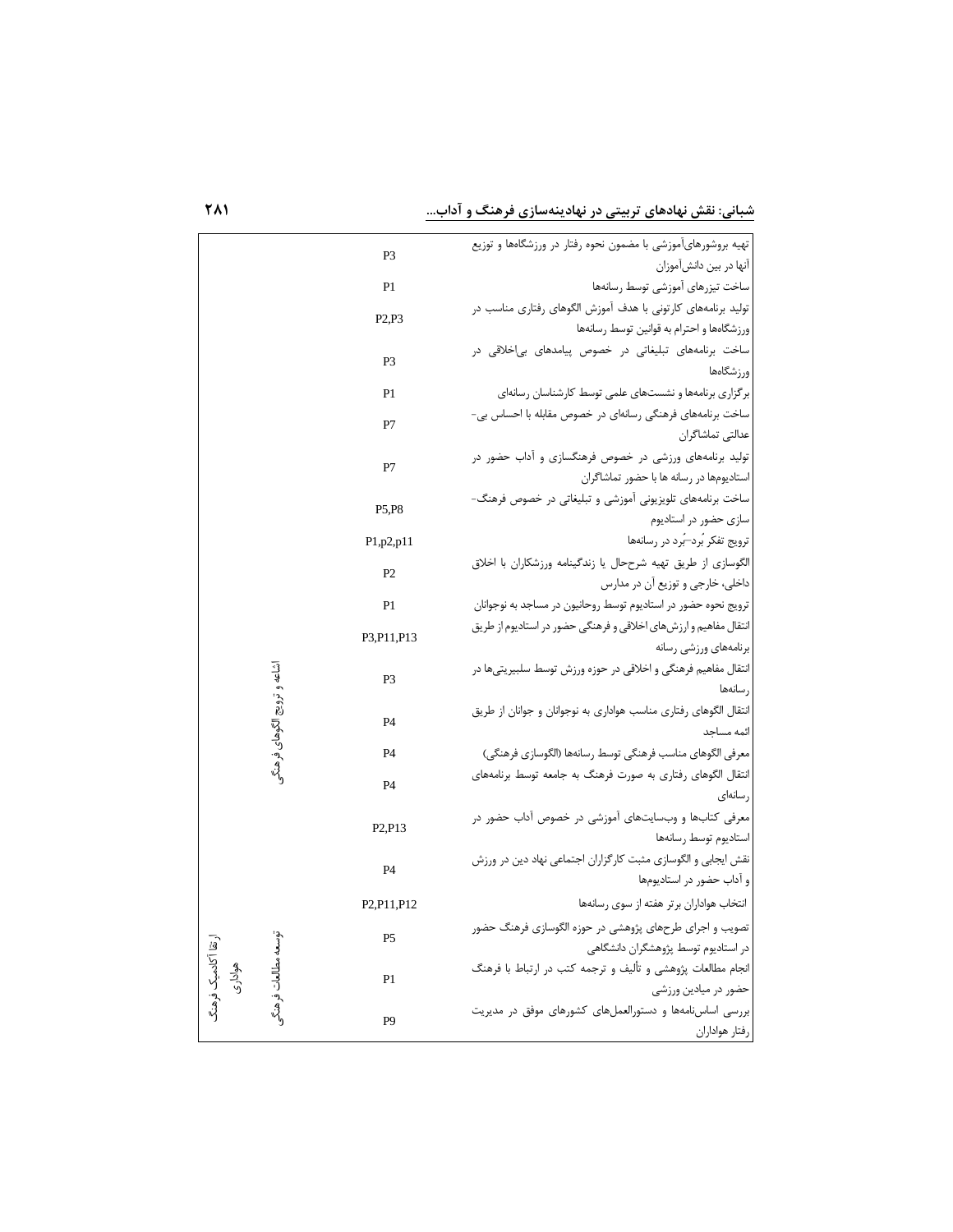**282 پژوهش در ورزش تربیتی، دوره ،10 شماره ،26 بهار 1401**

|                              |                                | P1, P2, P3, P12                                 | گنجاندن مباحث فرهنگی-اخلاقی و آداب حضور در اماکن ورزشی در<br>محتواي كتابهاي آموزشي مدارس      |
|------------------------------|--------------------------------|-------------------------------------------------|-----------------------------------------------------------------------------------------------|
|                              | غنی سازی<br>محتوای کتب<br>درسی |                                                 |                                                                                               |
|                              |                                | P3,P5                                           | گنجاندن موضوعات اخلاقى و فرهنگى در محتوا و سرفصل درس جامعه                                    |
|                              |                                |                                                 | شناسی ورزشی در دانشگاهها                                                                      |
|                              |                                | P7                                              | تعامل رسانه با هواداران و محوريت قرار دادن نيازها و دغدغههاي هواداران                         |
|                              |                                |                                                 | در برنامهها                                                                                   |
|                              | تعامل و همکاری متقابل          | P <sub>4</sub> P <sub>12</sub>                  | تعامل دین و ورزش و تعدیل برخی از احکام در خصوص مسائل پیش-                                     |
|                              |                                |                                                 | روی ورزش با توجه به نظر فقهای دینی                                                            |
|                              |                                | P1,P3                                           | همسوییسیاستهای برنامههای ورزشی رسانه با سیاستهایفرهنگی                                        |
|                              |                                |                                                 | جامعه و بالاخص نهاد ورزش<br>حذف واژهها و اصلاحات منفی مانند تماشاگرنما از برنامههای رسانهای و |
|                              |                                | P1, P3, P6, P7                                  | عدم استفاده از كلمات تحريك آميز توسط مجريان و كارشناسان                                       |
|                              |                                |                                                 | هوادار محور بودن برنامههای رسانه و عدم استفاده سیاسی رسانهها از                               |
|                              |                                | P7.P12                                          | حواشى فوتبال                                                                                  |
|                              |                                | P7.P13                                          | انعکاس و بازتاب خواستههای تماشاگران و هواداران از طریق رسانهها                                |
|                              |                                |                                                 | توجه به نقش شورای آموزش٫پرورش استانها در آگاهیِبخشی، برنامه–                                  |
|                              |                                | P3,P10                                          | ریزی و سیاستگذاری                                                                             |
| هم اندیشی و شبکه سازی فرهنگر |                                |                                                 | عدم ترويج تفكر برد- باخت و ايجاد تنش در هواداران قبل از شروع بازي                             |
|                              | زمینه سازی تحقق اهداف فرهنگر   | P3.P9.P11                                       | در رسانه                                                                                      |
|                              |                                |                                                 |                                                                                               |
|                              |                                | P <sub>12</sub>                                 | برنامههای ورزشی                                                                               |
|                              |                                | P <sub>2</sub> .P <sub>5</sub> .P <sub>11</sub> | عدم تحریک مخاطبان از سوی رسانهها و برنامهها و محتوای تولید شده                                |
|                              |                                | P2,P3,P4,P5,P7,P9,P11,P12                       | توجه به محتوای فرهنگی برنامههای ورزشی رسانهها جهت جلوگیری از                                  |
|                              |                                |                                                 | ايجاد تنشءا وتحريك مخاطبين                                                                    |
|                              |                                | P1, P3, P6                                      | توجه بیشتر وزارت آموزش و پرورش به فرهنگ هواداری و اخلاق مداری                                 |
|                              |                                | P <sub>5</sub>                                  | در مدارس                                                                                      |
|                              |                                |                                                 | توجیه دانشجویان به شرکت درکارگاهها و همایشهای مرتبط با اخلاق                                  |
|                              |                                |                                                 | ورزشی و الگوهای رفتاری مناسب در بازی                                                          |
|                              |                                | P <sub>2</sub>                                  | توجیه مجریان و برنامهسازان ورزشی به شرکت در کارگاههای آموزشی                                  |
|                              |                                |                                                 | در خصوص عدم جوسازى مخاطب                                                                      |
|                              |                                | P1, P4, P12                                     | توجيه روحانيون به احساس مسئوليت در قبال الگوسازي و ترويج                                      |
|                              |                                |                                                 | الگوهای رفتاری مناسب به شهروندان                                                              |

از منظر مصاحبه شوندگان در پژوهش حاضر آموزش ابتدایی ترین و مهم ترین فرایند در جریان اجتماعی - شدن و فرهنگ پذیری افراد است. از اینرو مقولههای آموزش فرزندان، آموزش خانوادهها، آموزش دانش-آموزان، آموزش دانشجویان، آموزش معلمان و اساتید و آموزش شهروندان به عنوان مقوله های ت م فرهنگ پذیری ، مقوله های آگاهی بخشی و اطالع رسانی، تولید محتوای فرهنگی و اشاعه و ترویج الگوهای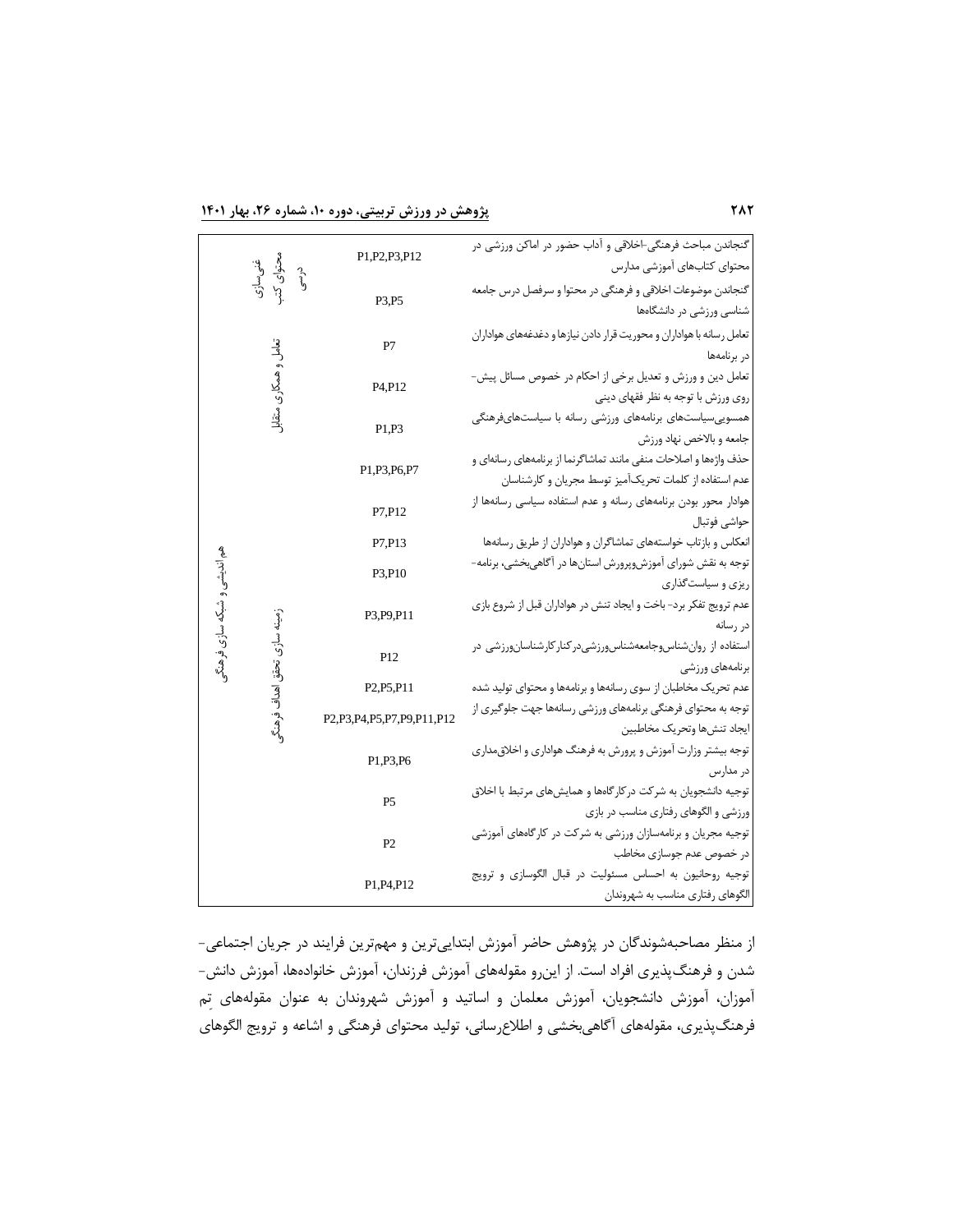فرهنگی زیرمجموعه تم الگوسازی فرهنگی و انتقال الگوهای فرهنگ هواداری، مقولههای توسعه مطالعات فرهنگی و غنی سازی محتوای کتب درسی زیر مجموعه تم ارتقا آکادمیک فرهنگ هواداری و مقوله های تعامل و همکاری و زمینه سازی تحقق اهداف فرهنگی در تم هم اندیشی و شبکه سازی فرهنگی دسته بندی شدند. مدل حاصل از یافته های پژوهش با توجه به مقوالت و تم های استخراج شده در شکل 1 ارائه شده است.



**شکل -1 الگوی عوامل تأثیرگذار در نهادينه سازی فرهنگ و آداب حضور در استاديوم های ورزشی** 

# **بحث و نتیجه گیری**

بسیاری از مردم دوست دارند فوتبال را از نزدیک و با حضور در استادیوم تماشا کنند اما به نظر می <sub>د</sub>سد وقوع حوادث ناگوار در استادیومهای فوتبال، آنها را به مکانهایی ناامن برای تماشاگران، مربیان و ورزشکاران تبدیل کرده است (همتی نژاد و همکاران، ۲۰۱۵، ۳۴). بنابراین لازم است با اتکا به نهادهای تربیتی و کارکردهای آن در جامعه در جهت تربیت نسلی نو از تماشاگران فوتبال تالش شود تا وقوع حوادث در استادیوم ها به حداقل ممکن برسد و امنیت در ورزشگاهها ارتقا یابد. هدف پژوهش حاضر شناسایی نهادهای تربیتی در نهادینهسازی فرهنگ حضور افراد در استادیومهای فوتبال بود. یافتهها حاکی از آن بود که فرهنگ $بذیری افراد از طریق$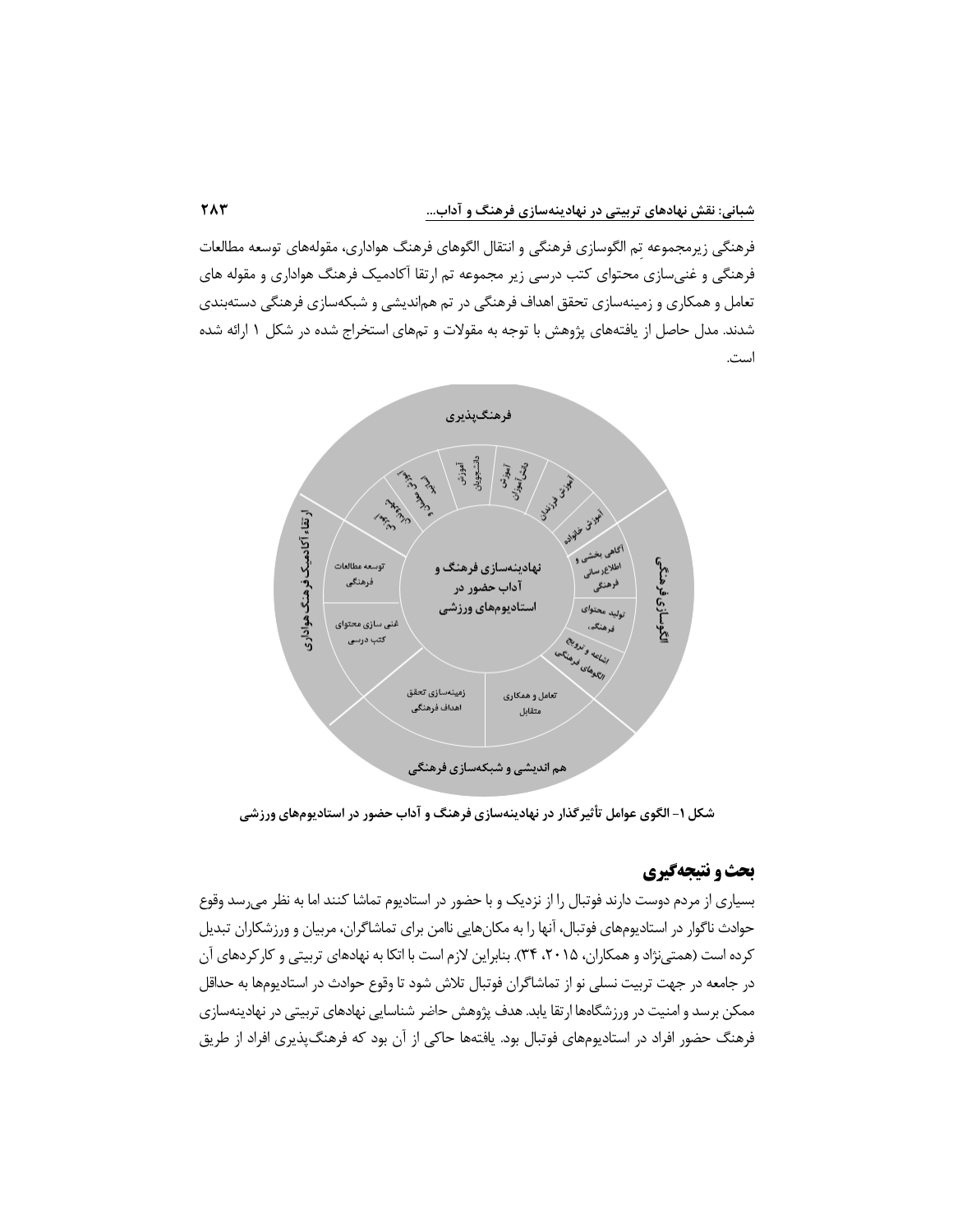آموزش، الگوسازی فرهنگی و انتقال الگوهای رفتاری مناسب به هواداران، ارتقا ء آکادمیک فرهنگ هواداری از طریق توسعه مطالعات پژوهشی و غنی سازی محتوای کتب درسی و شبکه سازی و هم اندیشی سازمان ها و نهادهای تربیتی و همچنین توجه بیشتر به برنامه ریزی فرهنگی و اجرای آن در سازمان های متصدی فوتبال در جامعه در کنار یکدیگر می تواند در زمینه حل مسائل مربوط به ناهنجاری های رفتاری در ورزشگاه ها کمک کننده باشد. ایجاد و اشاعه الگوی صحیح رفتار و آداب حضور در استادیوم ، نیازمند توجه جدی به مسئله فرهنگ است. یکی از مطمئن ترین راههایی که می تواند برای این منظور به کار گرفته شود، آموزش است؛ چرا که آموزش به نوبه خود سهم بسزایی در جریان تولید و اشاعهٔ فرهنگ دارد. جیهیو و هانِلینگ' (۲۰۰۸) آداب و فرهنگ تماشاگری در ورزشگاه ها را بخش مهمی از آداب و رسوم ورزش برشمرده و معتقدند آداب و رسوم تماشاگری یک رویکرد رفتاری بسیار مهمی است که باید به مخاطبان آموزش داده شود. یافته های پژوهش حاضر حاکی از آن بود که آموزش و فرهنگ پذیر کردن مخاطبان فوتبال می تواند از طریق نهادهای تربیتی در جامعه صورت پذیرد. اولین نهادی که فرد با ارزش ها و هنجارهای جامعه آشنا شده و رشد می کند نهاد خانواده است که به واسطه کارکردهای تعلیمی، تربیتی و اخلاقی که دارد قابل جایگزینی با هیچ نهادی نیست. با توجه به این که یکی از راههای حصول الگوهای رفتاری، یادگیری مشاهدهای است و نیز یکی از ویژگی های مهم نوجوانان الگوجویی است، الگوهای ارائه شده توسط خانواده از اهمیت ویژه ای برخوردار است (کیوان آرا و همکاران، ۲۰۱۴، ۱۲۰). آموزش فرزندان درخانواده گاه بهصورت مستقیم، گاه غیرمستقیم و گاه با الگوبرداری کودك از رفتار والدینش صورت می گیرد. در همین خصوص مصاحبه شوندۀ شمارۀ 9 این چنین بیان کرد » بچه ها قبل از ورود به مدرسه باید آموزش های الزم در خصوص مسائل فرهنگی و حضور در اجتماع را فرا گیرند و این بر عهده خانوادههاست که آموزش های لازم را بهصورت صحیح به فرزندانشون انتقال بدن». مصاحبه شوندۀ شمارۀ 4 نیز اعتقاد داشت که "اولین نهاد جامعه پذیری خانواده است و اگر بخواهیم پیامی را وارد جامعه کنیم اول باید از خانواده آغاز کنیم ". از سوی دیگر کودکان اجتماعی شدن را در خانواده و با الگوبرداری از رفتار والدین خود یاد می گیرند، بنابراین آگاهی خانواده ها از الگوهای رفتاری مناسب، آموزش و اصالح برخی رفتارهای ناشایست و غیراخالقی در هنگام مشاهده بازی در استادیوم ها نیز می تواند در این زمینه راهگشا باشد. به عقیده مصاحبه شوندۀ شمارۀ 1 "خود خانواده ها در ارتباط با فرهنگ و نحوه حضور در استادیوم ها نیاز به آگاهی و آموزش دارند و یکسری از سازمان ها باید متولی آموزش دهی و اطالع رسانی به خانوادهها باشند". در همین,راستا، خاقانی آور و شانواز (۲۰۱۶) ضعف تربیتی خانوادهها و عدم آموزش صحیح در مدارس را به عنوان عوامل مؤثر در پرخاشگری تماشاگران فوتبال برشمردند. به عقیده دیموسکی و همکاران<sup>۲</sup> (۲۰۱۷) برای افزایش ایمنی و امنیت در میادین ورزشی، توسعه برنامههای آموزشی برای افراد

<sup>1.</sup> Zhi-Hui & Yan-Ling

<sup>2.</sup> Dimovski et al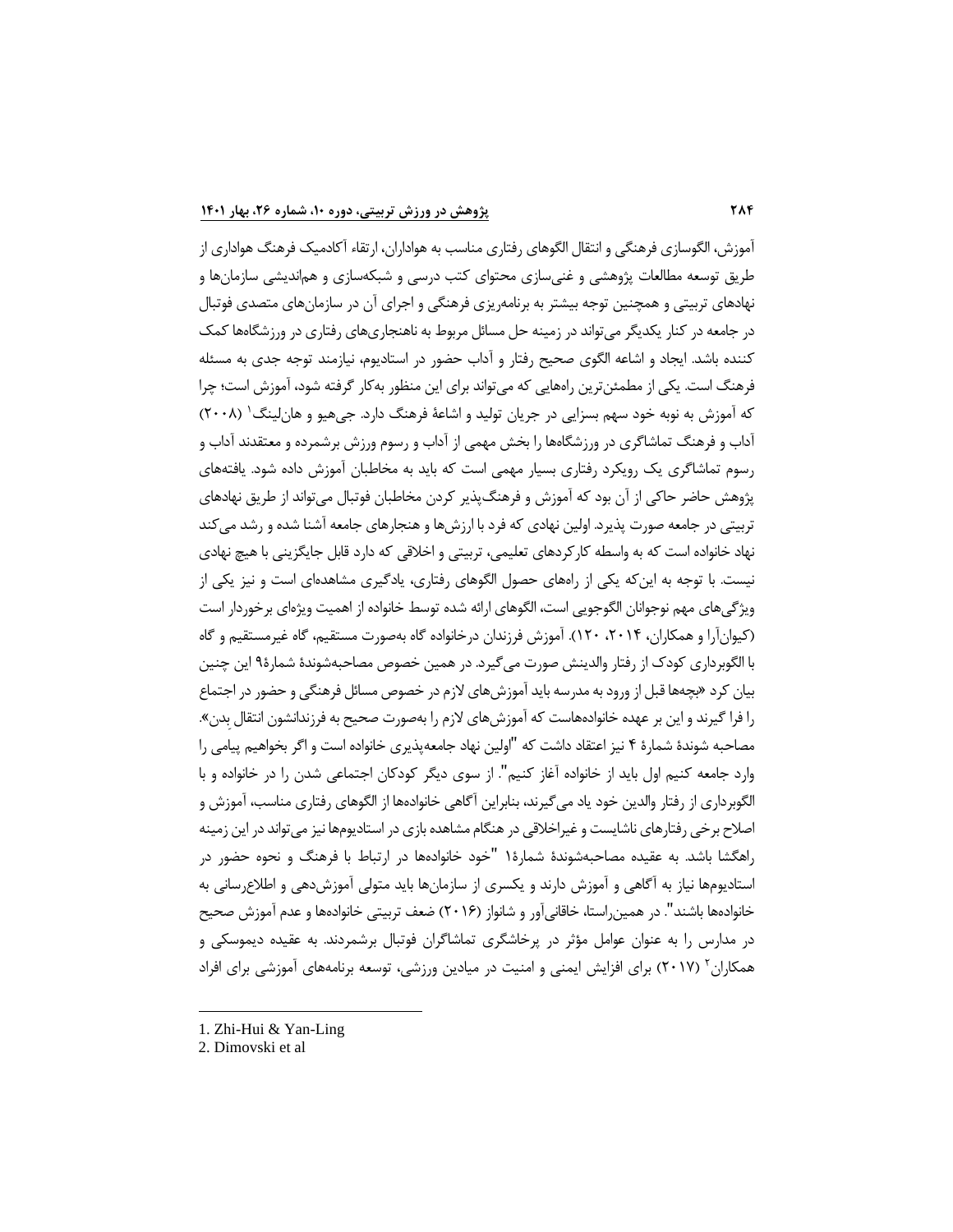(مخصوصاً والدین و مربیان) به منظور دستیابی به شناخت رفتار و آگاهی نوجوانان و جوانان از عواقب خشونت در ورزش اهمیت دارد. روود' (۲۰۱۷) نیز در تحقیق خود به الگوبرداری فرزندان از رفتارهای والدینشان در استادیوم ها اشاره نموده است. بنابراین خانواده ها می توانند از طریق آموزش رفتارهای مناسب هواداری و آداب حضور در استادیوم به فرزندان شان و همچنین ارتباط تنگاتنگ با مربیان و معلمان ورزشی آنان، در جهت تربیت تماشاگران، ورزشکاران و مربیان با اخالق در آینده کمک نمایند و الگوهای رفتاری مناسب را در کودکان نهادینه سازند.

با توجه به یافته های پژوهش می توان اظهار داشت که وزارت آموزش و پرورش و نیز وزارت علوم، تحقیقات و فناوری به عنوان متولیان آموزش و پرورش رسمی در کشور، می توانند به آموزش و القای فرهنگ و الگوهای صحیح رفتاری در بین اقشار مختلف مردم کمک نماید. به عبارت دیگر آموزش و پرورش در تثبیت یک رفتار یا عمل فرهنگی هم در حیطه مسائل ذهنی (نقش آموزش) و هم در حیطه مسایل عینی و تغییر رفتاری در بین دانش آموزان )نقش پرورش( عمل می کند. کودکان و نوجوانان ساعات زیادی از زندگی خود را در مدرسه می گذرانند و جو مدرسه و محتوای دروس در شکل گیری رفتار فردی و اجتماعی آنان بسیار مؤثر است (منوچهری نژاد، همتی نژاد و رحمتی، ۲۰۱۶، ۹۰). نهاد آموزش و پرورش در ایفای نقش و رسالت فرهنگی خود از خصیصه هایی برخوردار است که سایر نهادها و دستگاه های اجتماعی فاقد آن هستند. از جمله آنها، شرایط و مقتضیات سنی کودکان است که از آمادگی ذهنی بیشتری برای پذیرش و دریافت اطلاعات برخوردارند (شفیع;اده و خلیلی کندرود، ۲۰۱۱، ۱۰۹). در همین راستا، مصاحبهشوندۀ شمارۀ 13 معتقد است "کودکان امروز، هواداران و ورزشکاران آینده اند و با جامعه پذیری و آموزش درست در مدرسه، یاد می گیرند که به جای پرخاشگری در ورزشگاه ها علیه تیم رقیب، با تاب آوری بیشتر و حمایت از تیم خود، الگوی مناسبی برای نسل های بعدی باشند ". مصاحبه شوندۀ شمارۀ 3 نیز این چنین می گوید: "یکی از نهادهای تأثیرگذار در فرهنگ سازی، آموزش و پرورش است که متأسفانه امروزه از اثرگذاری آن کم شده. با توجه به رده سنی تماشاگران استادیوم ها، میشه گفت بیشترین نفراتی که به تماشای بازی ها می رَن دانش آموزان هستن که در سنین مناسب آموزش پذیری قرار دارن و مهم ترین کاری که سیستم آموزشی ما می تونه انجام بده، آموزش الگوهای رفتاری درست و احترام به قوانین ورزشی به دانش آموزانه". ملنیک و وان ۲ (۲۰۱۱) در تحقیق خود، والدین، گروه دوستان و مدرسه را به عنوان تأثیرگذارترین عوامل اجتماعی شدن هواداران فوتبال برشمردند. البته با توجه به نتایج پ ژ وهش حاضر، الزم است فرهنگ پذیری و آموزش در معلمان و اساتید دانشگاه نیز صورت پذیرد تا آنها نیز ضمن آشنایی و آگاهی از الگوهای فرهنگی مناسب، با اولویت قراردادن مباحث اخالقی در کالس های درس در جهت درونی سازی رفتارهای

1. Rud

<sup>2.</sup> Melnick & Wann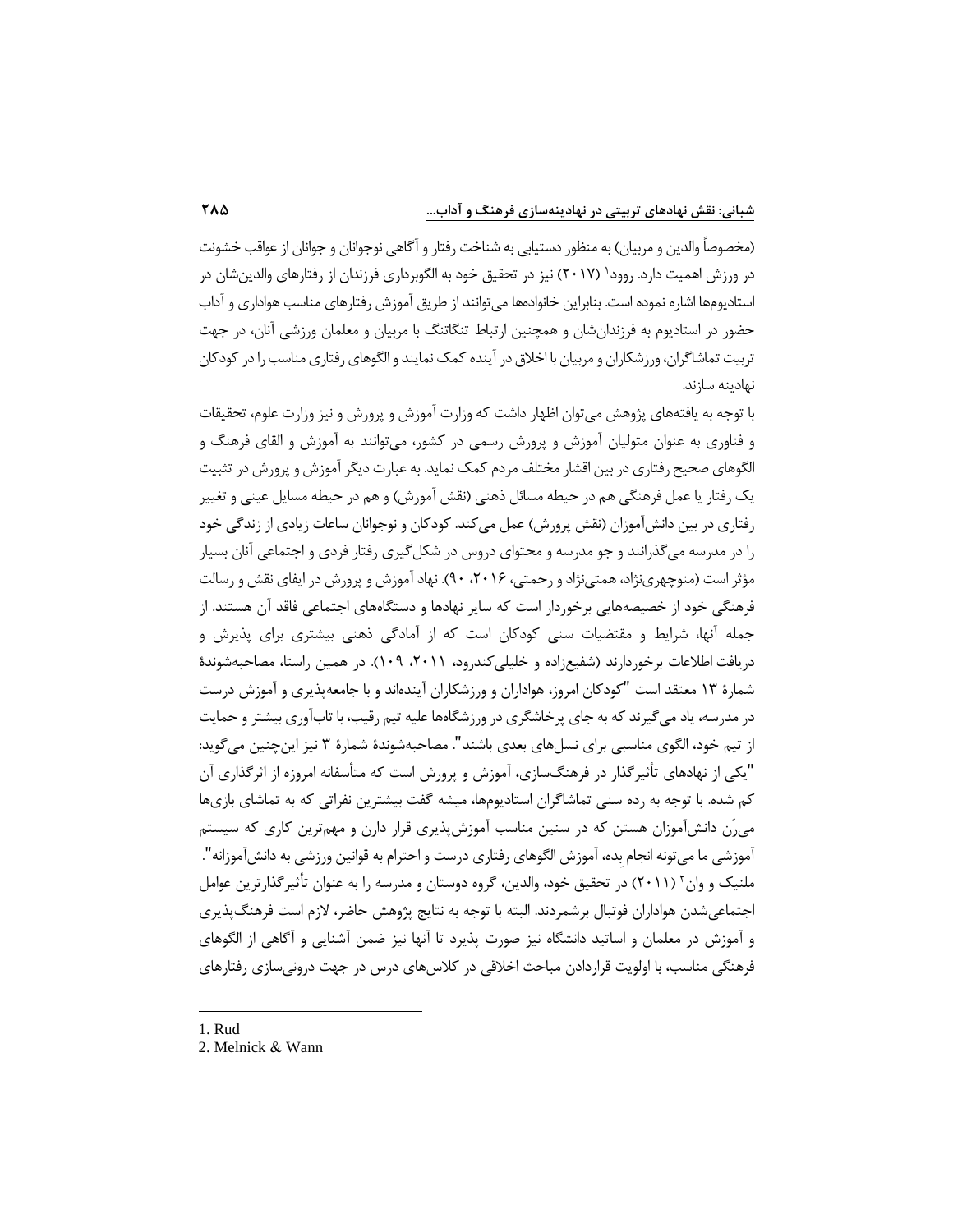مناسب در مخاطبان فوتبال تلاش نمایند. اسپایج` (۲۰۱۴) در پژوهش خود به تعامل سازمانهای متولی فرهنگ و ورزش با دانشگاهها و نقش رشتههای دانشگاهی در کنترل خشونت در هواداران اشاره نموده است. دانشگاه ها نقش خطیری در شکل دهی فرهنگ و اشاعه و انتقال آن بر عهده دارند و در تعلیم و تربیت افراد جامعه موظفند با الگوسازی و آموزش الگوهای رفتاری مناسب در جهت توسعه فرهنگی افراد جامعه گام بردارند. در این خصوص مصاحبه شوندۀ شمارۀ 5 می گوید "در دانشگاه ها واحد جامعه شناسی ورزش رو داریم که میشه از مباحث اون برای فرهنگ سازی یا آگاهی دهی و آموزش به دانشجویان استفاده کرد ". همچنین مصاحبه شوندۀ شمارۀ 1 این گونه بیان نمود "به نظر من اساتید دانشگاه ها و مباحث تدریس شده به دانشجویان می تونه نقش کلیدی در اشاعه فرهنگ ایفا بکنه، یعنی با تربیت دانشجوها، به عنوان مبلغین فرهنگ و اخالقیات در جامعه در اشاعه فرهنگ ورزشی نقش ایفا بکنه ". ب ا معرفی و ترویج و تبلیغ آداب و رسوم حضور در ورزشگاهها و انجام اقدامات لازم و آموزش مناسب در مدارس می توان کیفیت رفتار تماشاگران را ارتقا داد. از سوی دیگر نقش معلم در تربیت و الگوبخشی دانش آموزان بر هیچ کس پوشیده نیست، معلم بهواسطه نفوذی که بر دانش آموز دارد نقش مهمی در جامعه پذیری آنها ایفا می کند (لطف-آبادی، 2006 ، 40(، بنابراین، آموزش و به روز رسانی دانش معلمان و اساتید دانشگاه به عنوان الگوهای فرهنگی در مدارس و دانشگاهها و تأثیرپذیری زیاد دانش آموزان و دانشجویان از آنها در این حوزه، از اهمیت زیادی برخوردار است. مصاحبه شوندۀ شمارۀ 3 در همین زمینه بیان کرد "الزم است دوره های ضمن خدمت با مضمون چگونگی انتقال الگوهای هواداری مناسب، ترویج بازی جوانمردانه، کنترل هیجان و خشم، رعایت قوانین و احترام به حقوق دیگران در مدارس برپا شود و به معلمان و دبیران تربیت بدنی تأکید بشه که به این اصول پایبند باشند و آن را به دانش آموزانشون آموزش و انتقال بدن". حامدی و همکاران (۲۰۱۸) نیز بر یادگیری مشاهدهای به عنوان یکی از راههای تأثیرگذار بر بهبود رفتار فراشناختی در کلاس های تربیت– بدنی تأکید داشتند. با توجه به نتایج پژوهش حاضر، آموزش و پرورش و آموزش عالی ایران می توانند از طریق برگزاری اردوهای علمی و آموزشی بازدید از استادیوم برای دانش آموزان و دانشجویان ، تجدیدنظر در محتوای کتب آموزشی و گنجاندن مباحث اخالقی و الگوهای فرهنگی حضور در استادیوم برای دانش آموزان و دانشجویان و آموزش تفکر بُرد-بُرد در جهت بهبود فرهنگ و آداب حضور در استادیوم نقش آفرین باشند. سایر نتایج پژوهش حاضر نشان داد نهاد دین، نهاد تربیتی دیگری است که می تواند در آموزش الگوهای صحیح و انتقال آن به شهروندان نقش آفرین باشد و موجبات درونی شدن فرهنگ و آداب حضور در استادیوم های فوتبال در جامعه را فراهم سازد. به عقیده بسیاری از متخصصین، روحانیون از قدرت باالیی در انتقال و آموزش هنجارها، ارزش ها و الگوهای فرهنگی برخوردارند و می توانند با آموزش مسئولیت پذیری به شهروندان و احساس تعلق به اموال عمومی در آنها در جهت بهبود رفتار هواداری در شهروندان کمک

1. Spaaij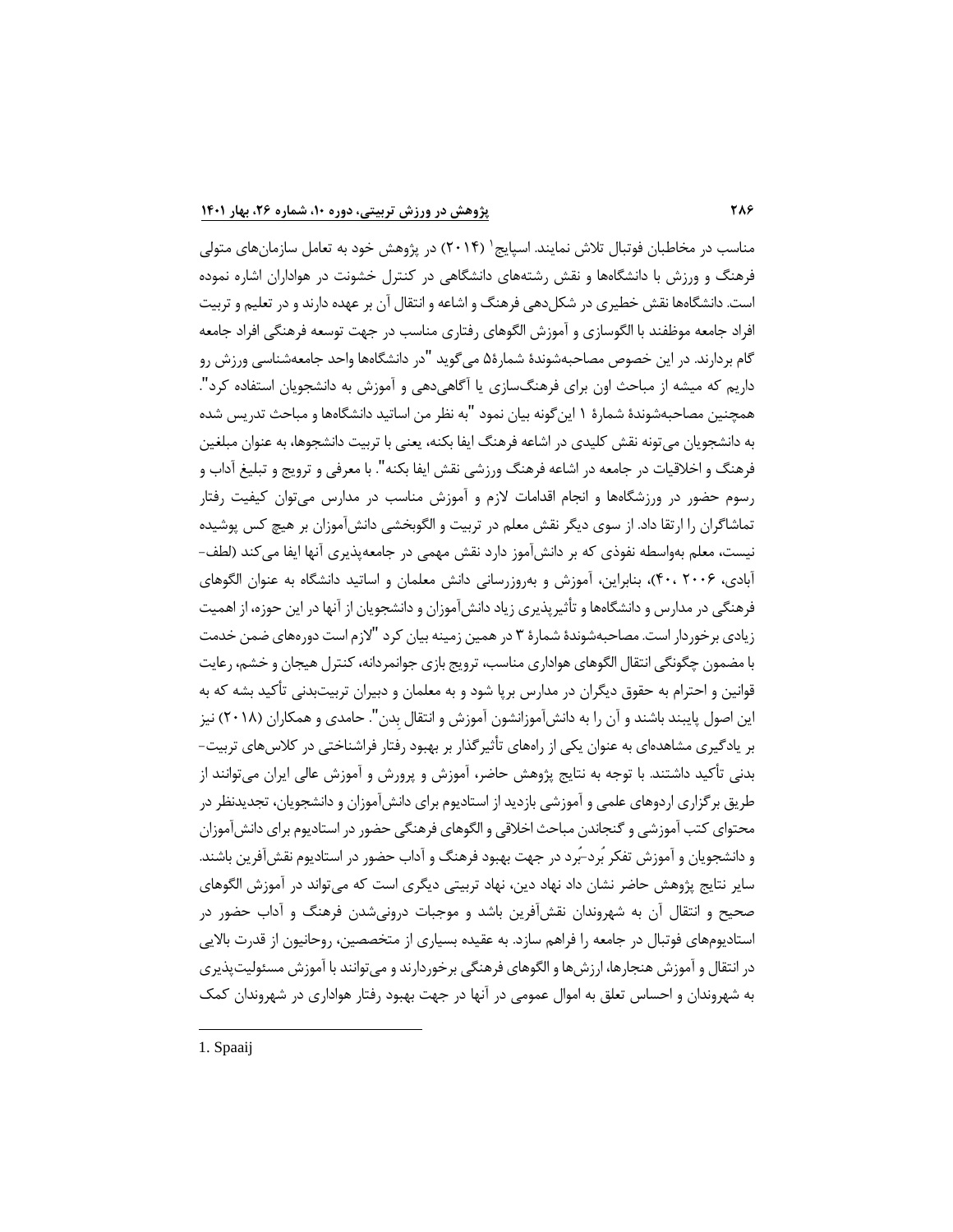نمایند. در همین زمینه مصاحبه شوندۀ شمارۀ 4 معتقد بود "نهاد دین و کارگزاران امور فقهی در دین می تونن برای تماشاگران ما ا لگوهای رفتاری مناسب را تعریف و ارائه بکنند و به آنها در خصوص رفتار مناسب آموزش دهند". شایگان (۲۰۱۷) در بین نقش ها و کار کردهای مختلف مساجد، نقش توسعه فرهنگی آنها را پس از نقش عبادی و آموزشی دارای بیشترین اهمیت برشمرده است . ب ه نظر می رسد کارگزاران اجتماعی نهاد دین بیشتر با نگاهی کاهش گرایانه و سلبی به ورزش نگاه می کنند و از نقش ایجابی و الگوسازی مثبت آن غافل شده اند که الزم است با تعامل و هم افزایی با سازمان های دیگر در این زمینه وارد عمل شوند و با توجه به احترام و ارزش والایی که در جامعه دارند، در جهت الگوسازی فرهنگی مناسب در حوزه آداب و رسوم حضور در استادیوم های فوتبال ، افراد جامعه را هدایت نمایند.

علاوه بر فرهنگ پذیری، الگوسازی فرهنگی و انتقال آن نیز از دیگر تمهای مستخرج شده در پژوهش حاضر بود. الزمه الگوسازی و انتقال الگوهای فرهنگ هواداری در فوتبال، تولید محتوای فرهنگی از طریق برپایی همایش ها و کارگاهها، تهیه و توزیع بروشورهای آموزشی از سوی نهادهای آموزشی مانند مدارس و دانشگاه– ها و همچنین ساخت برنامه های تبلیغاتی و آموزشی توسط رسانه ها است . کما این که سیاست رسانه ها در تعامل با نیر وی انتظامی و ساخت فیلم های آموزشی در خصوص فرهنگ ترافیک کمک شایانی به نهادینه شدن فرهنگ ترافیک در شهروندان نموده است . در خصوص نقش پ ررنگ رسانه ها در ترویج مباحث فرهنگی - اجتماعی ورزش مصاحبه شوندۀ شمارۀ 1 اعتقاد دارد "رسانه ها اعم از تلویزیون، رادیو و مطبوعات، نهاد تأثیرگذاری است و می تونن تیزرهای آموزشی در مورد آداب و نحوه حضور افراد و تماشاگران در استادیوم بسازن. می تونن در مورد موارد ممنوعه برای ورود به استادیومها اطلاع رسانی و آگاهی بخشی بکنن، که افراد اطالع داشته باشن که چه چیزهایی را می تونن هنگام حضور در استادیوم ها با خودشون داشته باشند یا نداشته باشند". به نظر می<sub>،</sub>رسد همکاری و تعامل رسانهها با فدراسیون فوتبال و تولید برنامه هایی با مضمون آسیب شناسی رفتار هواداران و سایر افراد حاضر در استادیوم بتواند در انتقال و ترویج الگوهای صحیح هواداری مثمرثمر واقع شود. فتحی نیا ) 2010( نیز به تهیه و پخش نماهنگ ها و تیزرهای آموزشی با ساختار و محتوایی مناسب و جذاب (نظیر انیمیشن هایی که در سال های اخیر از سوی نیروی انتظامی برای ترویج فرهنگ رانندگی ساخته شد و مورد استقبال مردم قرار گرفت) برای نشان دادن آسیب های اجتماعی رفتارهای نامناسب و خشونت آمیز تماشاگران و زمینه سازی برای اصال ح فرهنگ تماشای بازی در ورزشگاهها اشاره نموده است. به عبارت دیگر، رسانهها نقش پررنگی در انعکاس ورزش و پدیده های مربوط به آن برای مخاطبان دارند و به عنوان عوامل انتقال دهنده فرهنگ شناخته می شوند؛ لذا شناخت و تشخیص عملکرد برنامه های ورزشی در حوزه فرهنگ سازی و انتقال الگوهای فرهنگی بسیار حائز اهمیت است. از آن جا که الگوسازی رسانه برای والدین و فرزندان امری بدیهی است و تجربیات فراوانی این موضوع را به اثبات رسانده است، عملکرد رسانه در قالب طرح الگوهای موفق، ضمن تقویت باورهای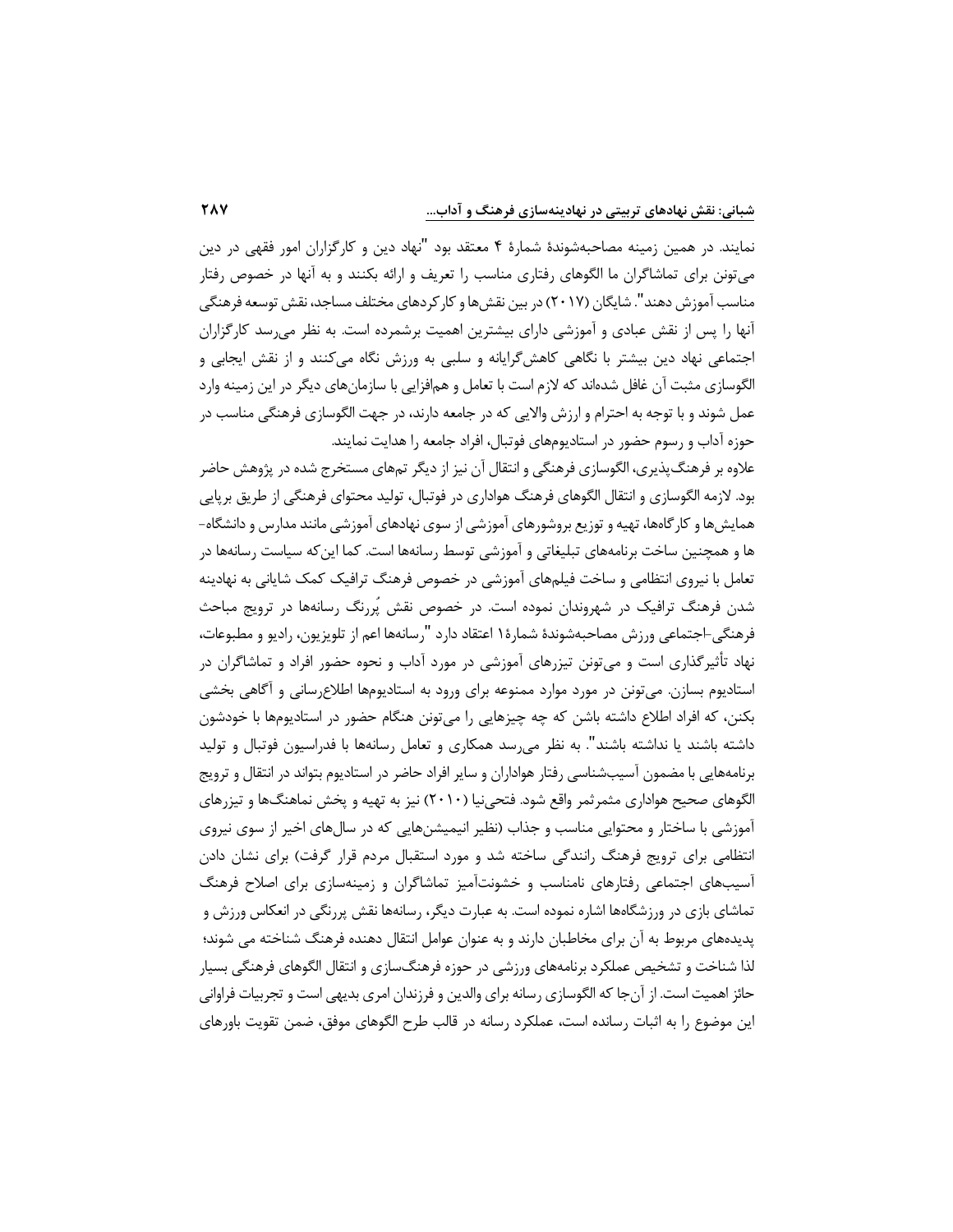درست و تصحیح نگرش های نادرست، منجر به تغییر رفتار به عنوان هدف غایی آموزش خواهد شد ) فراهانی و سعید، ۲۰۱۴، ۵۶). خاقانی آور و شانواز (۲۰۱۶) معتقدند رسانههای ورزشی باید به شکل صحیح مدیریت شوند تا در جهت کنترل و هدایت صحیح رفتارهای تماشاگران عمل نما یند . مصاحبه شوندۀ شمارۀ 2 در خصوص اهمیت توجه برنامهسازان رسانهای اینگونه بیان می کند "آموزش عمومی در اختیار رسانهها و مطبوعاته و اهالی رسانه می تونن از طریق ساخت فیلم و سریال و برنامه های تبلیغاتی، نظیر آن چه برای فرهنگ سازی در حوزه ترافیک انجام شد، آداب و نحوه حضور در استادیوم ها را به شهروندان آموزش دهند ". همچنین مصاحبه شوندۀ شمارۀ 3 به اهمیت نقش آموزش و پرورش در این زمینه اشاره نمود و بیان ک رد "مدیران مدارس می تونن با هماهنگی اولیاء اردوهای ورزشی به استادیوم را برنامه ریزی کنند و بچه ها را از نزدیک با اون فضا آشنا کنند و به اون ها رعایت قوانین، احترام به حقوق دیگران و مدیریت و کنترل خشم را آموزش بدهند ". به عقیده قمیشی و همکاران ) 2019( در دنیای معاصر به رغم ویژگی بارز فرهنگی ورزش و تربیت بدنی متأسفانه رویکرد فرهنگی به ورزش و در فرایند فرهنگ سازی و یا به اصطلاحی دقیق تر الگوسازی فرهنگی، تعالی ادب، تربیت و ارتقای شخصیت کمتر مورد توجه قرار گرفته است که می بایست به این مهم بهویژه در ورزش پرطرفدار فوتبال بیشتر توجه شود. بهنظر می رسد همراستا با تولید محتوای فرهنگی، الزم است اطالع رسانی و آگاهی بخشی به تماشاگران و سایر مخاطبن فوتبال در خصوص عواقب حقوقی تخطی از قوانین اجرایی در استادیوم های فوتبال صورت گیرد ؛ چرا که در بسیاری از موارد آگاهی و اطلاع از جرایم حقوقی مانع ارتکاب آن توسط افراد می گردد. برنامه رسانهها در این راستا بسیار تعیین کننده است. مصاحبهشوندۀ شمارۀ ۱۱ در این راستا بیان کرد "مدارس و رسانهها می بایست تفکر بُرد-بُرد را ترویج دهند، بر مفاهیم و ارزش های اخالقی و فرهنگی حضور در استادیوم ها تأکید کنند و با انتخاب هوادار برتر هفته، مشوقی برای توسعه رفتارهای مثبت در هواداران باشند ". فرهنگ سازی، آموزش، اطالع رسانی و ایجاد مشارکت اجتماعی مهم ترین نقش هایی است که برای رسانه برشمرده شده است ) هنر ی ، احمدی و مرادی ، ،2012 129( و می توان از آن در حوزه اطالع رسانی به مخاطبان ورزشی استفاده نمود. بیرامی و همکاران (۱۳۹۵) معتقدند که لازم است رسانههای ورزشی با افزایش ساعات پخش برنامه-هایی با موضوع آسیبشناسی در ورزشگاهها و یا عناوین مشابه، به سمت کاهش آسیب در ورزشگاهها (چه فیزیکی و چه معنوی) حرکت کنند. اندام و سلیمی (۲۰۱۶) آموزش رفتارهای شایسته، ارائۀ الگوی رفتاری مناسب به هواداران ورزش و آشناکردن هواداران با قوانین ورزشی و اطالع رسانی به آنها را از جمله اقدامات ضروری در زمینه فرهنگ سازی بیان نمودند. با توجه به نتایج پژوهش حاضر نیز الزم است با برنامه ریزی و سیاست گذاری مناسب، الگوهای رفتاری مناسب از طرق مختلف به افراد انتقال داده شود. این انتقال و ترویج می تواند از طریق برنامههای رسانهای، گنجاندن مطالب در کتب آموزشی و سایر برنامههای فرهنگی باشد. وجود شبکه رادیویی و همین طور تلویزیونی ورزش در ایران نیز فرصت خوبی برای انتقال مفاهیم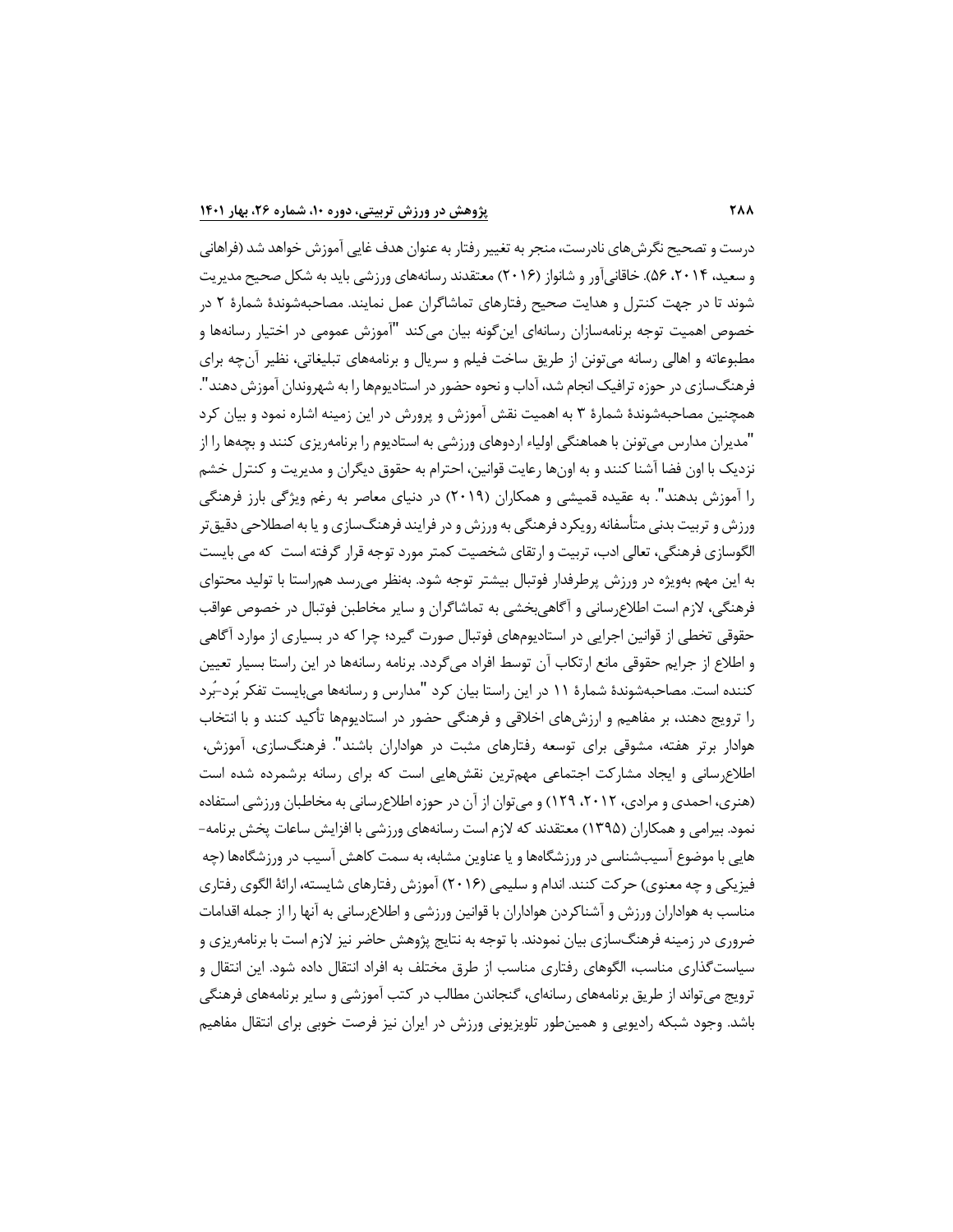فرهنگی و به ویژه آداب حضور در اماکن ورزشی و استادیوم ها برای افراد جامعه است و می توان از این ظرفیتها به بهترین نحو برای کاهش خشونت و پرخاشگری و افزایش امنیت میادین ورزشی بهرهمند شد. با توجه به نتایج پژوهش ، ارتقا آکادمیک فرهنگ هواداری در فوتبال عامل دیگری است که می تواند با توسعه مطالعات فرهنگی و مطالعه تطبیقی کشورهای موفق در این حوزه و همچنین غنی سازی و تجدید نظر در محتوای کتب درسی و گنجاندن مطالب و آموزههای اخلاقی در ارتباط با رفتار مناسب هواداری در جهت بهبود جو استادیوم ها، ارتقای امنیت آن و بروز کمتر رفتارهای پرخاشگرانه کمک کننده باشد. در این راستا مصاحبهشونده ٔ شماره ٔ ۵ معتقد بود "تصویب و اجرای طرحهای پژوهشی در حوزه الگوسازی فرهنگ حضور در استادیوم توسط پژوهشگران دانشگاهی می تواند با ایجاد هم اندیشی با برنامه ریزان فرهنگی ورزش در بهبود شرایط ورزشگاهها کمک کننده باشد". همچنین مصاحبهشوندۀ شمارۀ ۳ بیان کرد "بازبینی در محتوای کتب آموزشی مدارس و دانشگاه ها باالخص کتب آموزشی تربیت بدنی و علوم ورزشی ضرورت دارد و الزم مطالبی در خصوص فرهنگ هواداری، اخالق و منش جوانمردی ورزشی و همچنین مباحث حقوقی مرتبط با بی - قانونی ها در رفتار در آنها گنجانده بشه". توجه به این نکته ضروری است که هماندیشی، تعامل و شبکه سازی بین نهادهای ذیربط نیز از مهمترین فاکتورهای اجرای برنامهها و سیاستهای تدوین شده در هر زمینهای است . در خصوص نهادینه سازی فرهنگ و آداب حضور افراد در استادیوم های ورزشی نیز تعامل و همکاری متقابل نهادها با یکدیگر لازمه تحقق اهداف است. تعاملات رسانهها با هواداران و برگزاری نشستها و محوریت قرار دادن نیازهای آنان و انعکاس آنها به مسئولین و جامعه و همچنین تعامل نهاد دین با ورزش و تعدیل برخی محدودیت های ایجاد شده می تواند در کاهش اغتشاشات و ناآرامی های موجود در ورزشگاه ها بسیار تأثیر گذار باشد. عملکرد رسانهها به عنوان یکی از منابع شکل دهی ذهنیت تماشاگران پیش از ورود به ورزشگاه در رفتار تماشاگران در حین و بعد از بازی مؤثر است. رسانه ها می توانند با برنامه ریزی و پرداختن به عواملی که موجب شکل گیری یا تشدید نگرش ها و رفتارهای خشونت آمیز در بین تماشاگران می شوند )عواملی نظیر شایعات، حاشیهها، خط و نشان کشیدن و کرکری خواندنها) به پرخاشگری و خشونت در رفتار تماشاگران دامن بزنند. یا آن که با دوری از موضوعات جنجالی و پرد اختن به مسائلی که موجب شکل گیری رفتار مثبت در هواداران می شود به فرهنگ سازی در این خصوص و سالم سازی ورزشگاهها کمک کنند (فتحی نیا، ۲۰۱۰، ۱۰۸). به عقیده مصاحبه شوندههای شماره ٔ ۱ و ۳ "همسویی سیاستهای برنامههای ورزشی رسانه با سیاست هایفرهنگی جامعه و بالاخص نهاد ورزش" در پیشبرد فرهنگ و آداب حضور در استادیومهای فوتبال بسیار حائز اهمیت است . همچنین مصاحبه شوندۀ شمارۀ 7 در همین راستا بیان کرد "الزم است رسانه ها با تعامل با هواداران به نیازها و دغدغههای آنان در برنامههایشان توجه ویژهای داشته باشند و از سوی دیگر سیاستهای فرهنگی مصوب در حوزه ورزش را دنبال نمایند ". توجه به این نکته ضروری است که می بایست زمینه های الزم برای تحقق و دستیابی به اهداف فرهنگی در فوتبال نیز فراهم باشد. بنابراین الزم است در سیاست های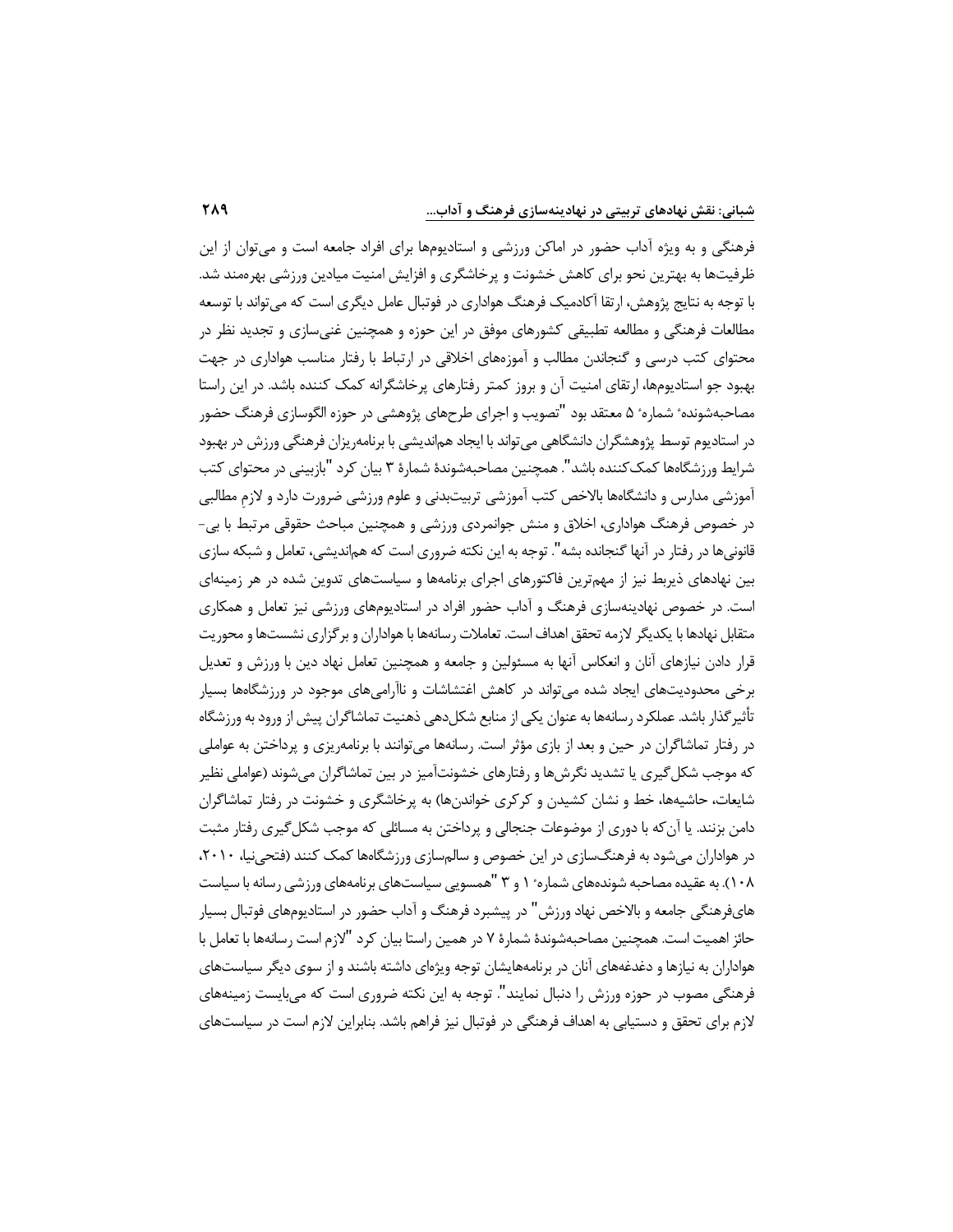برخی نهادها مانند رسانهها اصلاحاتی صورت پذیرد. عدم توجه رسانهها به محتوای برنامههای ورزشی قبل از شروع بازیها، استفاده از واژههای تحریک آمیز توسط مجریان و کارشناسان و همچنین محوریت قرار ندادن ه واداران در برنامه ها و بزرگ نمایی اتفاقات رخ داده در مطبوعات از جمله مواردی است که مصاحبه شوندگان در پژوهش حاضر به آن اشاره کرده اند. مصاحبه شوندۀ شمارۀ 2 در خصوص رسانه ها این گونه بیان کرد "مجریان و برنامه سازان ورزشی باید در کارگاه های آموزشی شرکت کنند تا با حرکات و رفتارشون به تحریک مخاطبان دامن نزنند و همچنین الزم است بیشتر بر محتوای برنامه ها و مطبوعات نظارت شود ". همچنین مصاحبه شوندۀ شمارۀ 10 بر نقش شورای آموزش و پرورش استان ها در آگاهی بخشی، برنامه ریزی و سیاست - گذاری فرهنگ حضور در استادیومها به عنوان بسترسازی فرهنگی در این زمینه اشاره نموده است. مصاحبه شوندۀ شمارۀ 6 با تأکید بر نقش رسانه ها در شکل گیری خشونت در هواداران بیان کرد که "رسانه های ورزشی اگر سوء گیری ها و حواشی سازی ها را حذف کنن اوضاع بهتر میشه ". برخی از محققین معتقدند رسانه ها خشونت هواداران را به دیگران القا می کنند و بر یادگیری خشونت تأثیرگذارند )شجیع و همکاران، 2020؛ اندام و سلیمی، 2016(. ب ه نظر می رسد رسانه های جمعی، با وجود تأثیر در توسعۀ فرهنگی ورزش کشور، توجه مناسب و مطلوبی به این مسئله ندارند. بنابراین رسانه باید از رسالت خود در جهت توسعه فرهنگ ورزشی و اشاعه الگوهای فرهنگی هواداری در بین مخاطبانش استفاده نماید و با انعکاس و بازتاب خواسته های تماشاگران و هواداران، ترویج تفکر بُرد-بُرد، عدم سوءگیری و ساخت برنامههای تبلیغاتی در خصوص پیامدهای بی اخلاقی و اطلاع رسانی در خصوص عواقب حقوقی و کیفری آنها تلاش نماید تا محیطی امن و ایمن در استادیومها به منظور حضور خانوادهها فراهم شود. بیرامی و همکاران (۲۰۱۵) در پژوهش خود هم راستا با نتایج پژوهش حاضر بیان نمودند که الزم است رسانه های ورزشی با افزایش ساعات پخش برنامه هایی با موضوع آسیب شناسی در ورزشگاهها و یا عناوین مشابه، به سمت کاهش آسیب در ورزشگاهها (چه فیزیکی و چه معنوی) حرکت کنند . اندام و سلیمی ) 2016( معتقدند رسانه ها به جای این که بر برد و باخت تأکید داشته باشند و بر آن تمرکز کنند، میتوانند ذهنیت هواداران را به سمت تلاش تیم محبوب خود سوق دهند. پی پی اورا و همکاران ۱ (۲۰۱۹) نیز در تحقیق خود به نقش رسانهها در تأمین امنیت استادیومهای فوتبال اشاره کردند و بیان نمودند رسانه ها باید با تمرکز بیشتر بر آگاهی رسانی به هواداران، از پرداختن به حواشی فوتبال خودداری کنند. بررسی ها نشان می دهد که برنامه های ورزشی قبل از دربی ها با پرداختن به حاشیه ها، تماشاگران را با ذهنیت منفی به ورزشگاه می فرستند و حساسیت آنان را هنگام تماشای بازی و بعد از آن دامن می زنند )فتحی نیا، ،2010 120؛ خاقانی و شانواز ، ،2016 46(. در برنامه های تلویزیونی قبل از شروع بازی ها هیچ فرهنگ سازی صورت نمی گیرد و بیشتر با ترویج تفکرات بُرد و باخت به تشنجات دامن زده می شود و این در حالی است که اگر رسانه بخواهد از این فرصت استفاده کند و بر نگرش مخاطبان اثر بگذارد بهترین زمان برنامه های ویژه قبل

<sup>1.</sup> Piepiora et al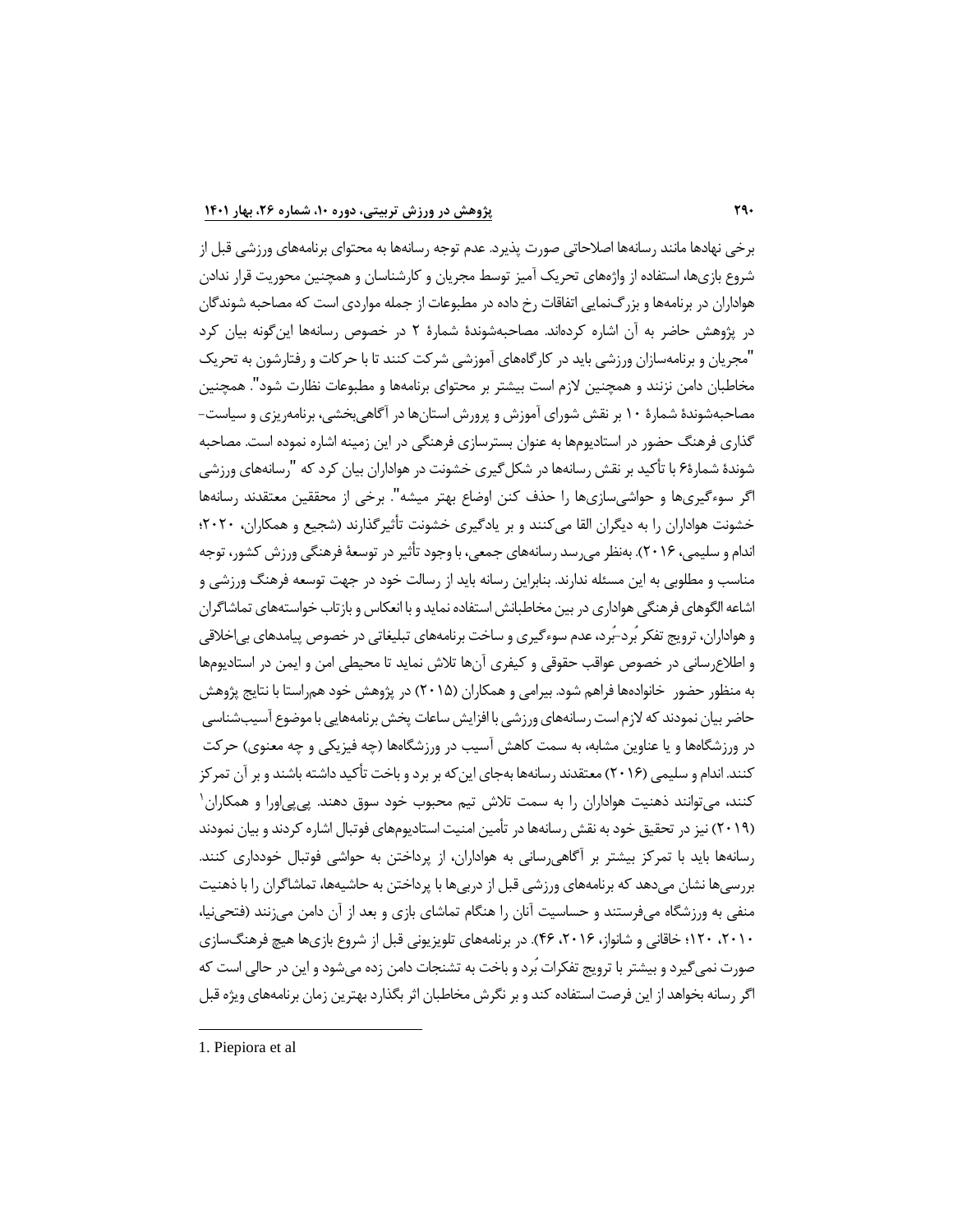از بازی در ارتباط با تماشاگران فوتبال و آموزش نکات و مفاهیم اخلاقی به آنهاست (حسین پور و همکاران، ،2014 14( . با توجه به نتایج مطالعات گذشته )لعل بیداری و همکاران، 2019؛ عباس زاده و همکاران، 2017( و مصاحبه های انجام شده در این پژوهش به نظر می رسد رسانه های ورزشی کشور با استفاده از ادبیاتی که بیشتر جنبه هیجانی دارد، به بازتولید پرخاشگری و خشونت در فضای ورزش می پردازند و توجه کمتری به ساخت و تولید برنامه های فرهنگی، آموزشی و تبلیغ و اشاعه الگوهای فرهنگی مناسب دارند . بنابراین الزم است که محتوای برنامه های آنها باالخص در فوتبال مورد بازبینی قرار گیرد.

بروز هیجان در ورزشگاهها و تخلیه آن لازمه تماشای بازی فوتبال است و مسئولین نباید از تماشاگران حاضر در استادیوم، انتظار ایفای نقش تماشاگر منفعل (آن گونه که در سینما به تماشای فیلم می نشیند) را داشته باشند، بلکه می بایست با ارائه الگوهای فرهنگی مناسب، آموزش مناسب به نوجوانان و جوانان به عنوان نسل آینده تماشاگر فوتبال، ساخت برنامه های آموزشی توسط رسانه ها و تأمین حداقل زیرساختارهای نظارتی و کنترلی در ورزشگاه ها با ایجاد یک جو سالم زمینه تخلیه هیجانات تماشاگران و تماشای امن و لذتبخش یک بازی را فراهم سازند. لازمه بهبود جو استادیومهای فوتبال انجام اقدامات پیشگیرانه است. نهادهای تربیتی همچون خانواده، مدارس و دانشگاه ها و رسانه های جمعی با توجه به دسترسی مناسب به تک تک اقشار جامعه ، مناسب ترین و آماده ترین بستر برای پیگیری اصالح الگوی رفتار در تماشای فوتبال هستند که می بایست بیشتر به کارکردهای آنها توجه شود. با توجه به نتایج، لازم است آموزش کودکان و نوجوانان در رأس برنامه تغییر و اصلاح رفتارهای هواداری قرار گیرند و متون آموزشی بر پایه توجه به فرهنگ جمع گرایی، رعایت قوانین، احترام به حقوق دیگران و تفکر بُرد-بُرد تدوین شود. نهادهای تربیتی همچون آموزش و پرورش و آموزش عالی، از یک طرف می توانند با ترویج الگوی صحیح رفتار هواداری در مسابقات و المپیادهای ورزشی موجود در مدارس و دانشگاهها و از طرف دیگر با اشاعه و نهادینهسازی فرهنگ الگوی صحیح رفتار هواداری در بین اقشار جامعه، گام مهمی را در این زمینه بردارند. فرهنگ های رفتاری مناسب در بازی و ورزش و احترام به قانون و مقررات در هر زمینهای باید از مهدهای کودک آغاز و در کودکان نهادینه شود و برنامه های درسی و معلمان در کنار آموزش رفتارهای صحیح، کودکان، نوجوانان و جوانان را با مسائل فرهنگی آشنا کنند. نمی شود از تماشاگران انتظار داشت که بنشینند، دست نزنند، شعار ندهند و فریاد نزنند، ولی می توان با الگوسازی فرهنگی مناسب، این انرژی و هیجان را در مجرای فرهنگی تا حد امکان و قابل قبولی هدایت کرد. لازمه اصلاح رفتار و نهادینهسازی فرهنگ حضور در استادیومها همکاری و تعامل نهادهای تربیتی با نهادهای متولی فرهنگ و ورزش در زمینه برنامه ریزی، اجرای برنامهها و نظارت بر صحت آنها است. تعامل و اتحاد استراتژیک و ارتباطات شبکهای سازمانها و نهادهای متولی فرهنگ و ورزش می تواند ضمن کاهش خشونت و پرخاشگری تماشاگران و جلوگیری از وقوع حوادث امنیتی، زمینه حضور خانوادهها در استادیومهای فوتبال را نیز فراهم نماید.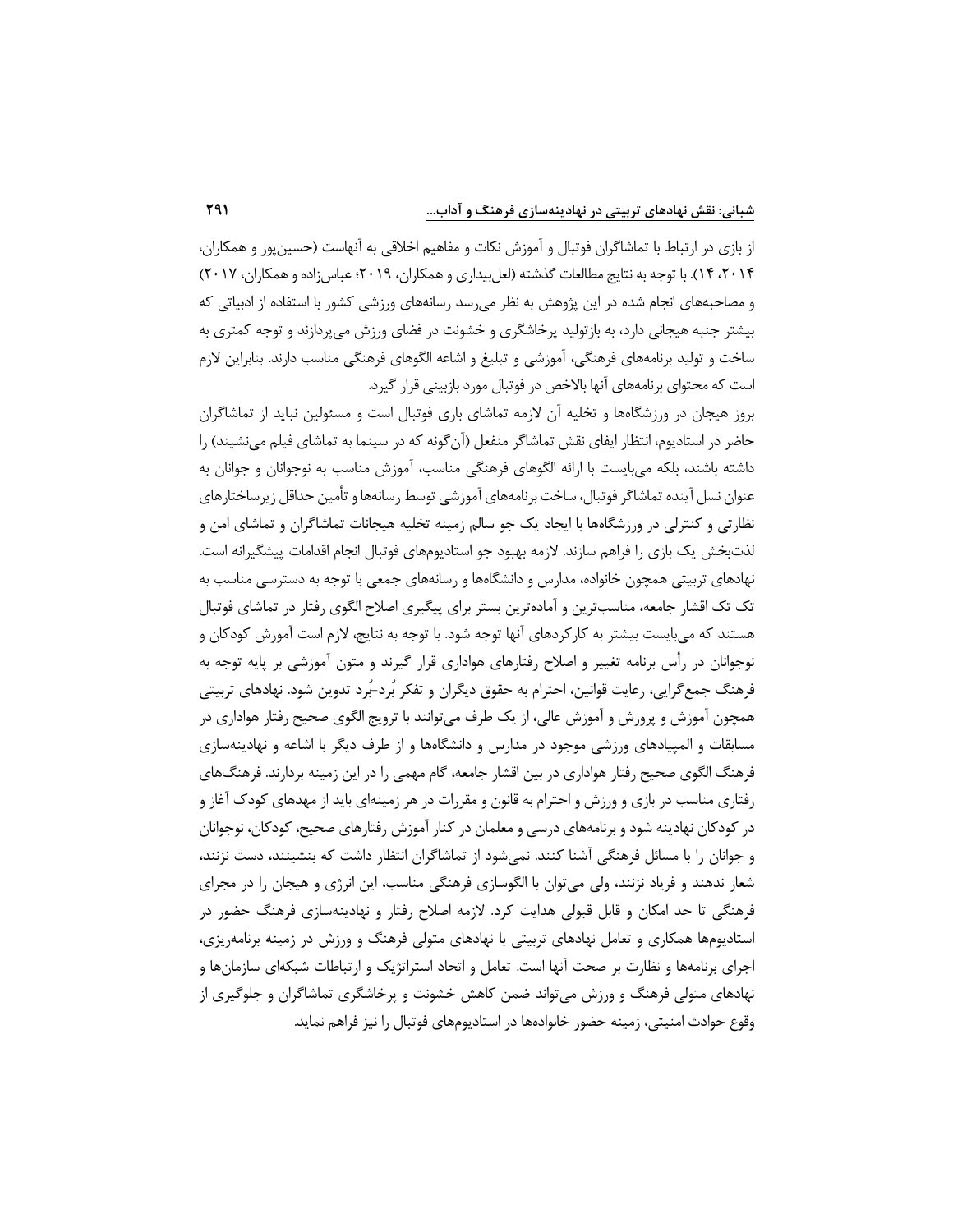علی رغم نتایج کاربردی تحقیق حاضر محدودیت های نیز در فرایند انجام پژوهش وجود داشت که از آن جمله می توان به عدم تمایل برخی از متخصصان به شرکت در مصاحبه به دالیل شخصی اشاره نمود. با توجه به این محدودیت پیشنهاد می شود در تحقیقات آتی از نظرات کارشناسان حوزه خانواده، آموزش و پرورش، آموزش عالی و رسانه های جمعی به منظور ارتقای فرهنگ و آداب حضور در استادیوم ها استفاده شود. همچنین در این پژوهش فرهنگ حضور در استادیوم های فوتبال با رویکرد کاهش خشونت و پرخ اشگری و ارتقای امنیت مورد توجه قرار گرفت و این در حالی است که فرهنگ می تواند کارکردهای متعددی همچون انسجام بخشی، قالب ریزی شخصیت، سازگاری و هویت بخشی را نیز در برگیرد که پیشنهاد می شود در تحقیقات آینده به نقش نهاد های تربیتی در سایر کارکردهای فرهنگ در حوزه ورزش نیز پرداخته شود.

# **تقدیر و تشکر**  بدین وسیله از همراهی و مشارکت همه شرکت کنندگان در پژوهش که در به ثمر رسیدن این مطالعه همکاری داشتند، صمیمانه تقدیر و تشکر می نمایم.

- 1. [Abbasi Domshari, F. & Daryuosh, Y. \(2017\). The role of basic education system in](https://www.noormags.ir/view/fa/articlepage/1290609/%D9%86%D9%82%D8%B4-%D9%86%D8%B8%D8%A7%D9%85-%D8%A7%D9%85%D9%88%D8%B2%D8%B4%DB%8C-%D9%BE%D8%A7%DB%8C%D9%87-%D8%AF%D8%B1-%D9%86%D9%87%D8%A7%D8%AF%DB%8C%D9%86%D9%87-%D8%B3%D8%A7%D8%B2%DB%8C-%D9%87%D9%86%D8%AC%D8%A7%D8%B1%D9%87%D8%A7%DB%8C-%D8%A7%D8%AC%D8%AA%D9%85%D8%A7%D8%B9%DB%8C-%D8%A7%D8%B2-%D8%AF%DB%8C%D8%AF%DA%AF%D8%A7%D9%87-%D9%85%D8%B9%D9%84%D9%85%D8%A7%D9%86-%D8%A7%D8%A8%D8%AA%D8%AF%D8%A7%DB%8C%DB%8C-%D8%B4%D9%87%D8%B1%D8%B3%D8%AA%D8%A7%D9%86-%D8%A8%D9%86%D8%AF%D8%B1%D8%B9%D8%A8%D8%A7%D8%B3)  [institutionalizing social norms from the perspective of primary school teachers in Bandar](https://www.noormags.ir/view/fa/articlepage/1290609/%D9%86%D9%82%D8%B4-%D9%86%D8%B8%D8%A7%D9%85-%D8%A7%D9%85%D9%88%D8%B2%D8%B4%DB%8C-%D9%BE%D8%A7%DB%8C%D9%87-%D8%AF%D8%B1-%D9%86%D9%87%D8%A7%D8%AF%DB%8C%D9%86%D9%87-%D8%B3%D8%A7%D8%B2%DB%8C-%D9%87%D9%86%D8%AC%D8%A7%D8%B1%D9%87%D8%A7%DB%8C-%D8%A7%D8%AC%D8%AA%D9%85%D8%A7%D8%B9%DB%8C-%D8%A7%D8%B2-%D8%AF%DB%8C%D8%AF%DA%AF%D8%A7%D9%87-%D9%85%D8%B9%D9%84%D9%85%D8%A7%D9%86-%D8%A7%D8%A8%D8%AA%D8%AF%D8%A7%DB%8C%DB%8C-%D8%B4%D9%87%D8%B1%D8%B3%D8%AA%D8%A7%D9%86-%D8%A8%D9%86%D8%AF%D8%B1%D8%B9%D8%A8%D8%A7%D8%B3)  [Abbas. New research in the humanities, 3: 209-232.](https://www.noormags.ir/view/fa/articlepage/1290609/%D9%86%D9%82%D8%B4-%D9%86%D8%B8%D8%A7%D9%85-%D8%A7%D9%85%D9%88%D8%B2%D8%B4%DB%8C-%D9%BE%D8%A7%DB%8C%D9%87-%D8%AF%D8%B1-%D9%86%D9%87%D8%A7%D8%AF%DB%8C%D9%86%D9%87-%D8%B3%D8%A7%D8%B2%DB%8C-%D9%87%D9%86%D8%AC%D8%A7%D8%B1%D9%87%D8%A7%DB%8C-%D8%A7%D8%AC%D8%AA%D9%85%D8%A7%D8%B9%DB%8C-%D8%A7%D8%B2-%D8%AF%DB%8C%D8%AF%DA%AF%D8%A7%D9%87-%D9%85%D8%B9%D9%84%D9%85%D8%A7%D9%86-%D8%A7%D8%A8%D8%AA%D8%AF%D8%A7%DB%8C%DB%8C-%D8%B4%D9%87%D8%B1%D8%B3%D8%AA%D8%A7%D9%86-%D8%A8%D9%86%D8%AF%D8%B1%D8%B9%D8%A8%D8%A7%D8%B3) (Persian)
- 2. [Abbaszadeh, M., Saadati, M., Kabiri, A. & Ashayeri, T. \(2018\). Sociological study of factors](http://ensani.ir/file/download/article/1559365901-9610-96-32.pdf)  [affecting aggression among soccer spectators. Entezam-](http://ensani.ir/file/download/article/1559365901-9610-96-32.pdf) E- Ejtemaei, 9(4): 179-194. (Persian)
- 3. [Andam, R. & Salimi, M. \(2016\). Presenting a model of factors affecting the positive behavior](https://smrj.ssrc.ac.ir/article_851_00a25e07b29b789aff02d068f11be673.pdf)  [of spectators of the Iranian handball premier league. Journal of Sport Management Studies, 38:](https://smrj.ssrc.ac.ir/article_851_00a25e07b29b789aff02d068f11be673.pdf)  [51-68.](https://smrj.ssrc.ac.ir/article_851_00a25e07b29b789aff02d068f11be673.pdf) (Persian)
- 4. [BeyramiEigder, J., Hatami, S., & Rahimi, S. \(2016\). The role of the sports media in formation](https://smrj.ssrc.ac.ir/article_708_35d558c3fb154c97eebae25ca36b1ecc.pdf)  [citizenship behavior in fans of the capital's football derby. Sport management studies, 7\(34\):](https://smrj.ssrc.ac.ir/article_708_35d558c3fb154c97eebae25ca36b1ecc.pdf)  [37-50. \(Persian\)](https://smrj.ssrc.ac.ir/article_708_35d558c3fb154c97eebae25ca36b1ecc.pdf)
- 5. [Dimovski, Z., Ilijevski, I., & Babanoski, K. \(2017\). Developing youth's safety culture in sport,](http://eprints.uklo.edu.mk/1889/)  [Collection of Papers International Scientific and Professional Conference, security and sport](http://eprints.uklo.edu.mk/1889/)  [regional experiences and perspectives, Football Association of the Republic of Srpska, Banja](http://eprints.uklo.edu.mk/1889/)  [Luka, 107-137.](http://eprints.uklo.edu.mk/1889/)
- 6. [Fathinia, M. \(2010\). Pathology of TV sports programs in terms of how to deal with the anomalies](https://www.sid.ir/fa/journal/ViewPaper.aspx?id=128166)  [of the behavior of football spectators. Cummunication Research, 17\(64\): 105-132](https://www.sid.ir/fa/journal/ViewPaper.aspx?id=128166)**.**(Persian)
- 7. [Gheshmi Meimand, A., Pourkiani, M., & Rahmati, M. M \(2019\). Cultural Policy of Students'](https://jsmd.guilan.ac.ir/article_3723.html)  [Sports in Iran, Presentation of model. Reaserch on Educatinal Sport, 17\(7\): 83-100. \(Persian\)](https://jsmd.guilan.ac.ir/article_3723.html)
- 8. [Hall, S. A., Cooper, W. E., Marciani, L. & McGee, J. A. \(2012\). Security management for sport](https://www.amazon.com/Security-Management-Sports-Special-Events/dp/0736071326)  [and special events: an interagency approach to creating safe facilities. Human kinetics, 1-41.](https://www.amazon.com/Security-Management-Sports-Special-Events/dp/0736071326)
- 9. [Hamedi, S., Abdoli, B., & Farsi, A. \(2019\). The Effect of Observation Learning on Students'](https://www.sid.ir/en/Journal/ViewPaper.aspx?ID=748436)  [Promoting Metacogn Behavior. Reaserch on Educatinal Sport, 15\(6\): 17-30. \(Persian\)](https://www.sid.ir/en/Journal/ViewPaper.aspx?ID=748436)

# **منابع**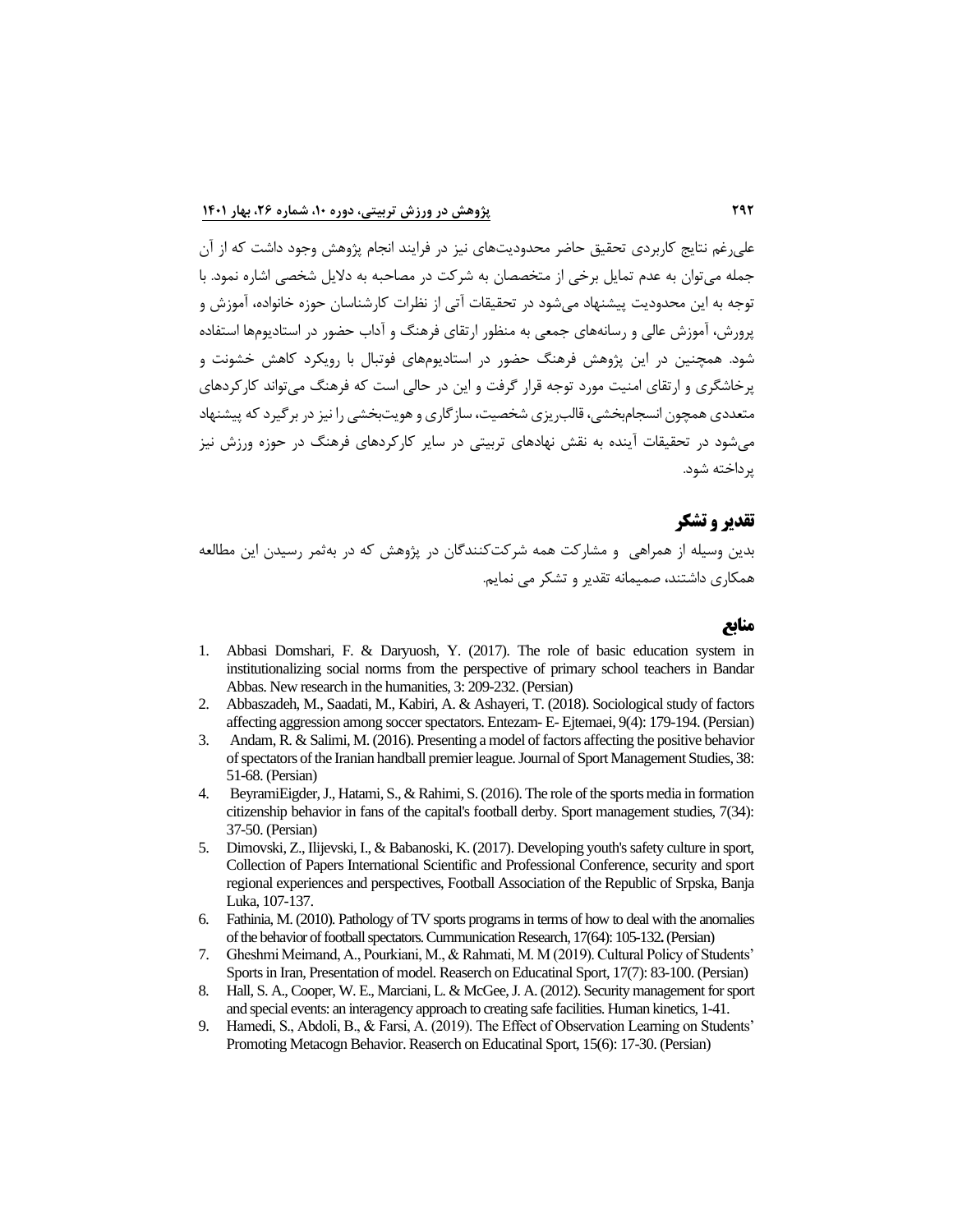- 10. [Hasanzadeh, R. \(2006\). The role and functions of educational institutions in the transmission](https://www.sid.ir/fa/journal/ViewPaper.aspx?ID=17473)  [of socio-cultural values. Quarterly Journal of Educational Innovation, 4\(2\): 49-64. \(Persian\)](https://www.sid.ir/fa/journal/ViewPaper.aspx?ID=17473)
- 11. [Hemmatinezhad, M. A., Gholizadeh, M. H., Taylor, T & Faraji, R. \(2015\). The role of football](https://jsmd.guilan.ac.ir/article_1592.html?lang=en)  [games' planning and management on stadiums' security. Sport Management and](https://jsmd.guilan.ac.ir/article_1592.html?lang=en)  [Development, 4\(2\): 1-14. \(Persian\)](https://jsmd.guilan.ac.ir/article_1592.html?lang=en)
- 12. [Hemmatinezhad, M. H., Taylor, T., Gholizadeh, M. H., & Faraji, R. \(2016\). Prioritizing factors](https://jsm.ut.ac.ir/article_58249.html?lang=en)  [affecting the security of Iranian football stadiums using analytical hierarchy process. Journal of](https://jsm.ut.ac.ir/article_58249.html?lang=en)  [Sport Management, 8\(1\): 19-35. \(Persian\)](https://jsm.ut.ac.ir/article_58249.html?lang=en)
- 13. [Honari, H., Ahmadi, A. H., & Moradi, M. \(2012\). To Examine the Effective Factors of](https://jsm.ut.ac.ir/article_28605.html)  [Informing, Social Participation, Educational and Culture –](https://jsm.ut.ac.ir/article_28605.html) Making Roles of Sport Media in [Athletic Sport Development. Journal of Sport Management, 4\(12\): 127-145. \(Persian\)](https://jsm.ut.ac.ir/article_28605.html)
- 14. [Hoseinpoor, E., Niazipoor, M. A., Kashef, S.M., Bagarei, GH. & Mangashti, Y. \(2014\). The](https://sportmedia.journals.pnu.ac.ir/article_1417_0.html?lang=en)  [role of social media in developing hooliganistic behavior among football spectators.](https://sportmedia.journals.pnu.ac.ir/article_1417_0.html?lang=en)  [Communication anagement in Sport Media, 2\(5\): 10-17. \(Persian\)](https://sportmedia.journals.pnu.ac.ir/article_1417_0.html?lang=en)
- 15. [Huang, H. CH., Liu, L. W., Chang, Ch.M., Hsieh, H. H., & Lu, H. Ch. \(2019\). The Effects of](https://www.ncbi.nlm.nih.gov/pmc/articles/PMC6572345/)  [Locus of Control, Agents of Socialization and Sport Socialization Situations on the Sports](https://www.ncbi.nlm.nih.gov/pmc/articles/PMC6572345/)  [Participation of Women in Taiwan. International Journal of Environmental Research and](https://www.ncbi.nlm.nih.gov/pmc/articles/PMC6572345/)  Public [Health, 16: 1841-1853.](https://www.ncbi.nlm.nih.gov/pmc/articles/PMC6572345/)
- 16. [Kargar, GH. A., Ghafouri, F., MohammadiMoghadam, Y. & Moradisiasar, GH. R. \(2018\).](http://rmpjmd.jrl.police.ir/article_20379.html)  [The model of Iran's sporting events. Management. Power resource management, 6\(3\): 157-](http://rmpjmd.jrl.police.ir/article_20379.html) [186. \(Persian\)](http://rmpjmd.jrl.police.ir/article_20379.html)
- 17. [Keivanara, M., Esmaeeli, R. & Yaghini, F. Z. \(2016\). The role of the family in internalizing](https://www.sid.ir/fa/journal/ViewPaper.aspx?ID=123271)  [cultural values in adolescents 14-18 years old girl of sheikh fazlullah high school in Isfahan.](https://www.sid.ir/fa/journal/ViewPaper.aspx?ID=123271)  [Quarterly Professional Journal Sociology, 5\(2\): 118-131. \(Persian\)](https://www.sid.ir/fa/journal/ViewPaper.aspx?ID=123271)
- 18. [Khaghaniavar, F. & Shanavaz, B. \(2016\). A study of verbal and virtual violence of football](https://www.noormags.ir/view/fa/articlepage/73968/47/text)  spectators in Iran (Causes and Solutions). Physical Education Studies and Sports Science, 1: [40-54. \(Persian\)](https://www.noormags.ir/view/fa/articlepage/73968/47/text)
- 19. [La'lBidari, M., Memari, ZH. & Saadati, M. \(2019\). Recognition of security spheres in Iranian](https://jsmd.guilan.ac.ir/article_3452.html)  [premier football league competitions. Sport Management and Development, 8\(2\):](https://jsmd.guilan.ac.ir/article_3452.html) 61-80. (Persian)
- 20. [Lotfabadi, H. \(2006\). Teaching national and global citizenship along with stabilizing the](http://noavaryedu.oerp.ir/article_78801.html?lang=en)  [student's identity and value system. Quarterly Journal of Educational Innovations, 5\(3\): 11-44.](http://noavaryedu.oerp.ir/article_78801.html?lang=en)  [\(Persian\)](http://noavaryedu.oerp.ir/article_78801.html?lang=en)
- 21. [Melnick, M., Wann, D \(2011\). An examination of sport fandom in Australia: Socialization,](https://psycnet.apa.org/record/2011-28528-008)  [team identification, and fan behavior. International Review for the Sociology of Sport, 46\(4\):](https://psycnet.apa.org/record/2011-28528-008)  [456–470.](https://psycnet.apa.org/record/2011-28528-008)
- 22. MohammadKazemi, R., Sheikh, [M., Shahbazi, M., & Rasekh, N. \(2007\). Investigating the](https://www.sid.ir/fa/journal/ViewPaper.aspx?id=79119)  [causes of turbulence among soccer fans after Tehran derby \(from viewpoint of spectators\).](https://www.sid.ir/fa/journal/ViewPaper.aspx?id=79119)  [Research in Sport Sciences, 17: 101-114. \(Persian\)](https://www.sid.ir/fa/journal/ViewPaper.aspx?id=79119)
- 23. [Piepiora, P., Sikorski, W., & Supiński, J. \(2019\). Security measures used in Poland during](https://apcz.umk.pl/JEHS/article/view/27609)  [football matches. Journal of education Health and Sport, 9\(10\):172-188.](https://apcz.umk.pl/JEHS/article/view/27609)
- 24. [Rezaeei Niaraki, M. R., Sajadi, S. N., Ahi, P., & JalaliFarahani, M. \(2019\). Designing a Model](https://www.magiran.com/paper/2057437)  [for Securing the Iranian Football Premier League. Quarterly of Order and Security Gaurds,](https://www.magiran.com/paper/2057437)  [12\(47\): 1-24. \(Persian\)](https://www.magiran.com/paper/2057437)
- 25. [Rudd, A. \(2017\). Sport Spectator Behavior as a Moral Issue in College Sport. Journal of](https://www.researchgate.net/publication/314226611_Sport_Spectator_Behavior_as_a_Moral_Issue_in_College_Sport)  [Amateur Sport, 3\(1\): 96-114.](https://www.researchgate.net/publication/314226611_Sport_Spectator_Behavior_as_a_Moral_Issue_in_College_Sport)